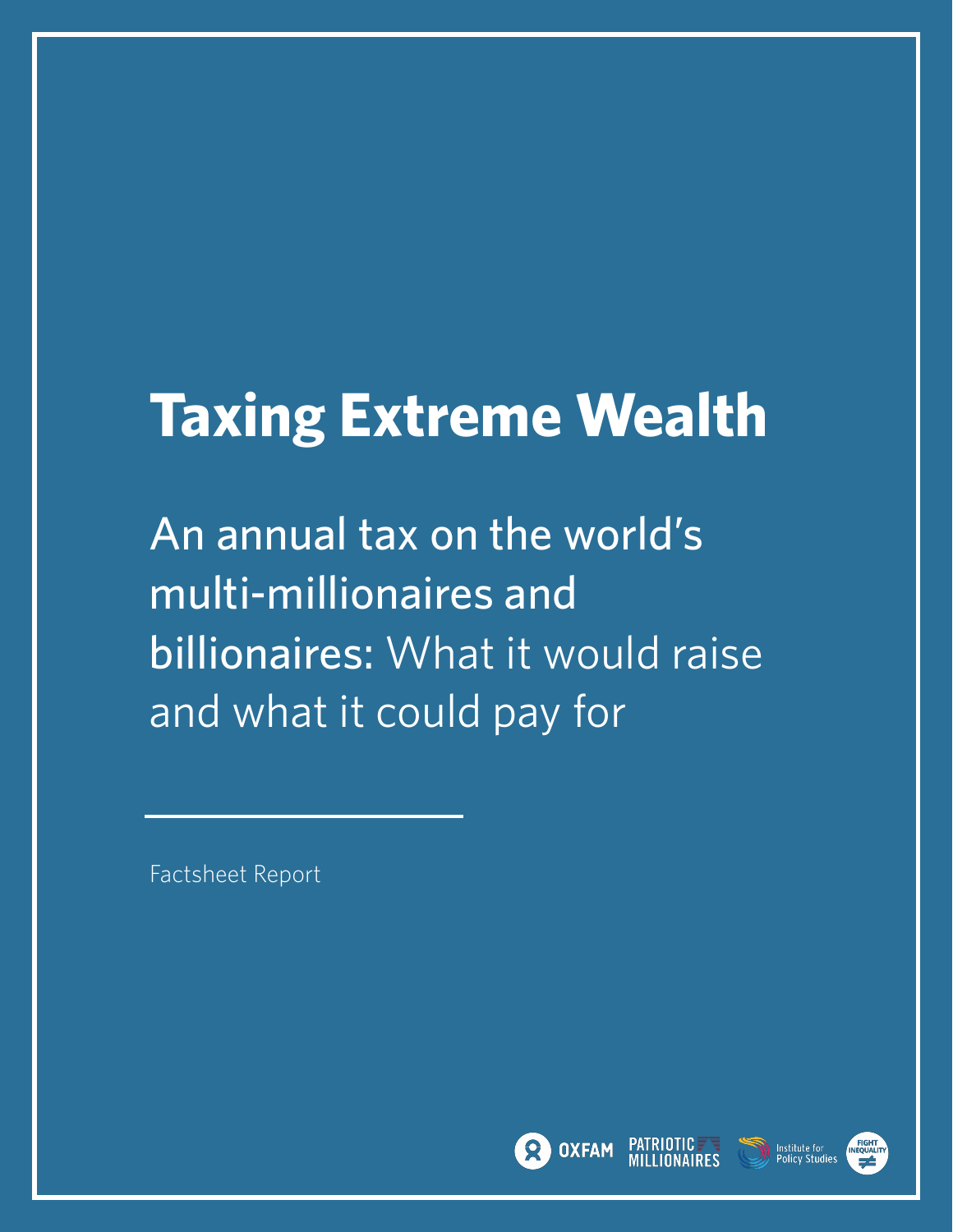#### **METHODOLOGY NOTE**

*A wealth tax of 2% on the world's millionaires, 3% on those with wealth above \$50 million and 5% on the worlds billionaires would raise \$2.52 trillion dollars annually. This would be enough to lift 2.3 billion people out of poverty, make enough vaccines for the whole world, and deliver universal health care and social protection for all the citizens of low and lower middle-income countries (3.6 billion people).*

#### **GLOBAL BILLIONAIRE AND MILLIONAIRE WEALTH TAX: REVENUE ESTIMATES**

Using new data from Forbes and Wealth X, Patriotic Millionaires, Institute for Policy Studies, Fight Inequality Alliance and Oxfam have prepared estimates for what wealth taxes on the world's richest people could raise. We have looked at billionaires, those with \$50 million dollars in wealth and those with \$5 million dollars in wealth from 66 countries worldwide. We modelled the annual revenue from an annual wealth tax of 2% for 5 million and above, 3% for 50 million and above, and 5% for \$1 billion and above. We found that an annual tax of this nature could raise as much as \$2.52 trillion a year.

Actual levels of wealth taxation would be country specific, and these estimates are only indicative, but nevertheless this shows just how much revenue could be raised.

Beyond the objective of raising revenue, it is also legitimate to use wealth taxation to fundamentally reduce the total numbers of billionaires and multi-millionaires. With this in mind, in line with the work of Gabriel Zucman, we have also modelled the revenue from a 10% annual wealth tax on the world's billionaires, which would seek to steadily reduce the total number of billionaires in the world.

#### **WORKING:**

- Globally, there are 3.6 million individuals with over \$5 million or more in wealth. Their total wealth is equal to \$75.3 trillion.
- There are 183,000 individuals with \$50 million or more with a combined wealth of \$36.4 trillion.
- There are 2,660 global billionaires with a total combined wealth of \$13.76 trillion as of November 30, 2021.

An annual wealth tax (a 2%, 3%, and 5% structure) applied to this wealth would raise **\$2.52 trillion** a year. A more steeply progressive wealth tax (a 2%, 5%, and 10% structure) would raise **\$3.62 trillion** a year.

#### **WHAT COULD THIS REVENUE PAY FOR?**

According to the World Bank there are currently 3.297 billion people living on the poverty line of less than \$5.50 a day. It would cost on average \$901 per person annually to lift up someone living below the \$5.50 line; the total cost of doing this for all of the 3.297 billion people living on less than \$5.50 a day would be \$2.97 trillion dollars.

**A wealth tax of 2% on the world's millionaires, 3% on those with wealth above \$50 million and 5% on the worlds billionaires would raise \$2.52 trillion dollars annually. This would be enough to lift 2.3 billion people out of poverty, make enough vaccines for the whole world, and deliver universal health care and social protection for all the citizens of low and lower middle-income countries (3.6 billion people).**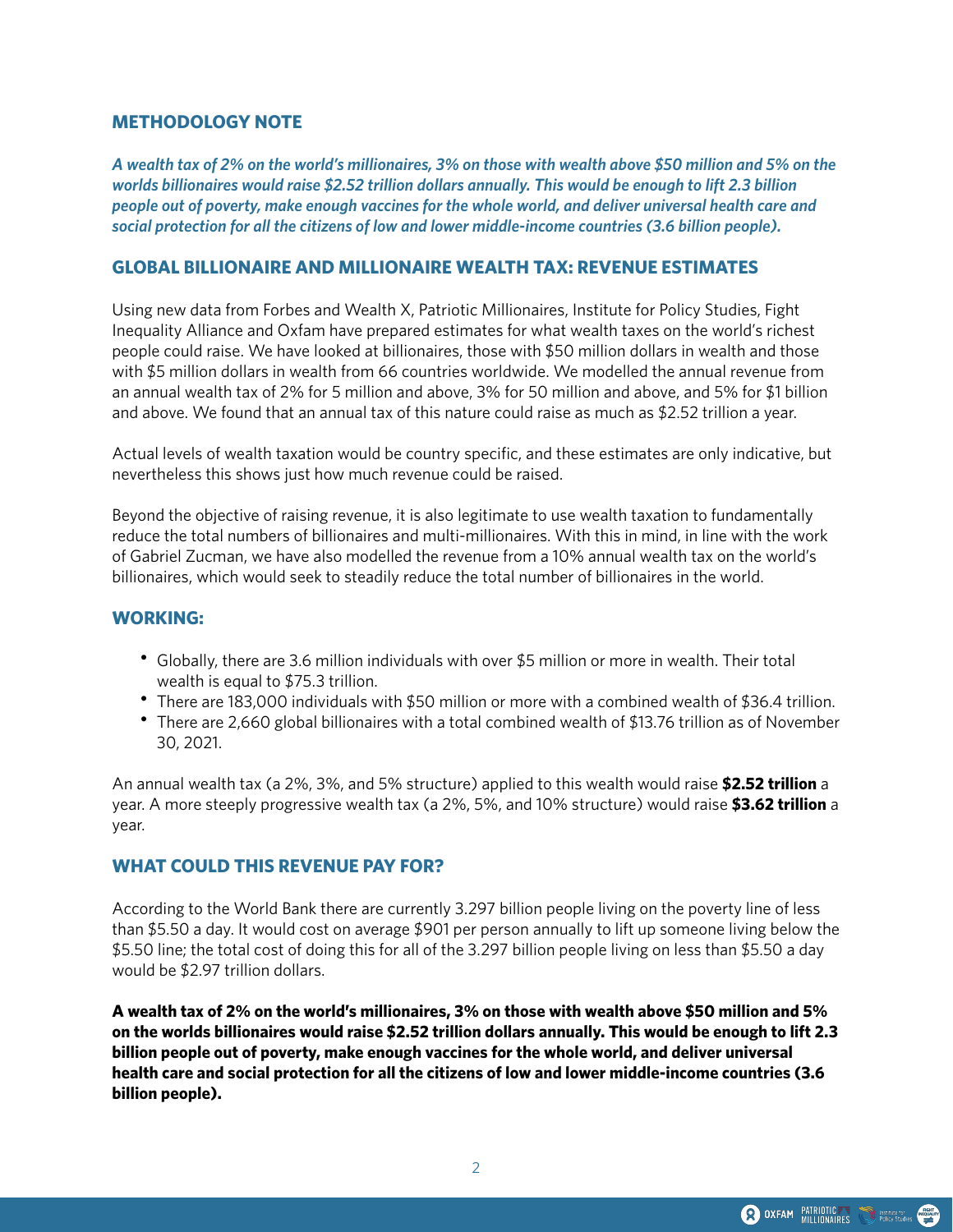<span id="page-2-6"></span><span id="page-2-5"></span>COVID-19 vaccinations would cost \$27.8 billion. Experts from Imperial College London, working with Public Citizen, estimate the manufacturing costs of Pfizer's vaccine stands at just under \$[1](#page-2-0).18 per shot.<sup>1</sup> There are 7,874,966,000 people on Earth, according to the UN's 2021 medium variant population estimates.<sup>[2](#page-2-1)</sup> The cost to vaccinate each person in the entire world would include two shots plus a booster.

Universal social protection and healthcare would cost an estimated \$440.8 billion. In 2020, the finance gap for achieving universal social protection coverage and healthcare for low- and lower- middleincome countries was \$440.8 billion (see endnote for the finance gap for achieving universal social protection coverage in 2020, in US\$ billion and as a percentage of GDP (low- and middle-income countries only).[3](#page-2-2)

<span id="page-2-8"></span><span id="page-2-7"></span>The total population of Low-Income Countries is 668 billion and of Lower Middle-Income Countries is 2.913 billion people. The combined total is 3.581 billion people[.4](#page-2-3)

The total cost of these two measures is \$468.6 billion.

#### **Total revenue from tax: \$USD 2,520 billion**

Cost of measures:

| <b>Health and Social Protection</b>       | \$440.8 Billion   |
|-------------------------------------------|-------------------|
| Making vaccines for the world             | \$27.8 Billion    |
| Lifting 2.3 billion people out of poverty | \$2,051 Billion   |
| Total                                     | \$2,519.6 Billion |

# **WHAT PROPORTION OF THE WORLD'S WEALTH IS HELD BY MILLIONAIRES AND BILLIONAIRES?**

World Inequality Lab: €[5](#page-2-4)10 trillion as of 2021.<sup>5</sup>

- <span id="page-2-9"></span>• Individuals with \$5M+ account for **13.07% of allglobalwealthdespiteonly being 0.05% of the world's population**in 2021.
- Individuals with \$50M+ account for**6.33% of allglobalwealthdespiteonlybeing 0.002% of the world's population**in 2021.

<span id="page-2-0"></span><sup>&</sup>lt;sup>1</sup> Z. Kis and Z. Rizvi. (2021). How to Make Enough Vaccine for the World in One Year. Public Citizen. [https://www.citizen.org/](https://www.citizen.org/article/how-to-make-enough-vaccine-for-the-world-in-one-year/) [article/how-to-make-enough-vaccine-for-the-world-in-one-year/](https://www.citizen.org/article/how-to-make-enough-vaccine-for-the-world-in-one-year/)

<span id="page-2-1"></span>UN Department of Economic and Social Affairs. (2019). *World Population Prospects 2019.* Population data. [https://](https://population.un.org/wpp/Download/Standard/Population/) [2](#page-2-6) [population.un.org/wpp/Download/Standard/Population/](https://population.un.org/wpp/Download/Standard/Population/)

<span id="page-2-2"></span>F. Durán Valverde, J. Pacheco-Jiménez, T. Muzaffar, and H. Elizondo-Barboza. (2020). *Financing gaps in social protection:* [3](#page-2-7) Global estimates and strategies for developing countries in light of the COVID-19 crisis and beyond. [https://www.ilo.org/secsoc/](https://www.ilo.org/secsoc/information-resources/publications-and-tools/Workingpapers/WCMS_758705/lang--en/index.htm) [information-resources/publications-and-tools/Workingpapers/WCMS\\_758705/lang--en/index.htm](https://www.ilo.org/secsoc/information-resources/publications-and-tools/Workingpapers/WCMS_758705/lang--en/index.htm)

<span id="page-2-3"></span><https://data.worldbank.org/indicator/SP.POP.TOTL> [4](#page-2-8)

<span id="page-2-4"></span><sup>&</sup>lt;sup>5</sup> Chancel, Lucas, et al. 'World Inequality Report 2022.' World Inequality Lab. <https://wir2022.wid.world/>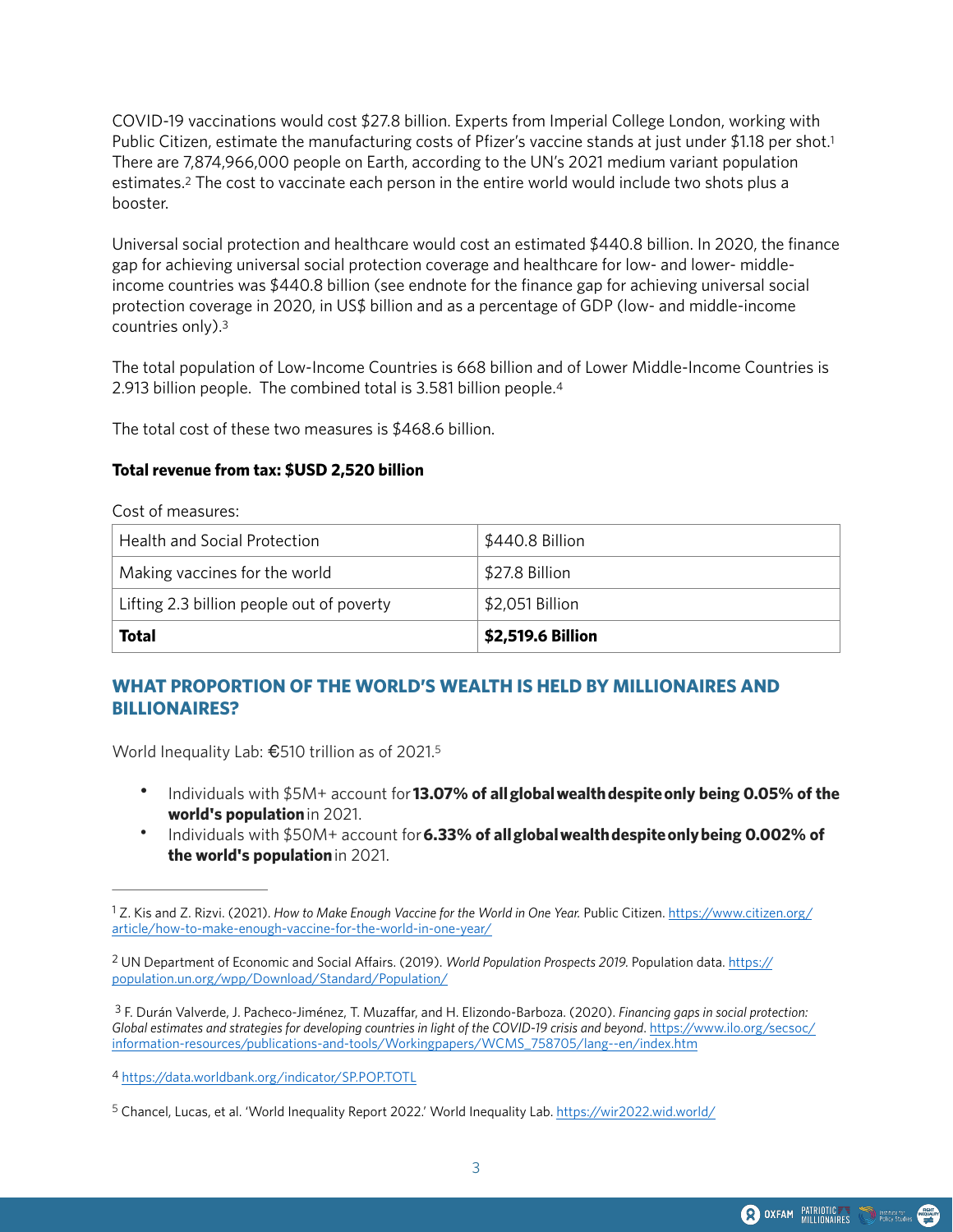# **ARGENTINA FACTSHEET**

#### **1. The Super-Rich and the Pandemic**

There are 5,050 individuals with a net worth of \$5 million or more, with wealth totaling \$87.1 billion. There are 205 individuals with \$50 million or more with combined wealth of \$34.1 billion.

Between 2016 and 2021, the number of individuals with wealth over \$50 million actually decreased from 250 to 205. Their combined wealth decreased from \$54.96 billion to \$34.1 billion, a decline of -37.9%, adjusted for inflation.

The top 5 billionaires have a total wealth of \$14.4 billion. Throughout the pandemic (beginning in mid-March 2020), the wealth of the Argentine billionaire class increased \$4.97 billion.

The five richest people in Argentina, as of November 30th, 2021, are:

- 1. Marcos Galperin, \$5.1 billion
- 2. Alejandro Bulgheroni, \$3.1 billion
- 3. Gregorio Perez Companc, \$2.6 billion
- 4. Alberto Roemmers, \$2.2 billion
- 5. Eduardo Eurnekian, \$1.4 billion

#### **2. The Rich Compared to Everyone Else**

Argentine billionaires saw their wealth increase by 52.7% during the pandemic while the bottom 90% saw their share of wealth reduce by 0.7%.

The two richest billionaires own more wealth than the bottom 30% of Argentine society.

# **3. Annual Wealth Tax**

An annual wealth tax in Argentina would raise **\$2.4 billion a year** (with rates at 2% on wealth over \$5 million, 3% on wealth over \$50 million and 5% on wealth over \$1 billion).

A more progressive wealth tax would raise **\$3.4 billion** (with rates at 2% on wealth over \$5 million, 5% on wealth over \$50 million and 10% on wealth over \$1 billion).

# **4. Health Not Wealth: Impact of Revenue on Health Spending**

An annual wealth tax applied to the wealth of multi-millionaires and billionaires would raise \$2.4 billion a year, enough to raise the government's health budget by 9% or reduce households' out of pocket health expenditure by 21%.

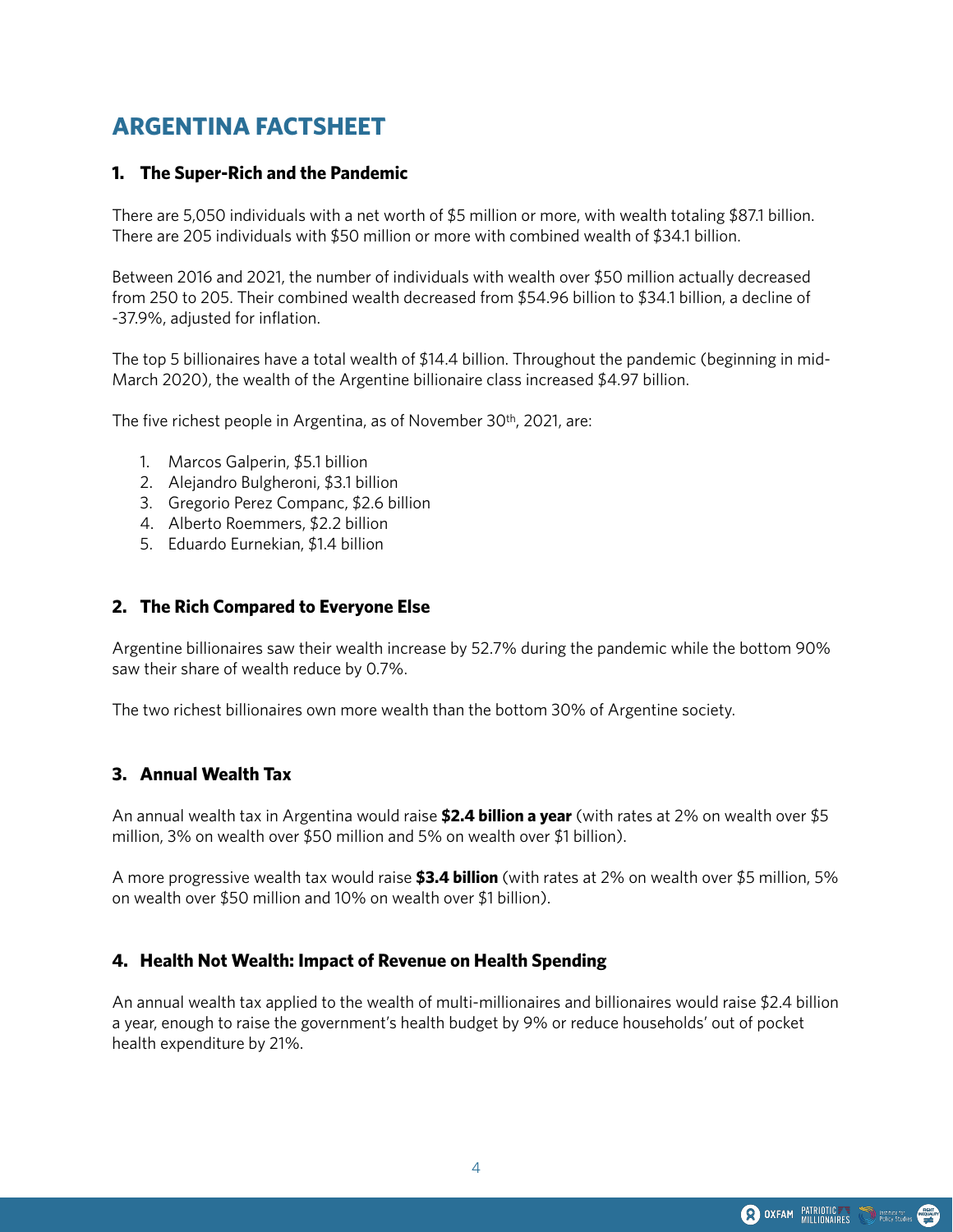# **AUSTRALIA FACTSHEET**

# **1. The Super-Rich and the Pandemic**

There are 50,730 individuals with a net worth of \$5 million or more, with wealth totaling \$785.8 billion. There are 1,640 individuals with a net worth \$50 million or more with a combined wealth of \$266.4 billion.

Between 2016 and 2021, the number of individuals with wealth over \$50 million increased from 1,190 to 1,640. Their combined wealth increased from \$222.74 billion to \$266.4 billion, a gain of 19.6%, adiusted for inflation.

There are 47 billionaires who have a total wealth of \$203.9 billion. Throughout the pandemic (beginning in mid-March 2020), the wealth of the Australian billionaire class doubled during the pandemic.

The five richest people in Australia, as of November 30th, 2021, are:

- 1. Mike Cannon-Brookes, \$22.9 billion
- 2. Scott Farquhar, \$22.7 billion
- 3. Gina Rinehart, \$22 billion
- 4. Andrew Forrest, \$14.9 billion
- 5. Harry Tribuboff, \$10.2 billion

# **2. The Rich Compared to Everyone Else**

47 billionaires own more wealth than the bottom 30% of Australian society.

# **3. Annual Wealth Tax**

An annual wealth tax in Australia would raise **\$24.02 billion a year** (with rates at 2% on wealth over \$5 million, 3% on wealth over \$50 million and 5% on wealth over \$1 billion).

A more progressive wealth tax would raise **\$35.55 billion** (with rates at 2% on wealth over \$5 million, 5% on wealth over \$50 million and 10% on wealth over \$1 billion).

# **4. Health Not Wealth: Impact of Revenue on Health Spending**

An annual wealth tax applied to the wealth of multi-millionaires and billionaires would raise \$24 billion a year, enough to end households' out of pocket health costs or enough to increase government health spending by a quarter.

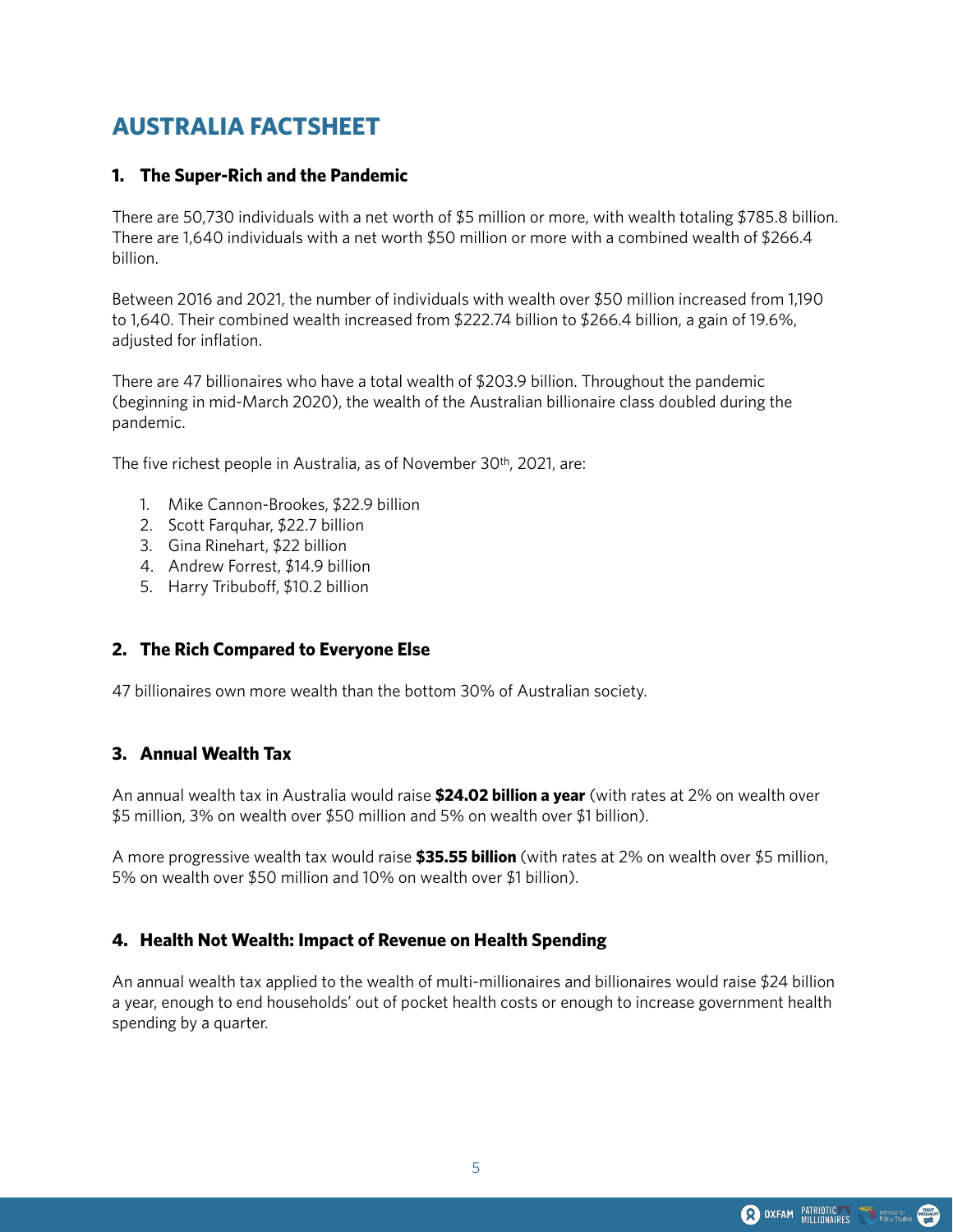# **AUSTRIA FACTSHEET**

#### **1. The Super-Rich and the Pandemic**

There are 10,175 individuals with a net worth of \$5 million or more, with wealth totaling \$190.2 billion. There are 375 individuals with \$50 million or more with combined wealth of \$84.6 billion.

Between 2016 and 2021, the number of individuals with wealth over \$50 million increased from 285 to 375. Their combined wealth increased from \$79.19 billion to \$84.64 billion, a gain of 6.88 %, adjusted for inflation.

There are 12 billionaires with wealth totaling \$59.2 billion. Throughout the pandemic (beginning in mid-March 2020), the wealth of the Austrian billionaire class increased by \$15.05 billion.

The five richest people in Austria, as of November 30th, 2021, are:

- 1. Dietrich Mateschitz, \$23.7 billion
- 2. Johann Graf, \$6.7 billion
- 3. Georg Stumpf, \$6.1 billion
- 4. Rene Benko, \$5.3 billion
- 5. Michael Tojner, \$3.5 billion

#### **2. The Rich Compared to Everyone Else**

The wealth of the billionaire class has increased by 34% throughout the pandemic.

The top 1% owns nearly a third of all the country's wealth while the bottom 50% of Austrian society only owns 3.1%.

#### **3. Annual Wealth Tax**

An annual wealth tax in Austria would raise **\$7.12 billion a year** (with rates at 2% on wealth over \$5 million, 3% on wealth over \$50 million and 5% on wealth over \$1 billion).

A more progressive wealth tax would raise **\$10.8 billion** (with rates at 2% on wealth over \$5 million, 5% on wealth over \$50 million and 10% on wealth over \$1 billion).

# **4. Health Not Wealth: Impact of Revenue on Health Spending**

An annual wealth tax applied to the wealth of multi-millionaires and billionaires would raise \$7.12 billion a year, enough to reduce households' out of pocket health costs by 86% or enough to increase government health spending by 20%.

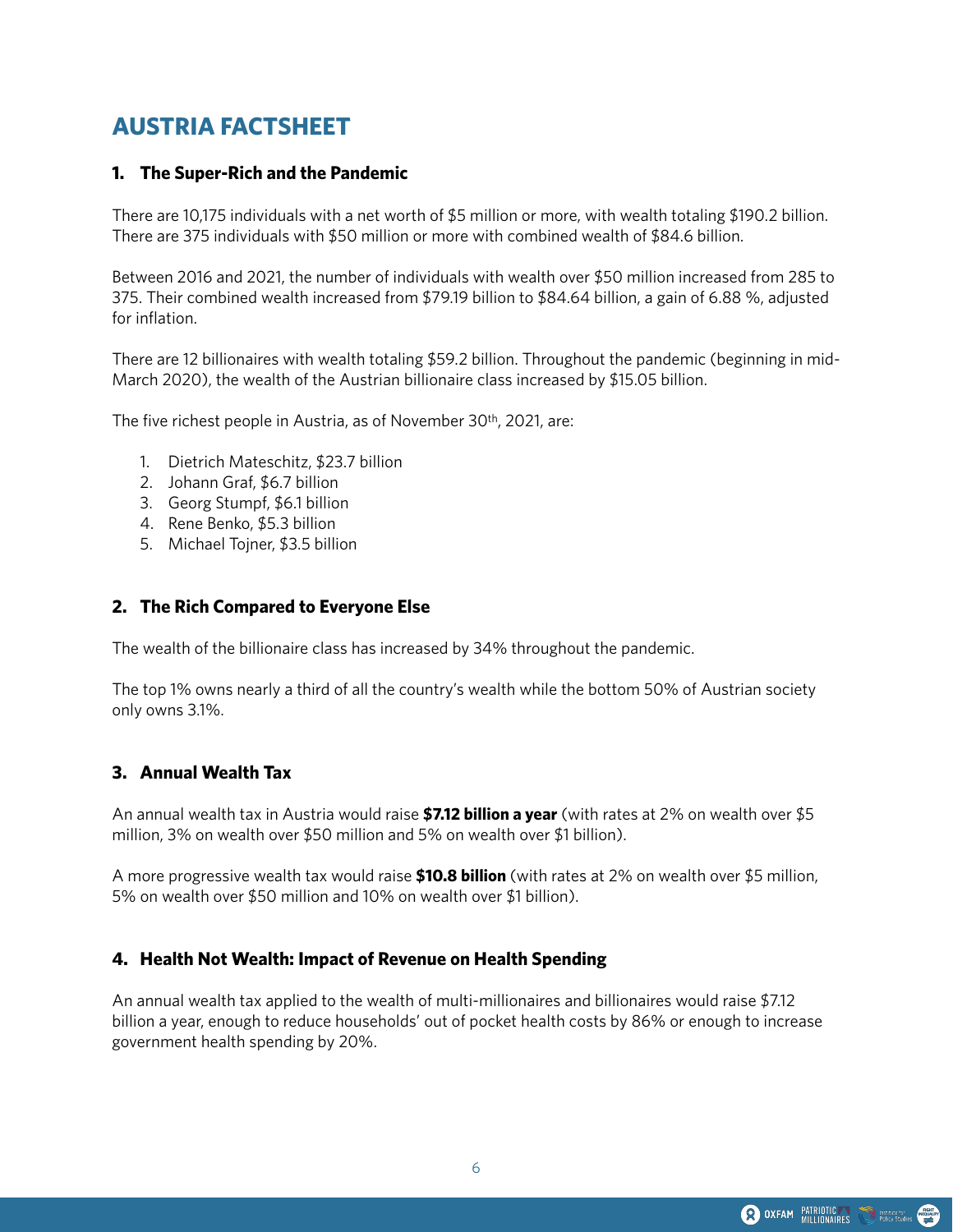# **BANGLADESH FACTSHEET**

# **1. The Super-Rich and the Pandemic**

There are currently 3,550 individuals with a net worth of \$5 million or more, with wealth totaling \$66.5 billion.

There are 195 individuals with \$50 million or more with a combined wealth of \$27.84 billion.

Between 2016 and 2021, the number of individuals with wealth over \$50 million increased from 110 to 195. Their combined wealth increased from \$23.96 billion to \$27.84 billion, a gain of 16.19%, adjusted for inflation.

There are currently no billionaires in Bangladesh.

# **2. The Rich Compared to Everyone Else**

The 195 of the richest people (0.0001%) own 2.6 times more wealth than 50 million Bangladeshis.

# **3. Annual Wealth Tax**

An annual wealth tax applied in Bangladesh would raise about **\$1.5 billion** a year (with rates at 2% on wealth over \$5 million, 3% on wealth over \$50 million and 5% on wealth over \$1 billion).

A more progressive wealth tax would raise **\$1.9 billion** (with rates at 2% on wealth over \$5 million, 5% on wealth over \$50 million and 10% on wealth over \$1 billion).

# **4. Health Not Wealth: Impact of Revenue on Health Spending**

An annual wealth tax applied to the wealth of multi-millionaires would \$1.5 billion a year. This is enough to double the government's health budget or eliminate extreme poverty.

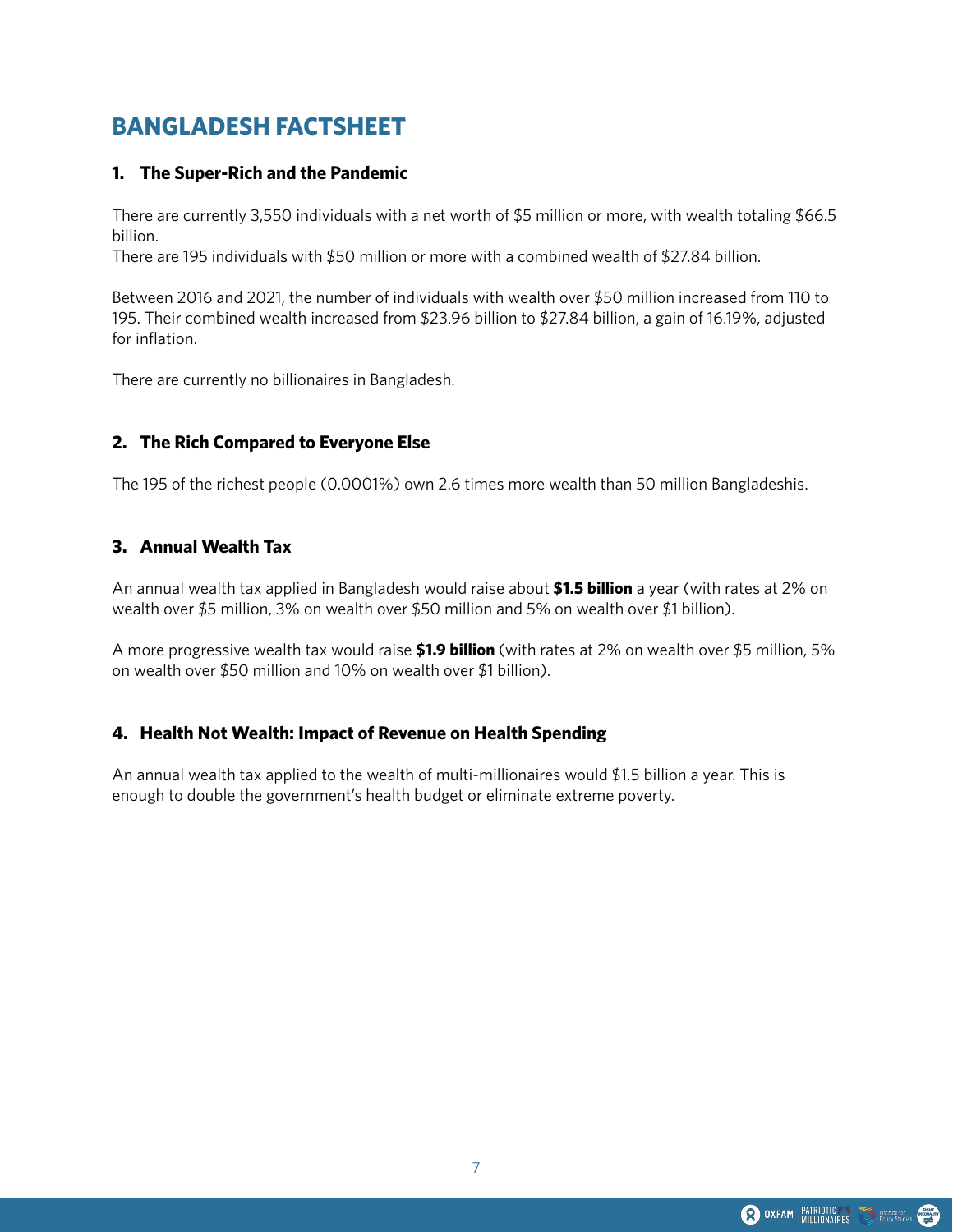# **BELGIUM FACTSHEET**

#### **1. The Super-Rich and the Pandemic**

There are 18,080 individuals with a net worth of \$5 million or more, with wealth totaling \$301.9 billion. There are 735 individuals with \$50 million or more with combined wealth of \$111.2 billion.

Between 2016 and 2021, the number of individuals with wealth over \$50 million increased from 595 to 735. Their combined wealth increased from \$103.08 billion to \$111.2 billion, a gain of 7.8%, adjusted for inflation.

The five richest people in Belgium, as of November 30th, 2021, are:

- 1. Eric Wittouck, \$10 billion
- 2. Gregoire de Spoelberch, \$3.3 billion
- 3. Nicolas Pierre Albert D'leteren, \$3.2 billion
- 4. Alexandre van Damme, \$2.8 billion
- 5. Bert van Malderen, \$2.8 billion

#### **2. The Rich Compared to Everyone Else**

The wealth of just 3 of Belgium's billionaires saw their wealth increase by at least 62.5% during the pandemic while the bottom 90% saw their share of wealth drop marginally in 2020 (0.04%).

#### **3. Annual Wealth Tax**

An annual wealth tax in Belgium would raise **\$6.96 billion a year** (with rates at 2% on wealth over \$5 million, 3% on wealth over \$50 million and 5% on wealth over \$1 billion).

A more progressive wealth tax would raise **\$8.95 billion** (with rates at 2% on wealth over \$5 million, 5% on wealth over \$50 million and 10% on wealth over \$1 billion).

# **4. Health Not Wealth: Impact of Revenue on Health Spending**

An annual wealth tax applied to the wealth of multi-millionaires and billionaires would raise \$6.96 a year, enough to reduce households' out of pocket health expenditure by 67% or enough to quadruple ODA (from 2020 level).

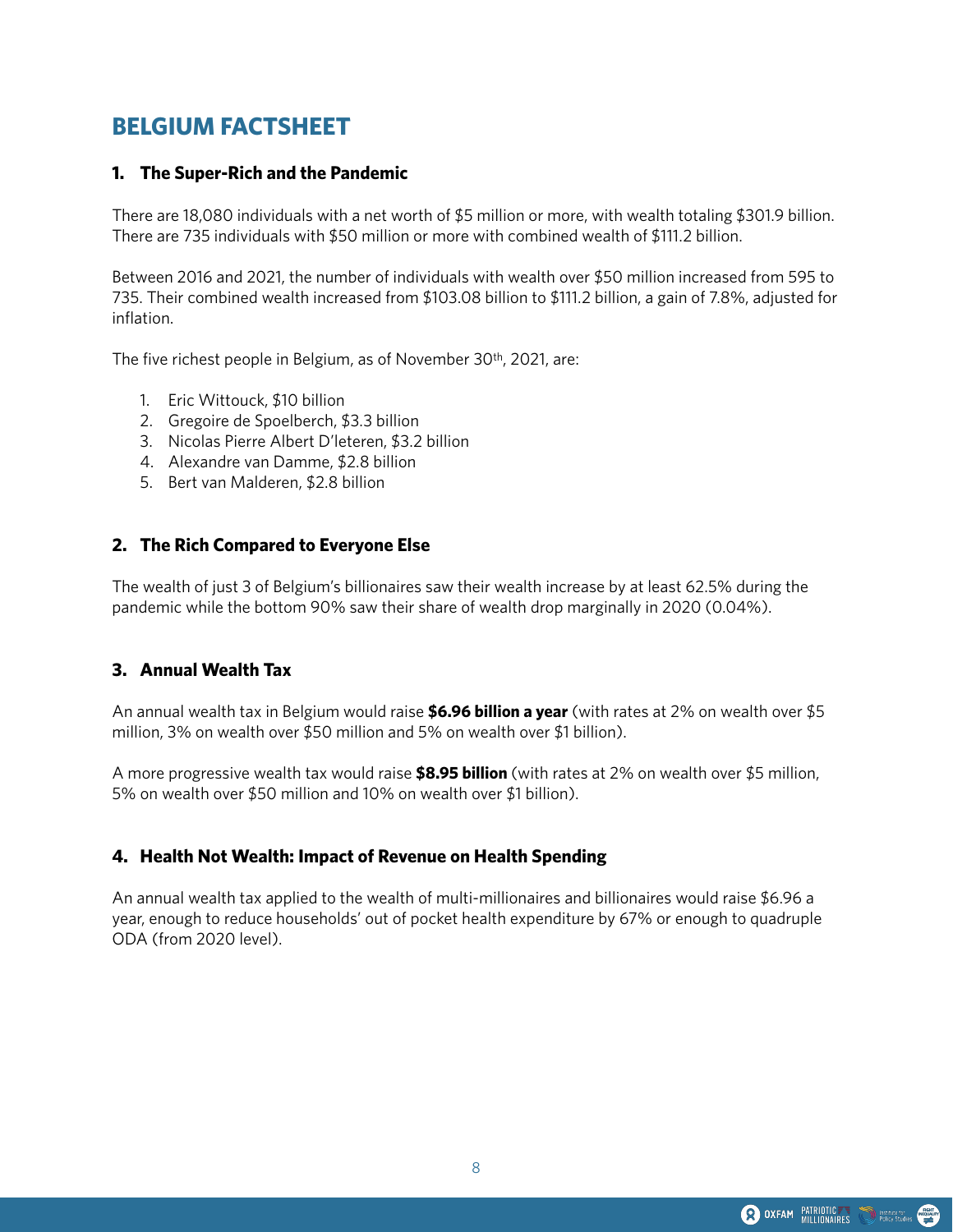# **BRAZIL FACTSHEET**

#### **1. The Super-Rich and the Pandemic**

There are 35,335 individuals with a net worth of \$5 million or more, with wealth totaling \$799.2 billion. There are 1,945 individuals with \$50 million or more with combined wealth of \$414 billion.

Between 2016 and 2021, the number of individuals with wealth over \$50 million actually decreased from 2,055 to 1,945. Their combined wealth decreased from \$471.49 billion to \$413.97 billion, a decline of 12.2%, adjusted for inflation.

There are 55 billionaires with a total wealth of \$175.8 billion. Throughout the pandemic (beginning in mid-March 2020), the wealth of the Brazilian billionaire class increased by \$39.6 billion.

The five richest people in Brazil, as of November 30, 2021, are:

- 1. Eduardo Saverin, \$18.1 billion
- 2. Jorge Paulo Lemann & family, \$14.8 billion
- 3. Marcel Herrmann Telles, \$10.3 billion
- 4. Jorge Moll Filho & family, \$8.6 billion
- 5. Carlos Alberto Sicupira & family, \$7.7 billion

#### **2. The Rich Compared to Everyone Else**

Billionaires saw their wealth increase by 29% during the pandemic while the bottom 90% saw their share of wealth reduce by 0.2% between 2019 and 2021.

The 20 richest billionaires have more wealth than the bottom 60% of Brazilian society.

#### **3. Annual Wealth Tax**

An annual wealth tax in Brazil would raise about **\$28 billion** a year (with rates at 2% on wealth over \$5 million, 3% on wealth over \$50 million and 5% on wealth over \$1 billion).

A more progressive wealth tax would raise **\$40.4 billion** (with rates at 2% on wealth over \$5 million, 5% on wealth over \$50 million and 10% on wealth over \$1 billion).

#### **4. Health Not Wealth: Impact of Revenue on Health Spending**

An annual wealth tax applied to the wealth of multi-millionaires and billionaires would raise \$28 billion a year, enough to increase the government's health budget by 37% or reduce households' out of pocket health budget by 62%.

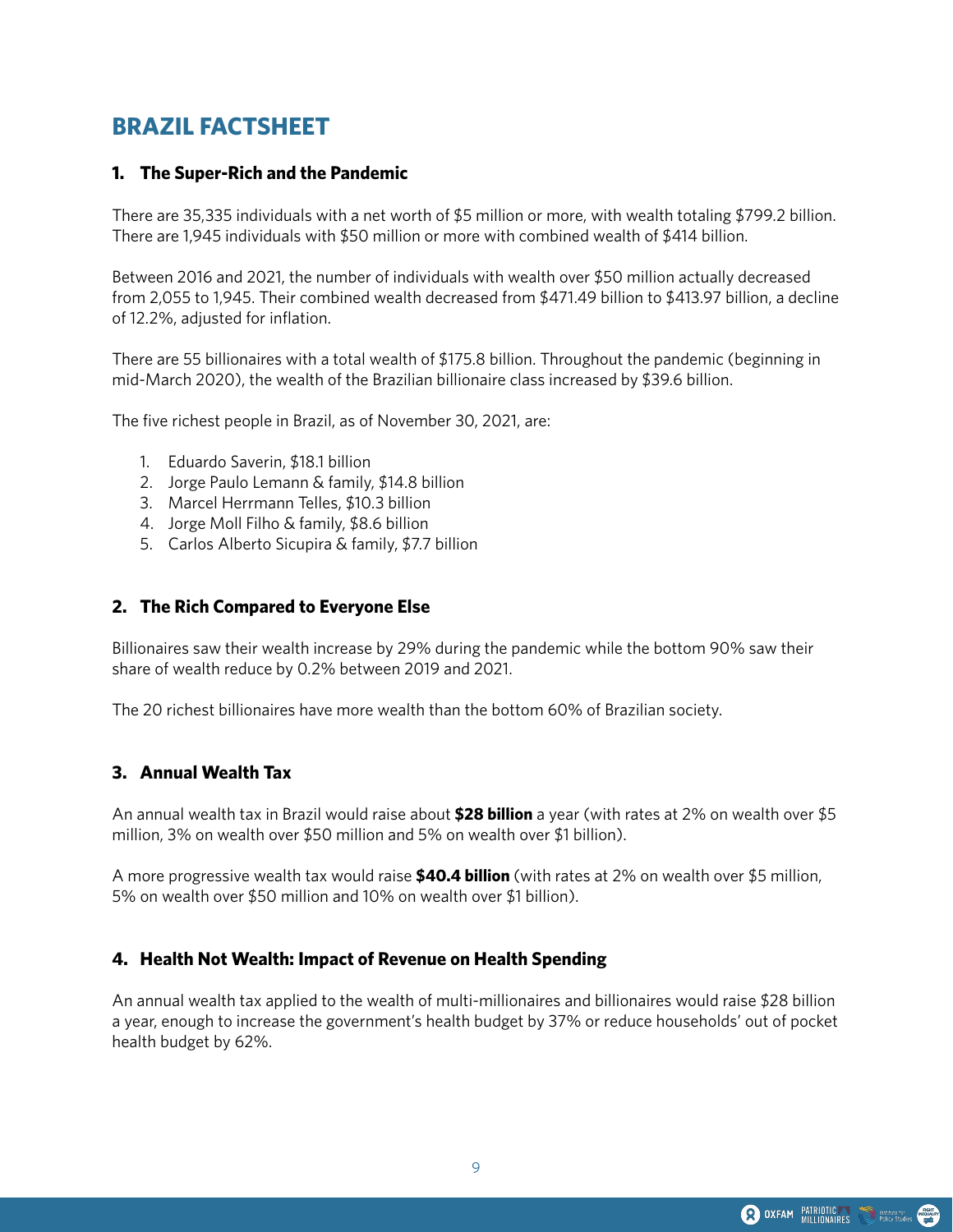# **CANADA FACTSHEET**

#### **1. The Super-Rich and the Pandemic**

There are 107,875 individuals with a net worth of \$5 million or more, with wealth totaling \$2.572 trillion.

There are 7,745 individuals with \$50 million or more with combined wealth of \$1.358 trillion.

Between 2016 and 2021, the number of individuals with wealth over \$50 million increased from 5,265 to 7,745. Their combined wealth increased from \$969.18 billion to \$1.357 trillion, an increase of 40.21%, adjusted for inflation.

There are 59 billionaires with wealth totaling \$240.4 billion. Throughout the pandemic (beginning in mid-March 2020), the wealth of the Canadian billionaire class increased \$87.38 billion.

The five richest people in Canada, as of November 30th, 2021, are:

- 1. David Thomson & Family, \$53.3 billion
- 2. Tobi Lutke, \$13.2 billion
- 3. David Cheriton, \$12 billion
- 4. Jim Pattison, \$9.9 billion
- 5. Joseph Tsai, \$8.8 billion

#### **2. The Rich Compared to Everyone Else**

The wealth of the Canadian billionaires has increased by 57.1% during the pandemic.

The richest 41 billionaires have the same amount of wealth as the bottom 40% of Canadian society.

#### **3. Annual Wealth Tax**

An annual wealth tax in Canada would raise **\$78.9 billion a year** (with rates at 2% on wealth over \$5 million, 3% on wealth over \$50 million and 5% on wealth over \$1 billion).

A more progressive wealth tax would raise **\$107.39 billion** (with rates at 2% on wealth over \$5 million, 5% on wealth over \$50 million and 10% on wealth over \$1 billion).

# **4. Health Not Wealth: Impact of Revenue on Health Spending**

An annual wealth tax applied to the wealth of multi-millionaires and billionaires would raise \$78.9 billion a year, enough to eliminate households' out of pocket health expenditure, double the ODA (from 2020 level) and still leave the government with \$45.7 billion or it is enough to increase government health budget by 57%.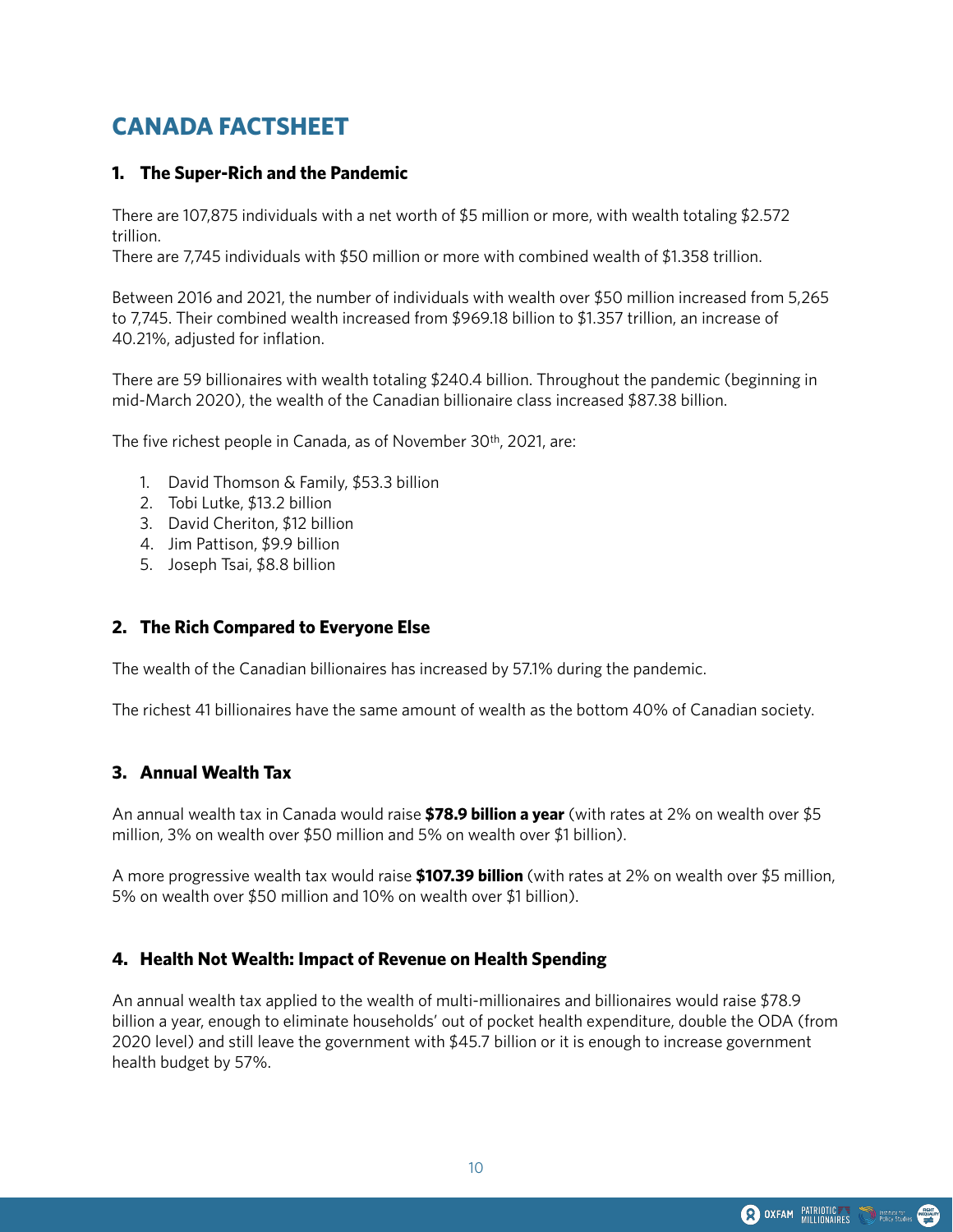# **CHILE FACTSHEET**

#### **1. The Super-Rich and the Pandemic**

There are currently 6,125 individuals with a net worth of \$5 million or more, with wealth totaling \$139.7 billion.

There are 255 individuals with \$50 million or more with a combined wealth of \$75.5 billion.

Between 2016 and 2021, the number of individuals with wealth over \$50 million increased from 200 to 255. Their combined wealth increased from \$70.31 billion to \$75.54 billion, a gain of 7.44 %, adjusted for inflation.

There are 8 billionaires with wealth totaling \$33.6 billion. Throughout the pandemic (beginning in mid-March 2020), the wealth of the Chilean billionaire class increased \$11.1 billion.

The five richest people in Chile, as of November 30<sup>th</sup>, 2021, are:

- 1. Iris Fontbona, \$19.5 billion
- 2. Sebastian Pinera, \$2.7 billion
- 3. Horst Paulmann, \$2.4 billion
- 4. Jean Salata, \$2.4 billion
- 5. Julio Ponce Lerou, \$2.3 billion

#### **2. The Rich Compared to Everyone Else**

The wealth of Chile's billionaires has increased by 49.3% during the pandemic while bottom 90% saw their share of wealth reduce in 2020.

The two richest billionaires have the same wealth as 9.6 million Chileans.

#### **3. Annual Wealth Tax**

An annual wealth tax in Chile would raise **\$5.35 billion a year** (with rates at 2% on wealth over \$5 million, 3% on wealth over \$50 million and 5% on wealth over \$1 billion).

A more progressive wealth tax would raise **\$7.88 billion** (with rates at 2% on wealth over \$5 million, 5% on wealth over \$50 million and 10% on wealth over \$1 billion).

# **4. Health Not Wealth: Impact of Revenue on Health Spending**

An annual wealth tax applied to the wealth of Chilean multi-millionaires and billionaires would raise approximately \$5.4bn a year, enough to increase government health budget by a third OR reduce households out of pocket health expenditure by 63%.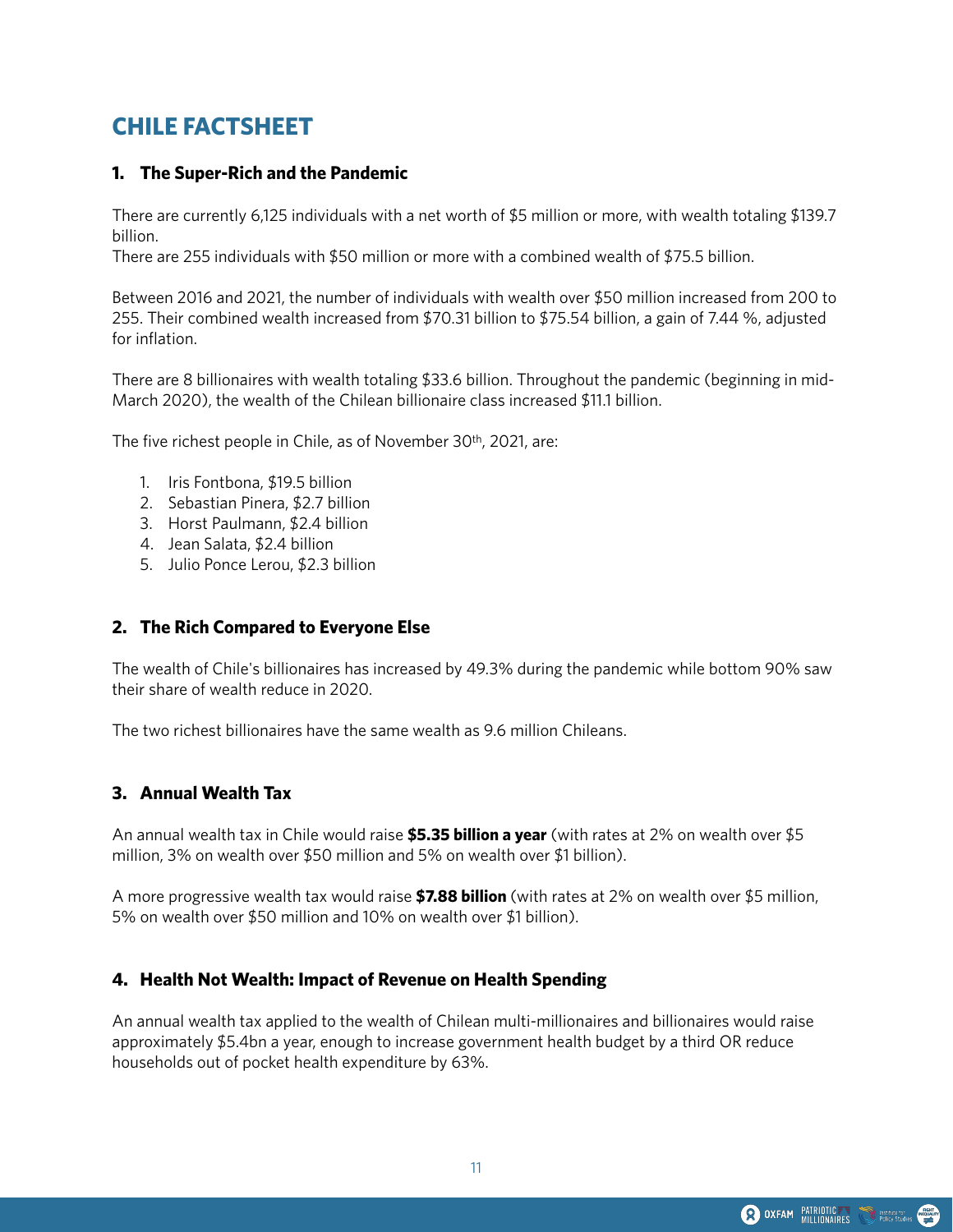# **CHINA FACTSHEET**

#### **1. The Super-Rich and the Pandemic**

There are 354,415 individuals with a net worth of \$5 million or more, with wealth totaling \$7.5 trillion. There are 17,665 individuals with \$50 million or more with combined wealth of \$3.7 trillion.

Between 2016 and 2021, the number of individuals with wealth over \$50 million increased from 11,145 to 17,665. Their combined wealth increased from \$2.4 trillion to \$3.7 trillion, an increase of 54.38%, adjusted for inflation.

The total wealth of the 556 billionaires is \$2.31 trillion. Throughout the pandemic (beginning in mid-March 2020), the wealth of the Chinese billionaire class increased \$1.04 trillion.

The five richest people in China, as of November 30th, 2021, are:

- 1. Zhong Shanshan, \$74 billion
- 2. Zhang Yiming, \$59.4 billion
- 3. Ma Muateng, \$45.7 billion
- 4. Jack Ma, \$37.2 billion
- 5. William Lei Ding, \$34 billion

#### **2. The Rich Compared to Everyone Else**

The wealth of the billionaire class has increased by 83% since the beginning of the pandemic.

The 47 richest billionaires own the same wealth as the bottom 10% of Chinese society.

#### **3. Annual Wealth Tax**

An annual wealth tax in China would raise **\$288.76 billion a year** (with rates at 2% on wealth over \$5 million, 3% on wealth over \$50 million and 5% on wealth over \$1 billion).

A more progressive wealth tax would raise **\$433.44 billion** (with rates at 2% on wealth over \$5 million, 5% on wealth over \$50 million and 10% on wealth over \$1 billion).

#### **4. Health Not Wealth: Impact of Revenue on Health Spending**

An annual wealth tax applied to the wealth of Chinese multi-millionaires and billionaires would raise \$288.76 billion a year, enough to eliminate households' out of pocket health expenditure or enough to increase the government's health budget by 67%.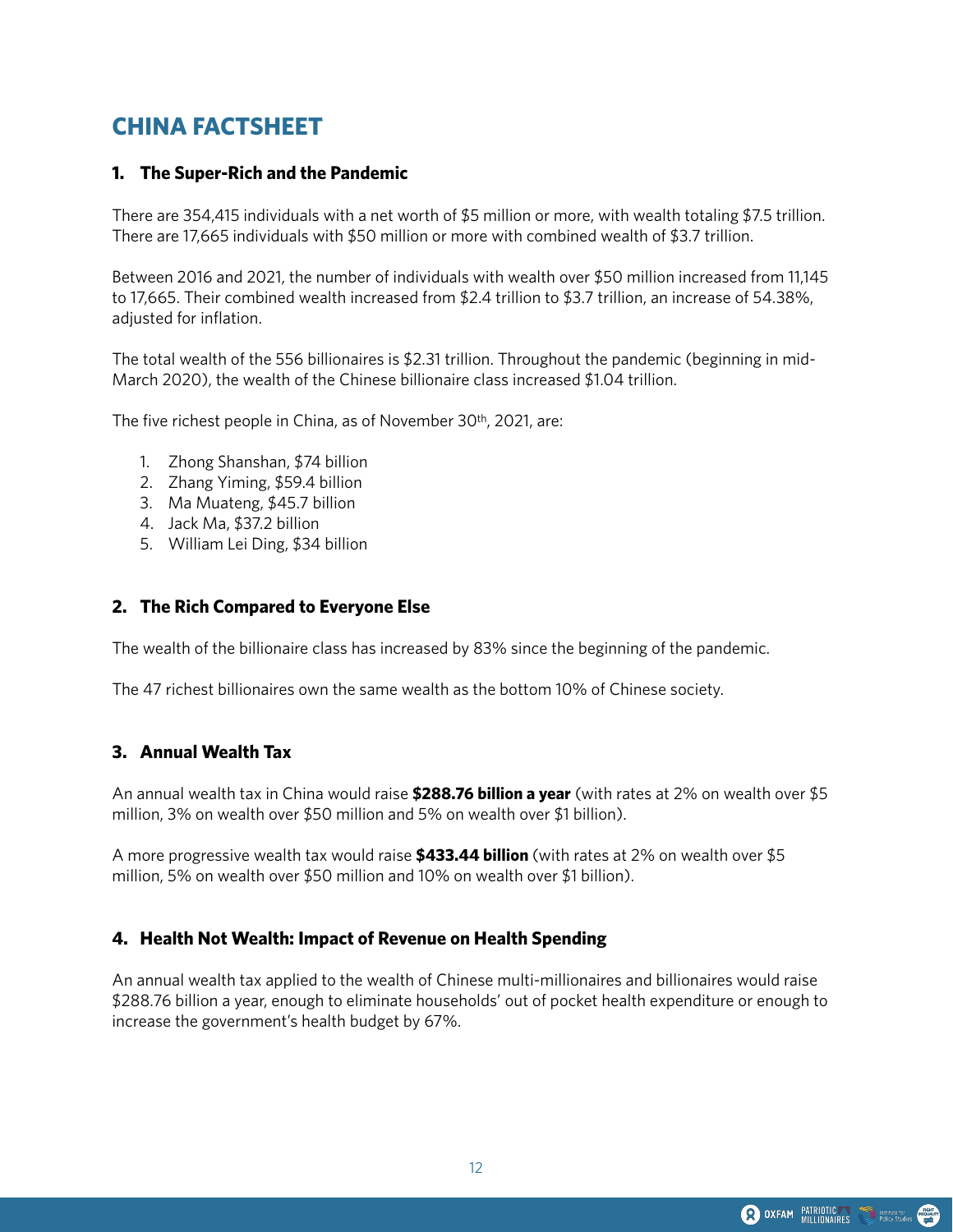# **COLOMBIA FACTSHEET**

### **1. The Super-Rich and the Pandemic**

There are currently 4,740 individuals with a net worth of \$5 million or more, with wealth totaling \$104.3 billion.

There are 250 individuals with \$50 million or more with a combined wealth of \$52.8 billion.

Between 2016 and 2021, the number of individuals with wealth over \$50 million increased from 240 to 250. However, their combined wealth decreased from \$53.69 billion to \$52.81 billion, a decline of 1.64 %, adjusted for inflation.

The five richest people in Colombia, as of November 30<sup>th</sup>, 2021, are:

- 1. Luis Carlos Sarmiento, \$9.3 billion
- 2. David Valez, \$5.2 billion
- 3. Jaime Gilinski Bacal, \$3.7 billion
- 4. Beatriz Davila de Santo Domingo, \$3.6 billion
- 5. Gabriel Echavarria Obregon, \$1.2 billion

#### **2. The Rich Compared to Everyone Else**

The two richest people have more wealth than the bottom half of Colombians.

#### **3. Annual Wealth Tax**

An annual wealth tax in Colombia would raise **\$3.71 billion a year** (with rates at 2% on wealth over \$5 million, 3% on wealth over \$50 million and 5% on wealth over \$1 billion).

A more progressive wealth tax would raise **\$5.41 billion** (with rates at 2% on wealth over \$5 million, 5% on wealth over \$50 million and 10% on wealth over \$1 billion).

# **4. Health Not Wealth: Impact of Revenue on Health Spending**

An annual wealth tax applied to the wealth of multi-millionaires and billionaires would raise \$3.7 billion a year. This is enough to eliminate out of pocket health budget for households.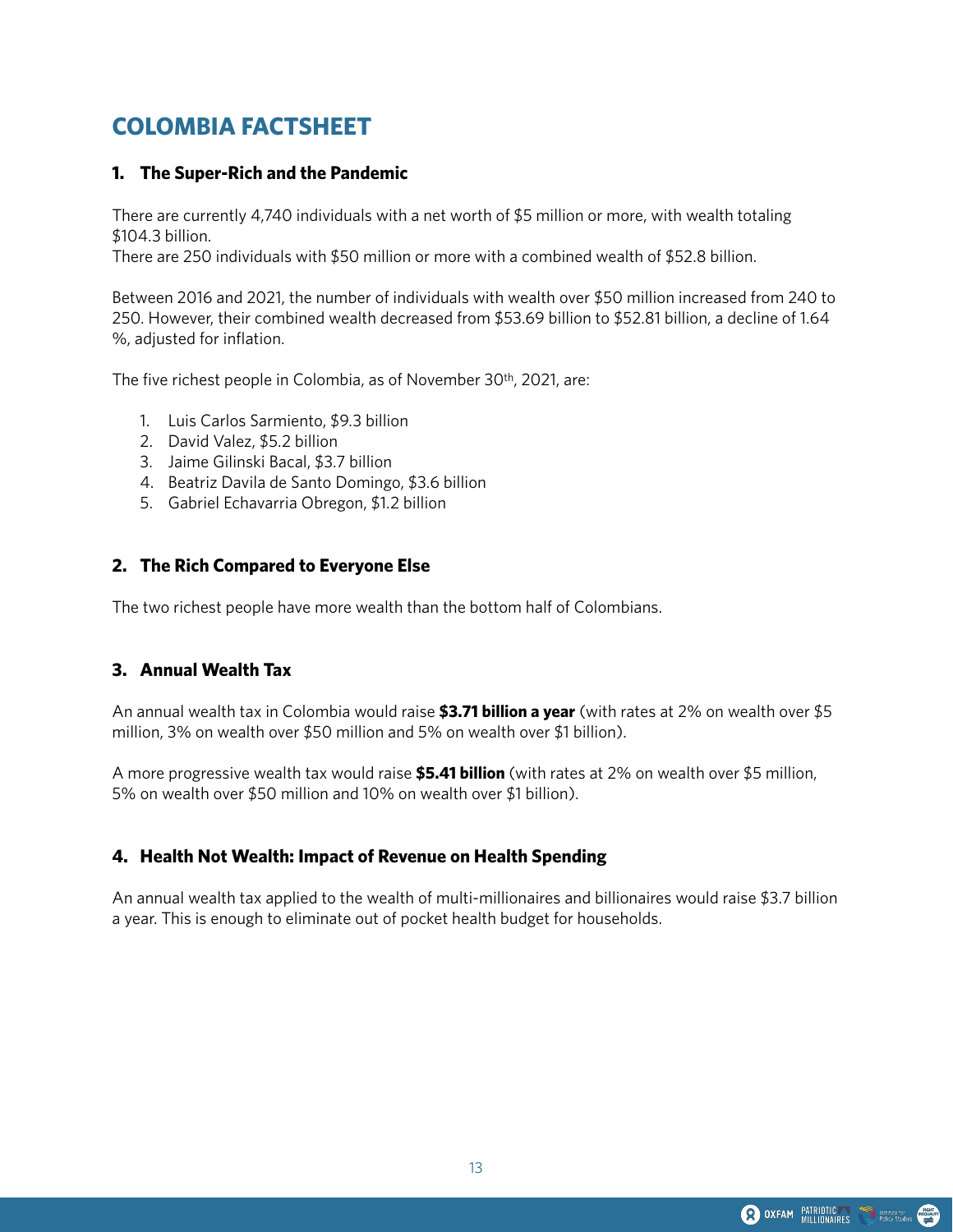# **DENMARK FACTSHEET**

### **1. The Super-Rich and the Pandemic**

There are currently 25,245 individuals with a net worth of \$5 million or more, with wealth totaling \$505.6 billion.

There are 1,325 individuals with \$50 million or more with a combined wealth of \$231.99 billion.

Between 2016 and 2021, the number of individuals with wealth over \$50 million increased from 755 to 1,325. Their combined wealth increased from \$140.89 billion to \$231.99 billion, an increase of 64.66 %, adjusted for inflation.

There are 13 billionaires with wealth totaling \$59.1 billion. Throughout the pandemic (beginning in mid-March 2020), the wealth of the Danish billionaire class increased \$13.67 billion.

The five richest people in Denmark, as of November 30th, 2021, are:

- 1. Anders Holch Povlsen, \$11.7 billion
- 2. Niels Peter Louis-Hansen, \$8.9 billion
- 3. Kjeld Kirk Kristiansen, \$8.3 billion
- 4. Sofie Kirk Kristiansen, \$8.3 billion
- 5. Thomas Kirk Kristensen, \$8.3 billion

#### **2. The Rich Compared to Everyone Else**

Danish billionaires saw their wealth increase by 30% during the pandemic while the bottom 90% saw their share of wealth drop -0.03%.

The richest person in Denmark has 13 times more wealth than the bottom 40% of Dane society.

#### **3. Annual Wealth Tax**

An annual wealth tax in Denmark would raise **\$14.9 billion a year** (with rates at 2% on wealth over \$5 million, 3% on wealth over \$50 million and 5% on wealth over \$1 billion).

A more progressive wealth tax would raise **\$20.5 billion** (with rates at 2% on wealth over \$5 million, 5% on wealth over \$50 million and 10% on wealth over \$1 billion).

#### **4. Health Not Wealth: Impact of Revenue on Health Spending**

An annual wealth tax applied to the wealth of Danish multi-millionaires and billionaires would raise \$14.9 billion a year, enough to double its ODA (from 2020 level) and increase the government's health budget by 41%.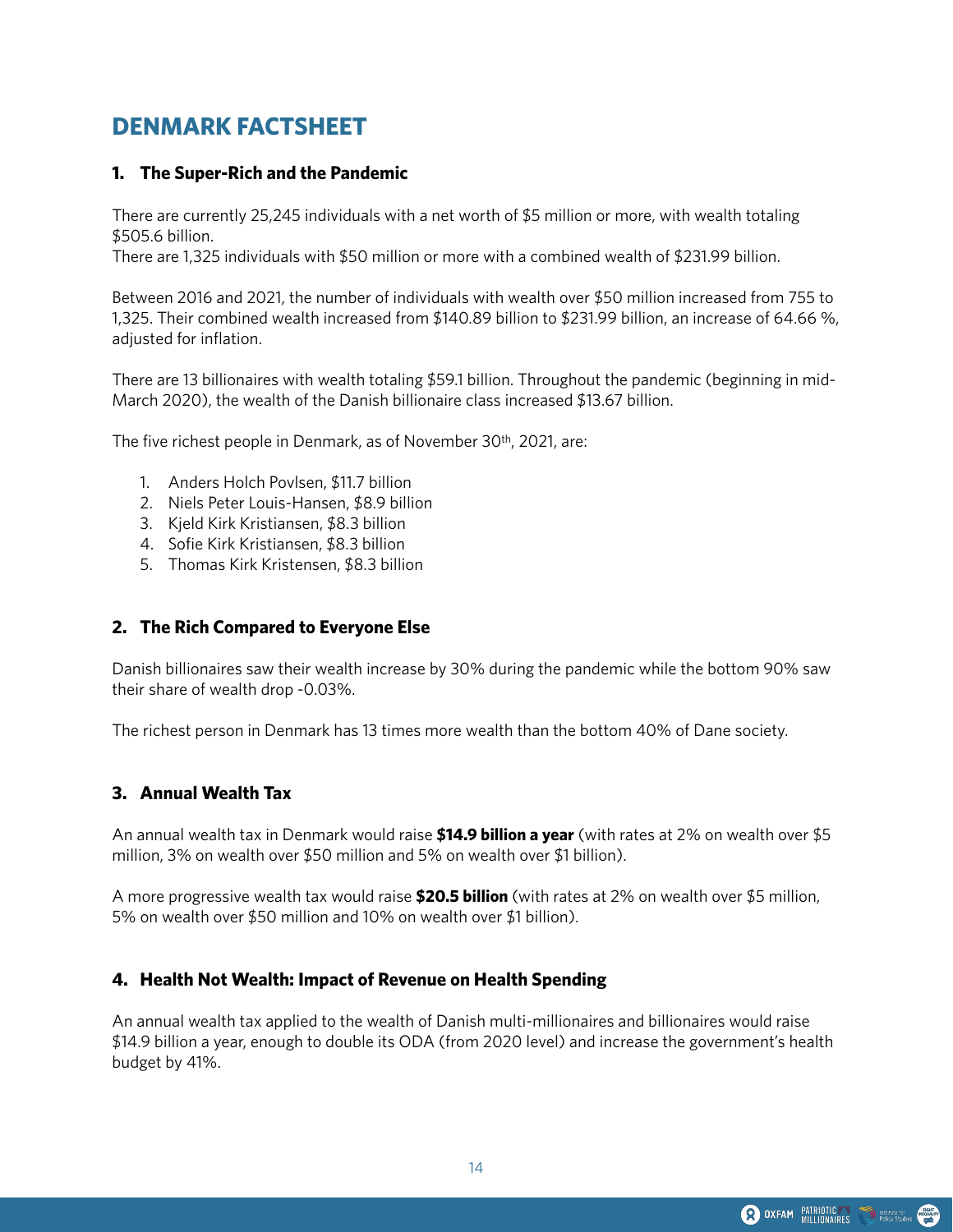# **FRANCE FACTSHEET**

### **1. The Super-Rich and the Pandemic**

There are 125,650 individuals with a net worth of \$5 million or more, with a total combined wealth of \$2.5 trillion.

There are 6,320 individuals with over \$50 million with a combined wealth of \$1.145 trillion

Between 2016 and 2021, the number of individuals with wealth over \$50 million increased from 4,445 to 6,320. Their combined wealth increased from \$880.8 billion to \$1.145 trillion, an increase of 30%, adjusted for inflation.

There are 42 billionaires with combined wealth of \$582.7 billion. Throughout the pandemic (beginning in mid-March 2020), the wealth of the French billionaire class increased \$256.62 billion.

The five richest people in France, as of November 30<sup>th</sup>, 2021, are:

- 1. Bernard Arnault & family, \$187.7 billion
- 2. Francoise Bettencourt Meyers, \$88.7 billion
- 3. Francois Pinaulkt & family, \$49.8 billion
- 4. Alain Wertheimer, \$31.4 billion
- 5. Gerard Wertheimer, \$31.4 billion

#### **2. The Rich Compared to Everyone Else**

The wealth of French billionaires increased by 78.7% during the pandemic.

The five richest billionaires have the same wealth as the bottom 40% of French society.

#### **3. Annual Wealth Tax**

An annual wealth tax in France would raise **\$89 billion** a year (with rates at 2% on wealth over \$5 million, 3% on wealth over \$50 million and 5% on wealth over \$1 billion).

A more progressive wealth tax would raise **\$133 billion** (with rates at 2% on wealth over \$5 million, 5% on wealth over \$50 million and 10% on wealth over \$1 billion).

# **4. Health Not Wealth; Impact of Revenue on Health Spending**

An annual wealth tax applied to the wealth of multi-millionaires and billionaires would raise \$89.4 billion a year, enough to double ODA (from 2020 level) and increase government health budget by 30%.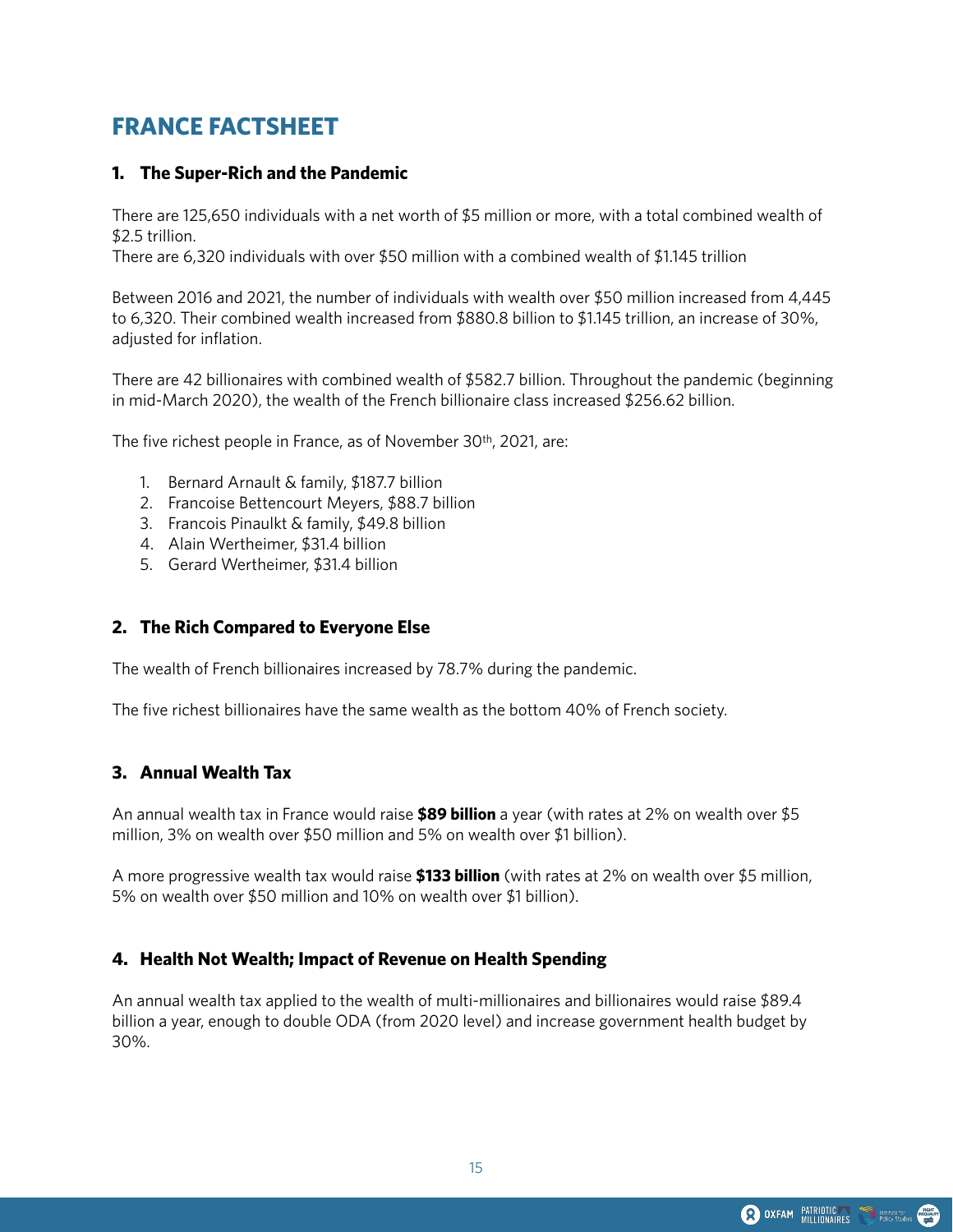# **GERMANY FACTSHEET**

#### **1. The Super-Rich and the Pandemic**

There are 162,575 individuals with a net worth of \$5 million or more, with wealth totaling \$3.685 trillion.

There are 9,590 individuals with over \$50 million with a combined wealth of \$1.897 trillion

Between 2016 and 2021, the number of individuals with wealth over \$50 million increased from 7,155 to 9,590. Their combined wealth increased from \$1.764 trillion to \$1.897 trillion, an increase of 7.58 %, adjusted for inflation.

There are 134 billionaires with combined wealth of \$655.8 billion. Throughout the pandemic (beginning in mid-March 2020), the wealth of the German billionaire class increased \$176.81 billion.

The five richest people in Germany, as of November 30<sup>th</sup>, 2021, are:

- 1. Beate Heister & Karl Albrecht, \$43 billion
- 2. Klaus-Michael Kuehne, \$34 billion
- 3. Dieter Schwarz, \$29.8 billion
- 4. Susanne Klatten, \$28 billion
- 5. Andreas Struengmann & Family, \$24.7 billion

#### **2. The Rich Compared to Everyone Else**

The five richest billionaires own more wealth than the bottom 40% of German society.

# **3. Annual Wealth Tax**

An annual wealth tax in Germany would raise **\$126 billion** a year (with rates at 2% on wealth over \$5 million, 3% on wealth over \$50 million and 5% on wealth over \$1 billion).

A more progressive wealth tax would raise **\$180.4 billion** (with rates at 2% on wealth over \$5 million, 5% on wealth over \$50 million and 10% on wealth over \$1 billion).

# **4. Health Not Wealth: Impact of Revenue on Health Spending**

An annual wealth tax applied to the wealth of multi-millionaires and billionaires would raise \$126 billion a year, enough for the government to double its ODA (from 2020 level) and be left with enough money to increase the health budget by 26%.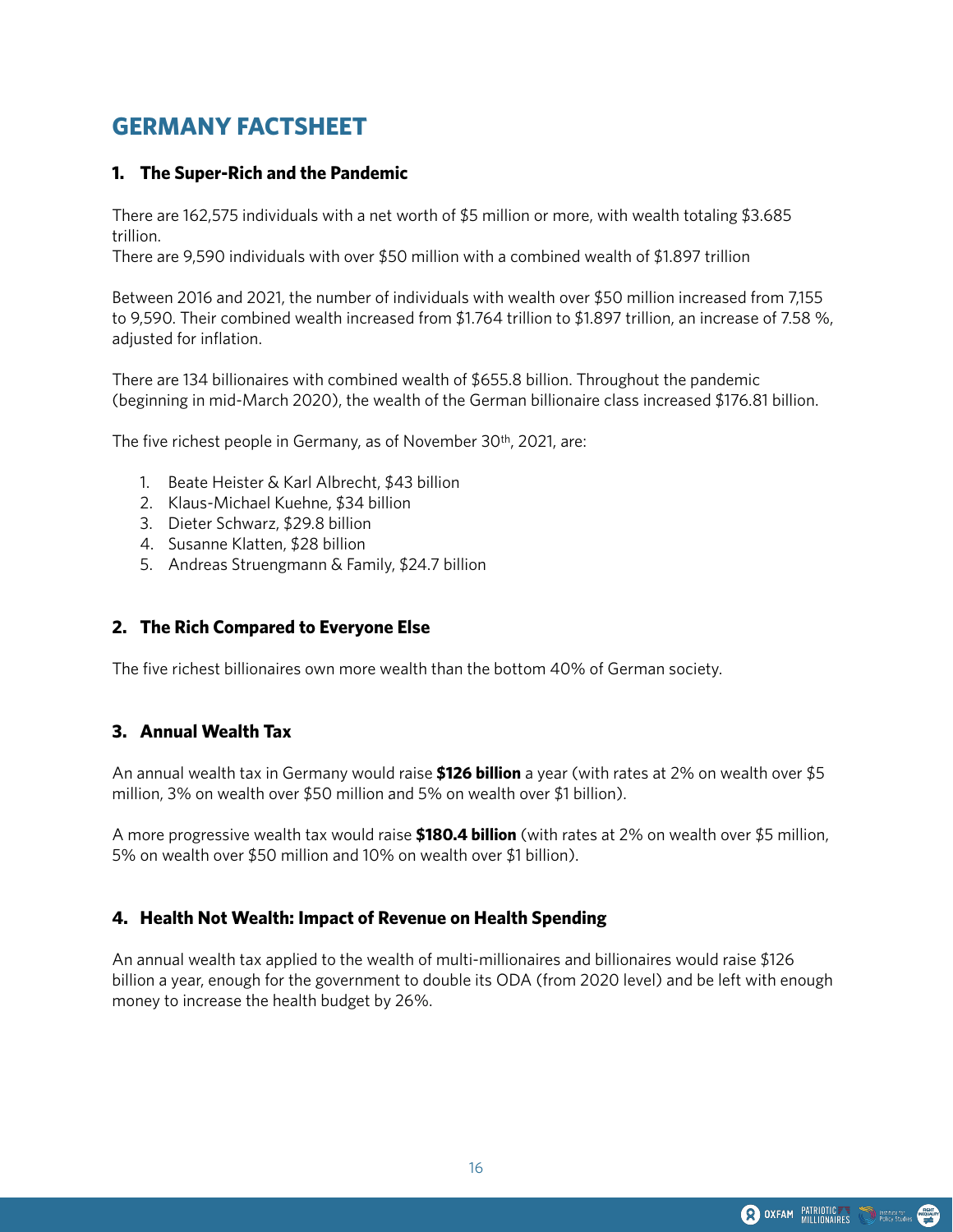# **INDIA FACTSHEET**

#### **1. The Super-Rich and the Pandemic**

There are 66,860 individuals with a net worth \$5 million or more, with wealth totaling \$1.685 trillion. There are 4,060 individuals with \$50 million or more with a combined wealth of \$949.5 billion.

Between 2016 and 2021, the number of individuals with wealth over \$50 million increased from 2,420 to 4,060. Their combined wealth increased from \$601 billion to \$949.5 billion, an increase of 57.97%, adjusted for inflation.

There are 142 billionaires with total wealth of \$719 billion as of November 30th 2021. Throughout the pandemic (beginning in mid-March 2020), the wealth of Indian billionaire class has increased from \$334.97 billion to \$719 billion.

The five richest people in India, as of November 30th, 2021, are:

- 1. Mukesh Ambani, \$91.3 billion
- 2. Gautam Adani, \$76.5 billion
- 3. Shiv Nadar, \$27.6 billion
- 4. Radhakishan Damani, \$22.7 billion
- 5. Cyrus Poonawalla, \$17.3 billion

#### **2. The Rich Compared to Everyone Else**

The wealth of Indian billionaires has more than doubled during the Covid-19 pandemic while 46 million people are estimated to have fallen into extreme poverty in 2020 (nearly half of the new global poor).

The richest 98 billionaires own the same wealth as the bottom 40% of Indian society.

#### **3. Annual Wealth Tax**

An annual wealth tax in India would raise **\$78.3 billion** a year (with rates at 2% on wealth over \$5 million, 3% on wealth over \$50 million and 5% on wealth over \$1 billion).

A more progressive wealth tax would raise **\$122 billion** (with rates at 2% on wealth over \$5 million, 5% on wealth over \$50 million and 10% on wealth over \$1 billion).

# **4. Health Not Wealth: Impact of Revenue on Health Spending**

An annual wealth tax applied to the wealth of multi-millionaires and billionaires would raise \$78.3 billion a year, enough to increase government health budget by 271%, or eliminate households out of pocket health budget and leave some \$30.5 billion.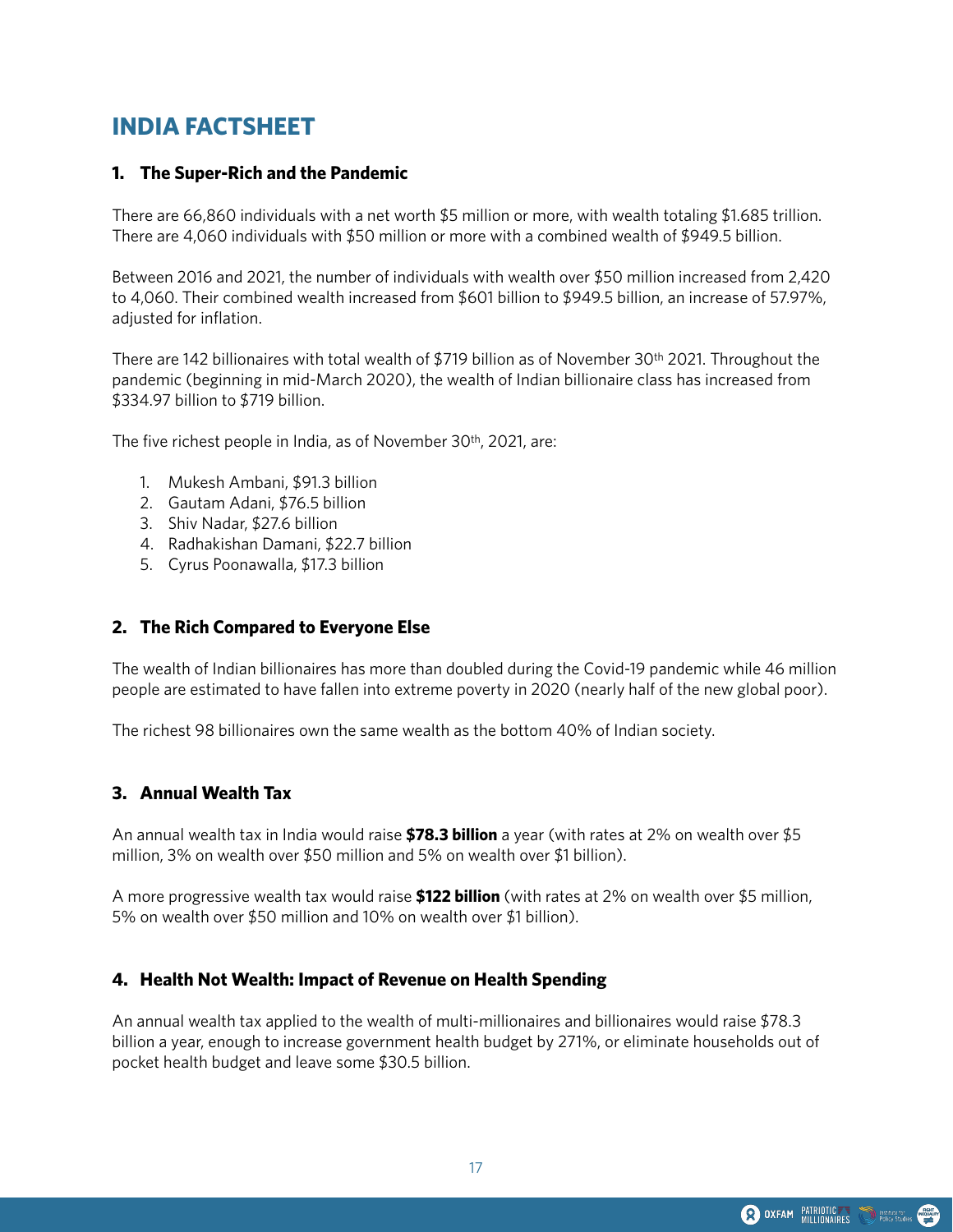# **INDONESIA FACTSHEET**

#### **1. The Super-Rich and the Pandemic**

There are 22,725 individuals with a net worth \$5 million or more, with wealth totaling \$509.3 billion. There are 1,390 individuals with \$50 million or more with a combined wealth of \$258.6 billion.

Between 2016 and 2021, the number of individuals with wealth over \$50 million increased from 1,080 to 1,390. Their combined wealth increased from \$229.96 billion to \$258.6 billion, an increase of 12.47%, adjusted for inflation.

There are 21 billionaires with total wealth of \$90.9 billion as of November 30th 2021. Throughout the pandemic (beginning in mid-March 2020), the wealth of the Indonesian billionaire class increased from \$57.54 billion to \$90.9 billion.

The five richest people in Indonesia, as of November 30<sup>th</sup>, 2021, are:

- 1. R. Budi Hartono, \$21.2 billion
- 2. Michael Hartono, \$20.4 billion
- 3. Sri Prakash Lohia, \$6.1 billion
- 4. Prajogo Pangestu, \$5.6 billion
- 5. Chairul Tanjung, \$5.6 billion

#### **2. The Rich Compared to Everyone Else**

Billionaire wealth increased by 57.9% during the pandemic while 2.1 million people fell into extreme poverty.

The ten richest billionaires own the same amount of wealth as the bottom 40% of Indonesian society.

#### **3. Annual Wealth Tax**

An annual wealth tax in Indonesia would raise **\$17.1 billion** a year (with rates at 2% on wealth over \$5 million, 3% on wealth over \$50 million and 5% on wealth over \$1 billion).

A more progressive wealth tax would raise **\$24.4 billion** (with rates at 2% on wealth over \$5 million, 5% on wealth over \$50 million and 10% on wealth over \$1 billion).

#### **4. Health Not Wealth: Impact of Revenue on Health Spending**

An annual wealth tax applied to the wealth of multi-millionaires and billionaires would raise \$17.1 billion a year, enough to double the government's health budget, OR eliminate the out-of-pocket health budgets of households and leave \$6 billion.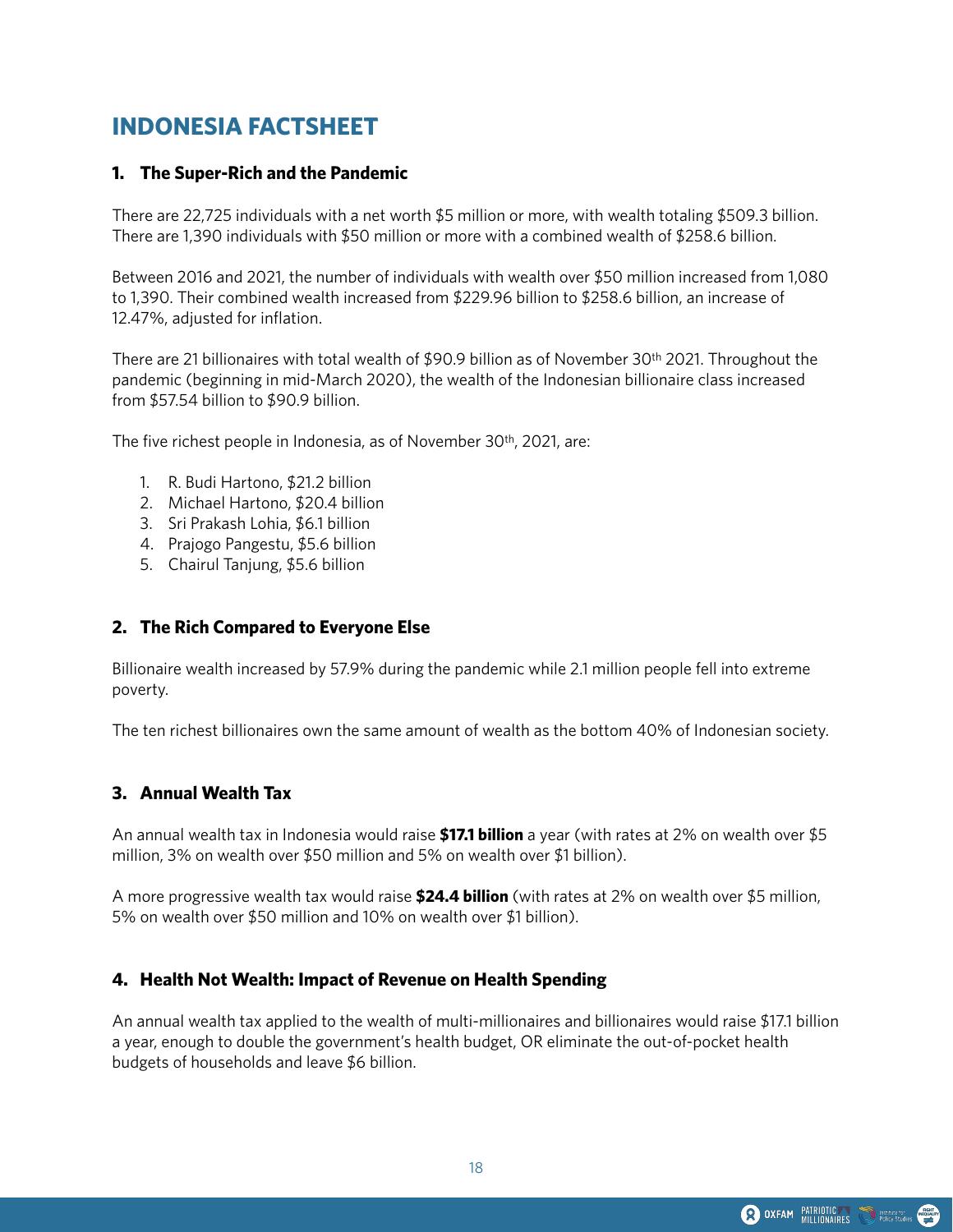# **IRELAND FACTSHEET**

#### **1. The Super-Rich and the Pandemic**

There are 18,350 individuals with a net worth of \$5 million or more, with wealth totaling \$402.3 billion. There are 1,285 individuals with \$50 million or more with a combined wealth of \$196.3 billion.

Between 2016 and 2021, the number of individuals with wealth over \$50 million increased from 700 to 1,285. Their combined wealth increased from \$121.38 billion to \$196.3 billion, an increase of 61.7%, adjusted for inflation.

There are 9 billionaires with total wealth of \$56.9 billion as of November 30th 2021. Throughout the pandemic (beginning in mid-March 2020), the wealth of the Irish billionaire class increased from \$38.36 billion to \$56.9 billion.

The five richest people in Ireland, as of November 30th, 2021, are:

- 1. Pallonji Mistry, \$15.4 billion
- 2. Patrick Collison, \$9.5 billion
- 3. John Collison, \$9.5 billion
- 4. John Grayken, \$7.6 billion
- 5. Denis O'Brien, \$4.3 billion

#### **2. The Rich Compared to Everyone Else**

Billionaires saw their wealth surge by 48.33% during the pandemic.

The richest billionaire owns as much wealth than the bottom 50% of Irish society.

#### **3. Annual Wealth Tax**

An annual wealth tax in Ireland would raise **\$12.6. billion** a year (with rates at 2% on wealth over \$5 million, 3% on wealth over \$50 million and 5% on wealth over \$1 billion).

A more progressive wealth tax would raise **\$17.6 billion** (with rates at 2% on wealth over \$5 million, 5% on wealth over \$50 million and 10% on wealth over \$1 billion).

#### **4. Health Not Wealth: Impact of Revenue on Health Spending**

An annual wealth tax applied to the wealth of multi-millionaires and billionaires would raise \$12.6 billion a year, enough to double its ODA (from 2020 levels) and increase the government's health budget by 58%.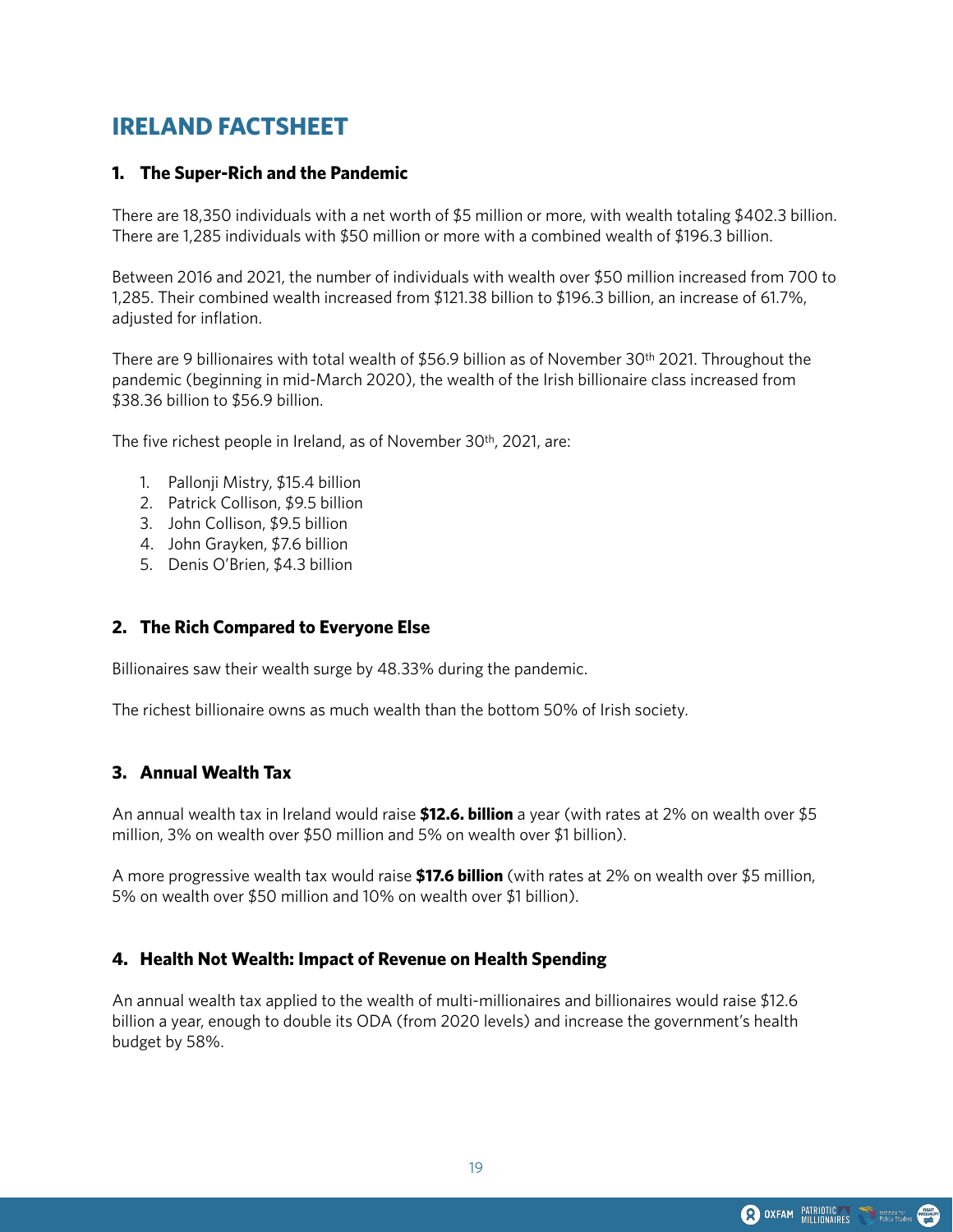# **ITALY FACTSHEET**

### **1. The Super-Rich and the Pandemic**

There are 62,060 individuals with a net worth of \$5 million or more, with wealth totaling \$1.385 trillion. There are 3,655 individuals with \$50 million or more with a combined wealth of \$704.2 billion.

Between 2016 and 2021, the number of individuals with wealth over \$50 million increased from 2,950 to 3,655. Their combined wealth increased from \$605.58 billion to \$704.2 billion, an increase of 16.29%, adjusted for inflation.

There are 49 billionaires with a total wealth of \$210.1 billion as of November 30th 2021. Throughout the pandemic (beginning in mid-March 2020), the wealth of the Italian billionaire class increased from \$134.59 billion to \$210.1 billion.

The five richest people in Italy, as of November 30th, 2021, are:

- 1. Giovanni Ferrero, \$33.3 billion
- 2. Leonardo Del Vecchio, \$32.4 billion
- 3. Massimiliana Landini Aleotti, \$9.5 billion
- 4. Stefano Pessina, \$9.5 billion
- 5. Silvio Berlusconi, \$7.5 billion

#### **2. The Rich Compared to Everyone Else**

Billionaires saw their wealth surge by 56.1% during the pandemic.

The richest 40 billionaires have the same wealth as the bottom 30% of Italian society.

#### **3. Annual Wealth Tax**

An annual wealth tax in Italy would raise **\$45.2. billion** a year (with rates at 2% on wealth over \$5 million, 3% on wealth over \$50 million and 5% on wealth over \$1 billion).

A more progressive wealth tax would raise **\$63.68 billion** (with rates at 2% on wealth over \$5 million, 5% on wealth over \$50 million and 10% on wealth over \$1 billion).

# **4. Health Not Wealth: Impact of Revenue on Health Spending**

An annual wealth tax applied to the wealth of multi-millionaires and billionaires would raise \$45.2 billion a year, more than enough to eliminate households out of pocket health budget.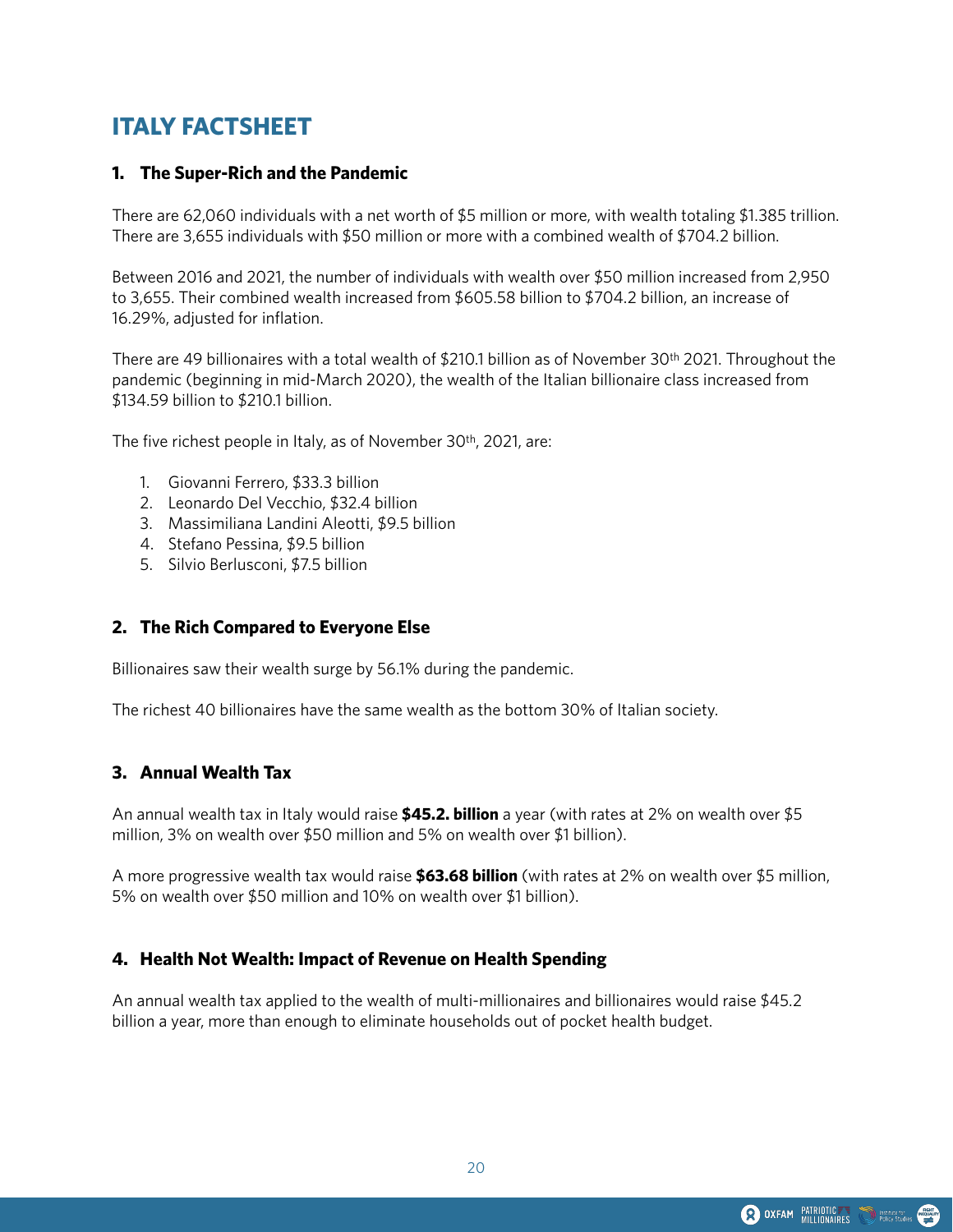# **JAPAN FACTSHEET**

### **1. The Super-Rich and the Pandemic**

There are 235,050 individuals with a net worth of \$5 million or more, with wealth totaling \$4.244 trillion.

There are 11,605 individuals with \$50 million or more with a combined wealth of \$1.72 trillion.

Between 2016 and 2021, the number of individuals with wealth over \$50 million increased from 8,350 to 11,605. Their combined wealth increased from \$1.41 trillion to \$1.72 trillion, an increase of 21.98%, adjusted for inflation.

There are 45 billionaires with total wealth of \$191.4 billion as of November 30th 2021. Throughout the pandemic (beginning in mid-March 2020), the wealth of the Japanese billionaire class increased from \$117.87 billion to \$191.4 billion.

The five richest people in Japan, as of November 30th, 2021, are:

- 1. Takemitsu Takizaki, \$33.1 billion
- 2. Tadashi Yanai, \$30.1 billion
- 3. Masayoshi Son, \$27.1 billion
- 4. Shigenobu Nagamori, \$8.1 billion
- 5. Takahisa Takahara, \$8 billion

# **2. The Rich Compared to Everyone Else**

Billionaires saw their wealth surge by 62.3% during the pandemic.

The richest billionaire has more wealth than the bottom 10% of Japanese society.

#### **3. Annual Wealth Tax**

An annual wealth tax in Japan would raise **\$103 billion** a year (with rates at 2% on wealth over \$5 million, 3% on wealth over \$50 million and 5% on wealth over \$1 billion).

A more progressive wealth tax would raise **\$133 billion** (with rates at 2% on wealth over \$5 million, 5% on wealth over \$50 million and 10% on wealth over \$1 billion).

# **4. Health Not Wealth: Impact of Revenue on Health Spending**

An annual wealth tax applied to the wealth of multi-millionaires and billionaires would raise \$103 billion a year enough to more than eliminate households' out of pocket health budget.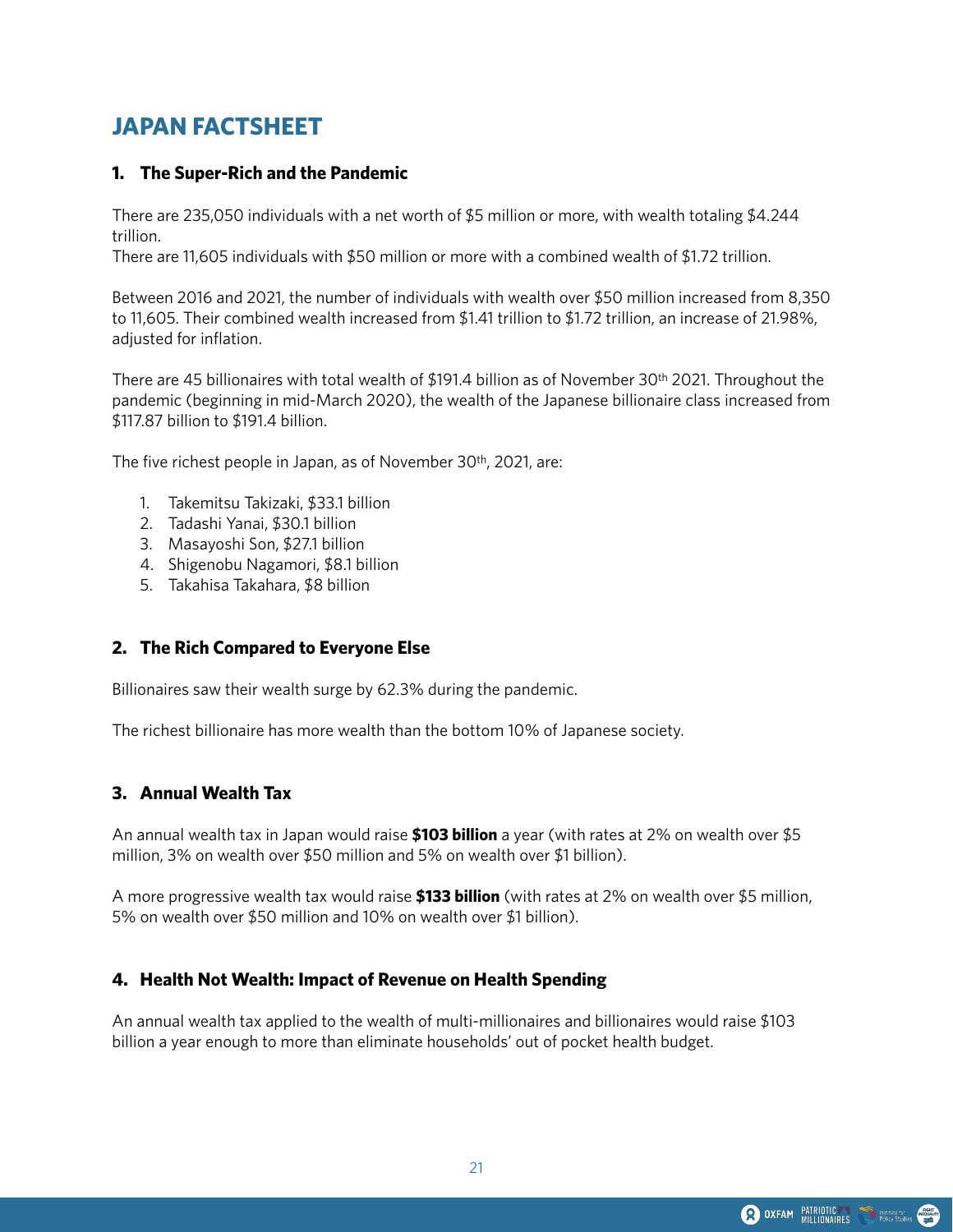# **JORDAN FACTSHEET**

### **1. The Super-Rich and the Pandemic**

There are 990 individuals with a net worth of \$5 million or more, with wealth totaling \$20.3 billion. There are 53 individuals with \$50 million or more with a combined wealth of \$9.5 billion.

Between 2016 and 2021, the number of individuals with wealth over \$50 million has remained static at 53. However, their combined wealth increased from \$9.24 billion to \$9.5 billion, an increase of 3.08%, adjusted for inflation.

The five richest people in Jordan, as of November 30, 2021, are:

- 1. Elia Costandi Farah Nuqul, \$2.5 billion
- 2. Osama Mohammed Hussein Ali, \$1 billion
- 3. Ghiath Munir Reda Sukhtian, \$800 million
- 4. Omar Khalid Shoman, \$770 million
- 5. Mohammad Ahmad Abu Ghazaleh, \$670 million

#### **2. The Rich Compared to Everyone Else**

The two richest people have more wealth than the bottom 40% of Jordanian society.

# **3. Annual Wealth Tax**

An annual wealth tax in Jordan would raise **\$510 million** a year (with rates at 2% on wealth over \$5 million, 3% on wealth over \$50 million and 5% on wealth over \$1 billion).

A more progressive wealth tax would raise **\$650 million** (with rates at 2% on wealth over \$5 million, 5% on wealth over \$50 million and 10% on wealth over \$1 billion).

# **4. Wealth Not Health: Impact of Revenue on Health Spending**

An annual wealth tax applied to the wealth of multi-millionaires and billionaires would raise \$500 million a year, enough to increase the government's health budget by 29% or reduce households' out of pocket health expenditure in half.

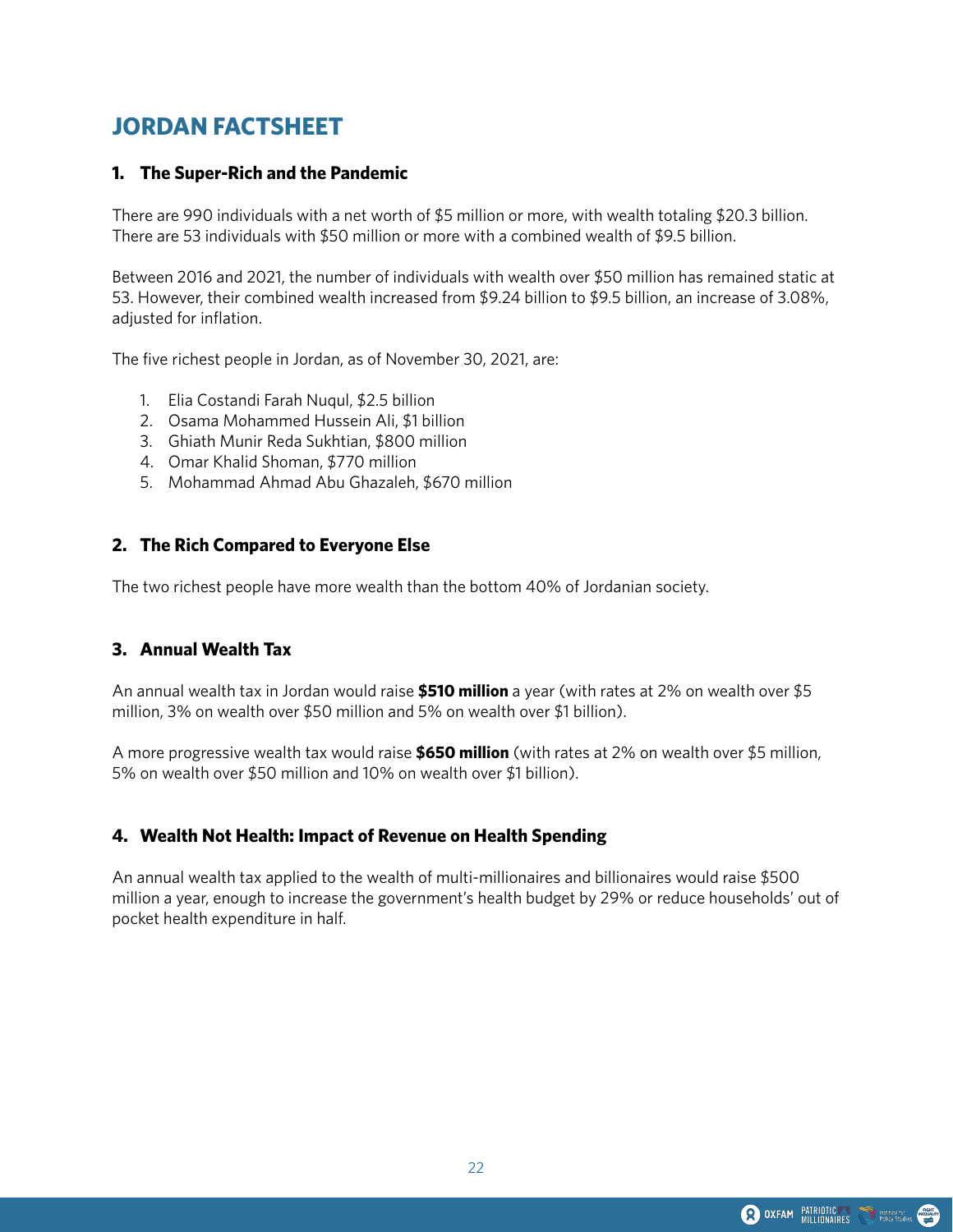# **KENYA FACTSHEET**

#### **1. The Super-Rich and the Pandemic**

There are 1,755 individuals with a net worth of \$5 million or more, with wealth totaling \$37.1 billion. There are 120 individuals with \$50 million or more with a combined wealth of \$17.4 billion.

Between 2016 and 2021, the number of individuals with wealth over \$50 million increased from 80 to 120. Their combined wealth increased from \$12.73 billion to \$17.4 billion, an increase of 36.8%, adjusted for inflation.

There are no billionaires.

The five richest people in Kenya, as of November 30th, 2021, are:

- 1. Sameer Naushad Merali, \$790 million
- 2. Bhimji Depar Shah, \$750 million
- 3. Jaswinder Singh Bedi, \$680 million
- 4. Uhuru Muigai Kenyatta, \$530 million
- 5. Mahendra Rambhai Patel, \$430 million

#### **2. The Rich Compared to Everyone Else**

The two richest people have more wealth than 16.5 million Kenyans.

#### **3. Annual Wealth Tax**

An annual wealth tax in Kenya would raise **\$900 million** a year (with rates at 2% on wealth over \$5 million, 3% on wealth over \$50 million and 5% on wealth over \$1 billion).

A more progressive wealth tax would raise **\$1.1 billion** (with rates at 2% on wealth over \$5 million, 5% on wealth over \$50 million and 10% on wealth over \$1 billion).

#### **4. Health Not Wealth: Impact of Revenue on Health Spending**

An annual wealth tax applied to the wealth of multi-millionaires \$900 million a year, enough to increase government health budget by 36% OR reduce households' out of pocket health costs.

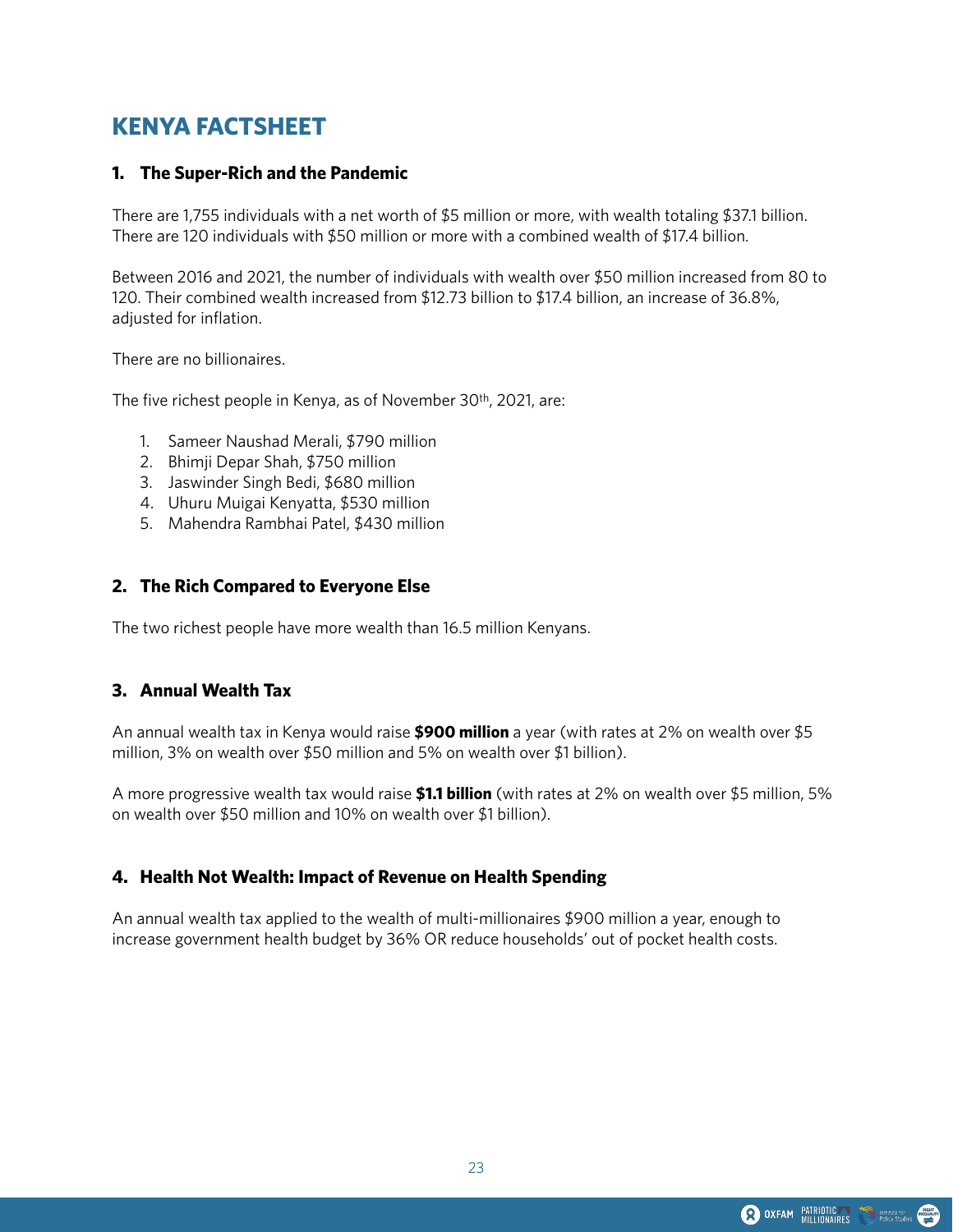# **KOREA FACTSHEET**

### **1. The Super-Rich and the Pandemic**

There are 72,640 individuals with a net worth of \$5 million or more, with wealth totaling \$1.35 trillion. There are 3,405 individuals with \$50 million or more with combined wealth of \$570.7 billion.

Between 2016 and 2021, the number of individuals with wealth over \$50 million increased from 2,160 to 3,405. Their combined wealth increased from \$382.5 billion to \$570.7 billion, an increase of 49.19%, adjusted for inflation.

The total of the 43 billionaires is \$123.7 billion. Throughout the pandemic (beginning in mid-March 2020), the wealth of the Korean billionaire class increased \$48.26 billion.

The five richest Koreans, as of November 30, 2021, are:

- 1. Kim Beom-su, \$11.2 billion
- 2. Jay Y. Lee, \$9.4 billion
- 3. Kwon Hyuk-bin, \$9 billion
- 4. Seo Jung-jin, \$8.8 billion
- 5. Kim Jung-ju, \$8.4 billion

#### **2. The Rich Compared to Everyone Else**

The four richest Korean billionaires have more wealth than the bottom 20% of Korean society.

#### **3. Annual Wealth Tax**

An annual wealth tax in Korea would raise **\$35.8 billion** a year (with rates at 2% on wealth over \$5 million, 3% on wealth over \$50 million and 5% on wealth over \$1 billion).

A more progressive wealth tax would raise **\$47.9 billion** (with rates at 2% on wealth over \$5 million, 5% on wealth over \$50 million and 10% on wealth over \$1 billion).

# **4. Health Not Wealth: Impact of Revenue on Health Spending**

An annual wealth tax applied to the wealth of multi-millionaires and billionaires would raise \$35.8 billion a year, enough to raise the government's health budget by 44% or reduce households' out of pocket health budget by 88%.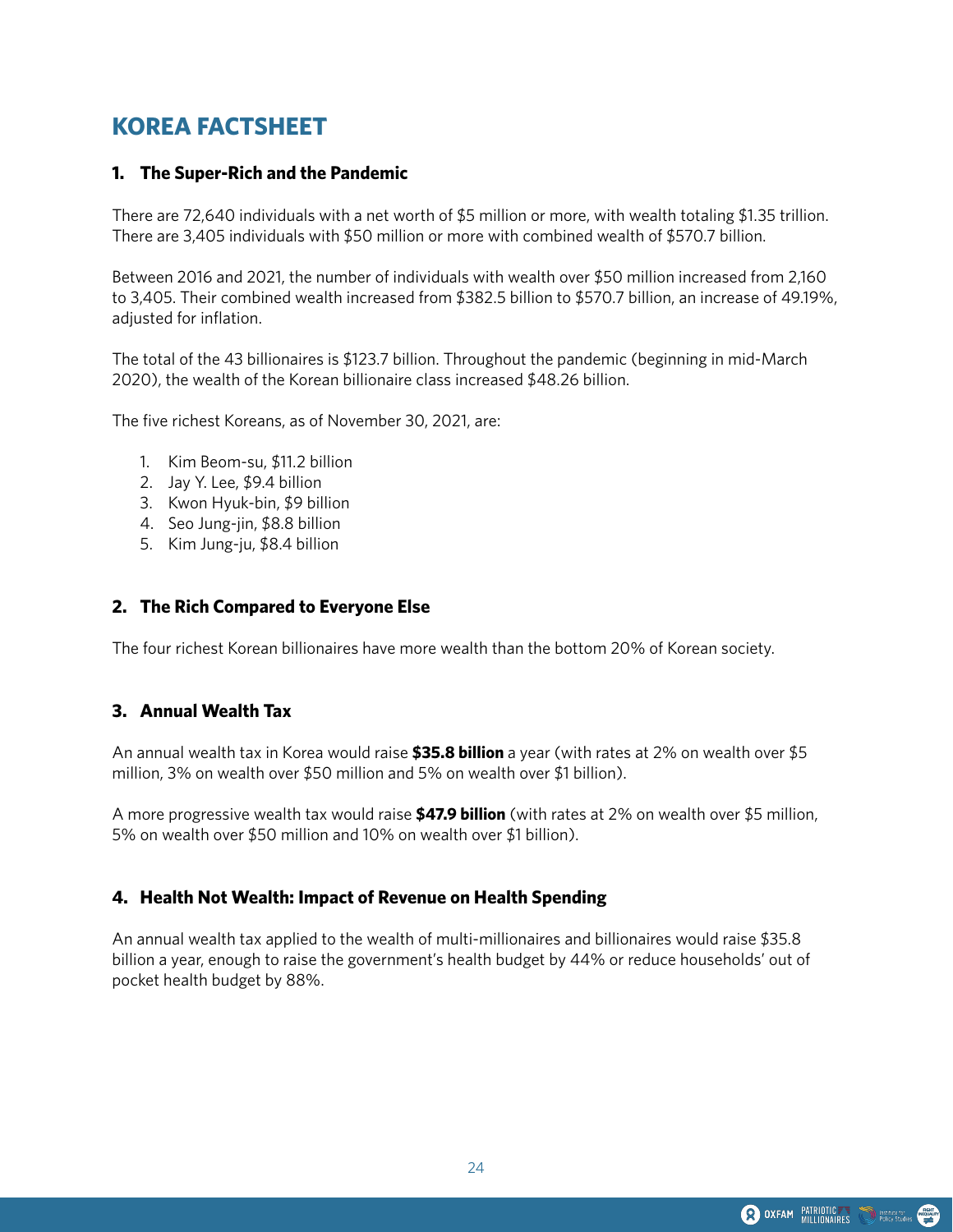# **LEBANON FACTSHEET**

#### **1. The Super-Rich and the Pandemic**

There are 410 individuals with a net worth of \$5 million or more, with wealth totaling \$20.1 billion. There are 40 individuals with \$50 million or more with a combined wealth of \$15.9 billion.

Between 2016 and 2021, the number of individuals with wealth over \$50 million actually decreased from 120 to 40. Their combined wealth decreased from \$60.5 billion to \$15.9 billion, a decrease of 73.8%, adjusted for inflation.

The total wealth of the 6 billionaires is equal to \$11.9 billion. Throughout the pandemic (beginning in mid-March 2020), the wealth of the Lebanese billionaire class increased \$970 million.

The five richest Lebanese, as of November 30, 2021, are:

- 1. Taha Mikati, \$3 billion
- 2. Najib Mikati, \$3 billion
- 3. Bahaa Hariri, \$2 billion
- 4. Robert Mouawad, \$1.3 billion
- 5. Ayman Hariri, \$1.2 billion

#### **2. The Rich Compared to Everyone Else**

The richest person owns close to a billion dollars more in wealth than the bottom 60% of Lebanese society.

The five richest people own more wealth than the bottom 80% of Lebanese society.

#### **3. Annual Wealth Tax**

An annual wealth tax in Lebanon would raise **\$1.1 billion** a year (with rates at 2% on wealth over \$5 million, 3% on wealth over \$50 million and 5% on wealth over \$1 billion).

A more progressive wealth tax would raise **\$1.6 billion** (with rates at 2% on wealth over \$5 million, 5% on wealth over \$50 million and 10% on wealth over \$1 billion).

#### **4. Health Not Wealth: Impact of Revenue on Health Spending**

An annual wealth tax applied to the wealth of multi-millionaires and billionaires would raise \$1.1 billion a year, enough to increase the government's health budget by 50% or reduce households' out of pocket health budget by 70%.

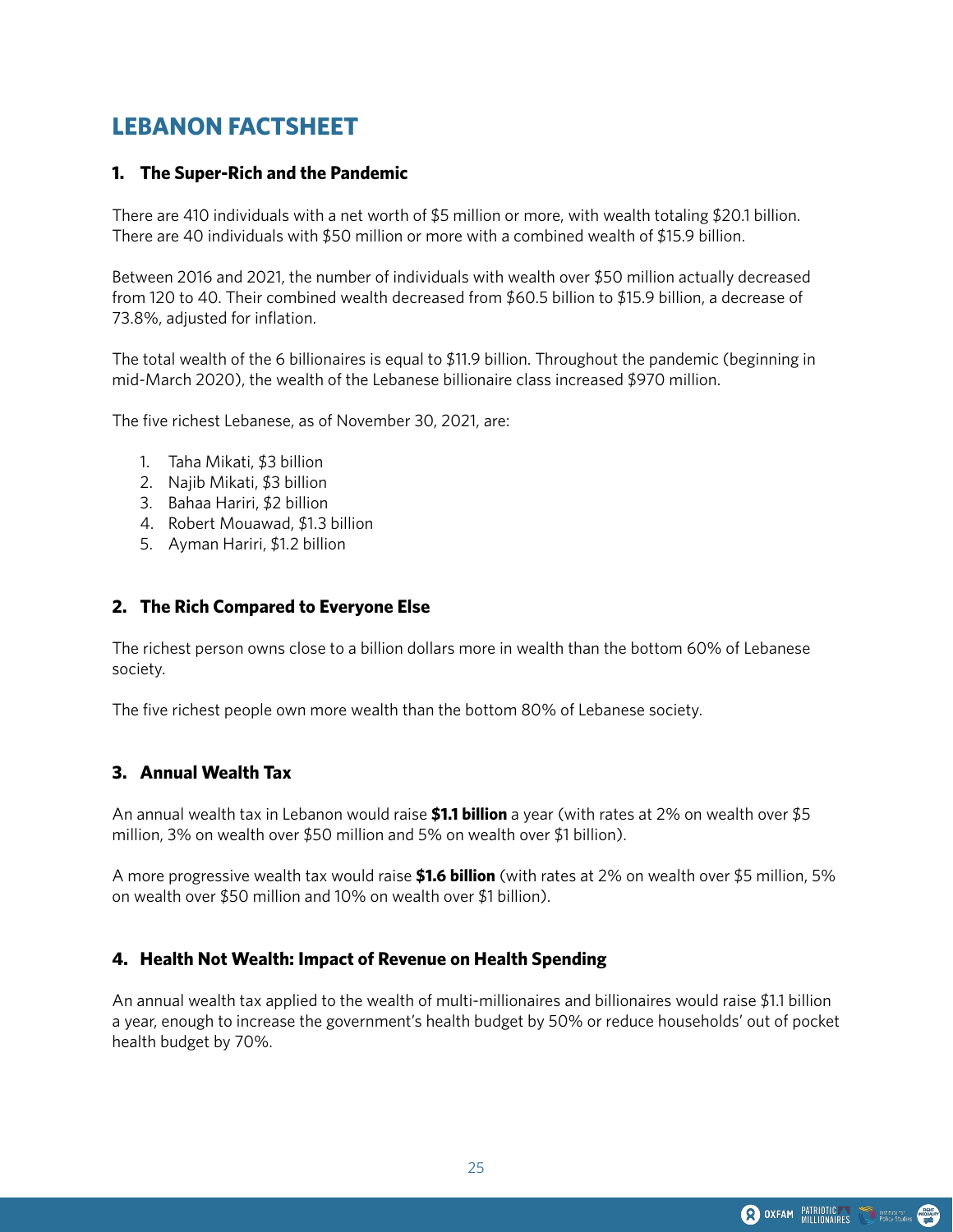# **MEXICO FACTSHEET**

#### **1. The Super-Rich and the Pandemic**

There are 15,215 individuals with a net worth of \$5 million or more, with wealth totaling \$411.1 billion. There are 655 individuals with \$50 million or more with combined wealth of \$250.8 billion.

Between 2016 and 2021, the number of individuals with wealth over \$50 million increased from 515 to 655. Their combined wealth increased from \$210.82 billion to \$250.8 billion, an increase of 18.98%, adjusted for inflation.

There are 13 billionaires with total wealth of \$143 billion as of November 30th 2021. Throughout the pandemic (beginning in mid-March 2020), the wealth of the Mexican billionaire class increased from \$110.37 billion to \$143 billion.

The five richest people in Mexico, as of November 30<sup>th</sup>, 2021, are:

- 1. Carlos Slim Helu, \$72.2 billion
- 2. German Larrea Mota Velasco, \$22.6 billion
- 3. Ricardo Salinas Pliego, \$13.1 billion
- 4. Alberto Baileres Gonzalez, \$8.8 billion
- 5. Juan Francisco Beckmann Vidal, \$7.3 billion

#### **2. The Rich Compared to Everyone Else**

Billionaires saw their wealth surge by 29.7% during the pandemic while the bottom 90% saw their wealth decline in 2020.

The richest billionaire owns almost the same wealth as the bottom 50% of Mexican society.

#### **3. Annual Wealth Tax**

An annual wealth tax in Mexico would raise **\$19.8 billion** a year (with rates at 2% on wealth over \$5 million, 3% on wealth over \$50 million and 5% on wealth over \$1 billion).

A more progressive wealth tax would raise **\$30.6 billion** (with rates at 2% on wealth over \$5 million, 5% on wealth over \$50 million and 10% on wealth over \$1 billion).

#### **4. Health Not Wealth: Impact of Revenue on Health Spending**

An annual wealth tax applied to the wealth of multi-millionaires and billionaires would raise \$19.8 billion a year, enough to increase the government's health budget by 58%.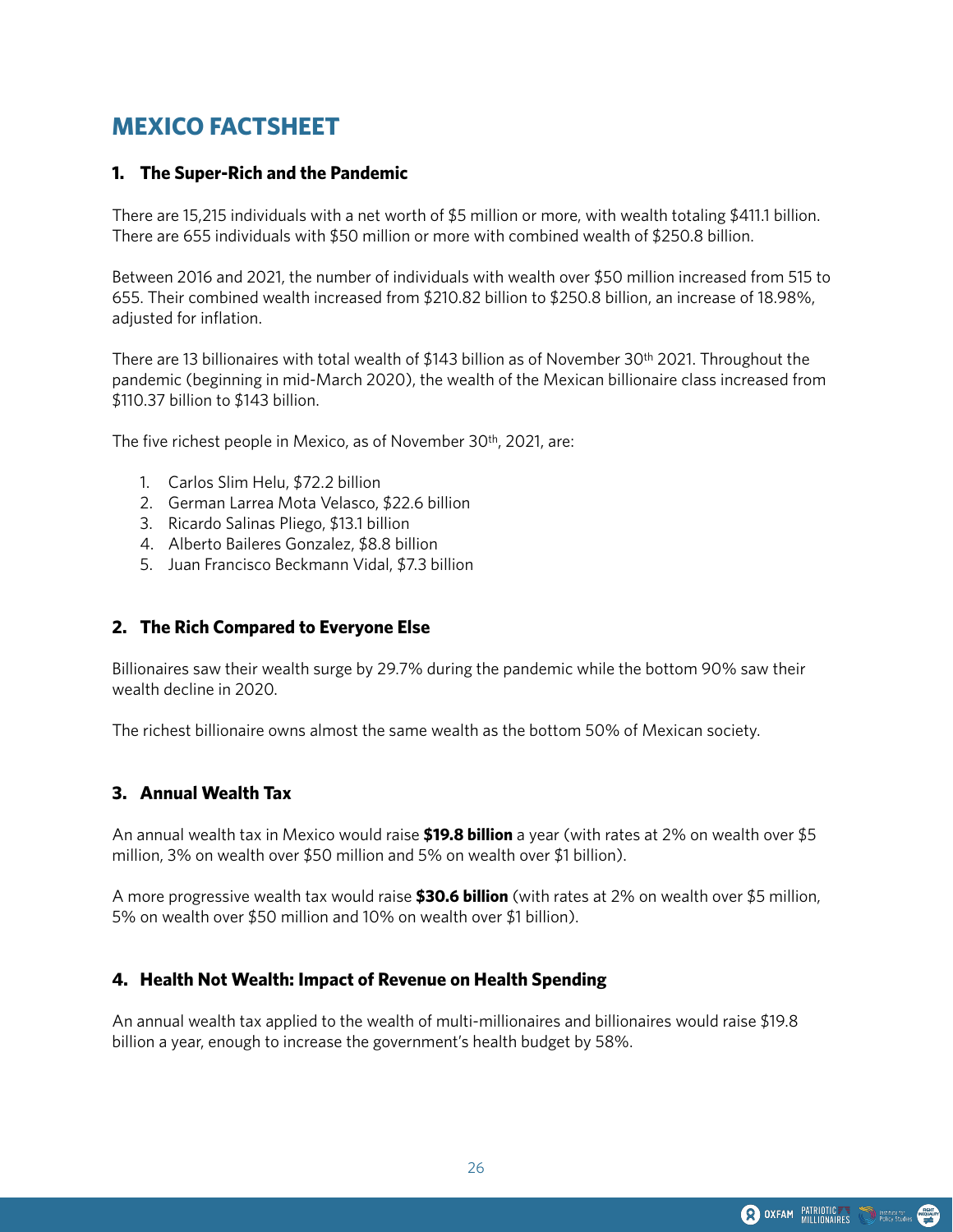# **MOROCCO FACTSHEET**

### **1. The Super-Rich and the Pandemic**

There are 1,370 individuals with a net worth of \$5 million or more, with wealth totaling \$31.3 billion. There are 65 individuals with \$50 million or more with a combined wealth of \$16.7 billion.

Between 2016 and 2021, the number of individuals with wealth over \$50 million increased from 55 to 65. Their combined wealth actually decreased from \$17.44 billion to \$16.7 billion, a decrease of 4.2%, adjusted for inflation.

The five richest people in Morocco, as of November 30<sup>th</sup>, 2021, are:

- 1. Mohammed bin Hassan al-Alawi, \$4.9 billion
- 2. Aziz Akhannouch, \$2 billion
- 3. Othman Benjelloun, \$1.2 billion
- 4. Ali Wakrim, \$1.2 billion
- 5. Moulay Hafid Elalamy, \$1 billion

#### **2. The Rich Compared to Everyone Else**

The richest billionaire owns twice as much wealth as the bottom 30% of Moroccan society.

# **3. Annual Wealth Tax**

An annual wealth tax in the Morocco would raise **\$950 million** a year (with rates at 2% on wealth over \$5 million, 3% on wealth over \$50 million and 5% on wealth over \$1 billion).

A more progressive wealth tax would raise **\$1.3 billion** (with rates at 2% on wealth over \$5 million, 5% on wealth over \$50 million and 10% on wealth over \$1 billion).

# **4. Health Not Wealth: Impact of Revenue on Health Spending**

An annual wealth tax applied to the wealth of multi-millionaires and billionaires would raise \$1 billion a year, enough to increase public health expenditure by 29% or reduce out of the pocket household spending by nearly a third.

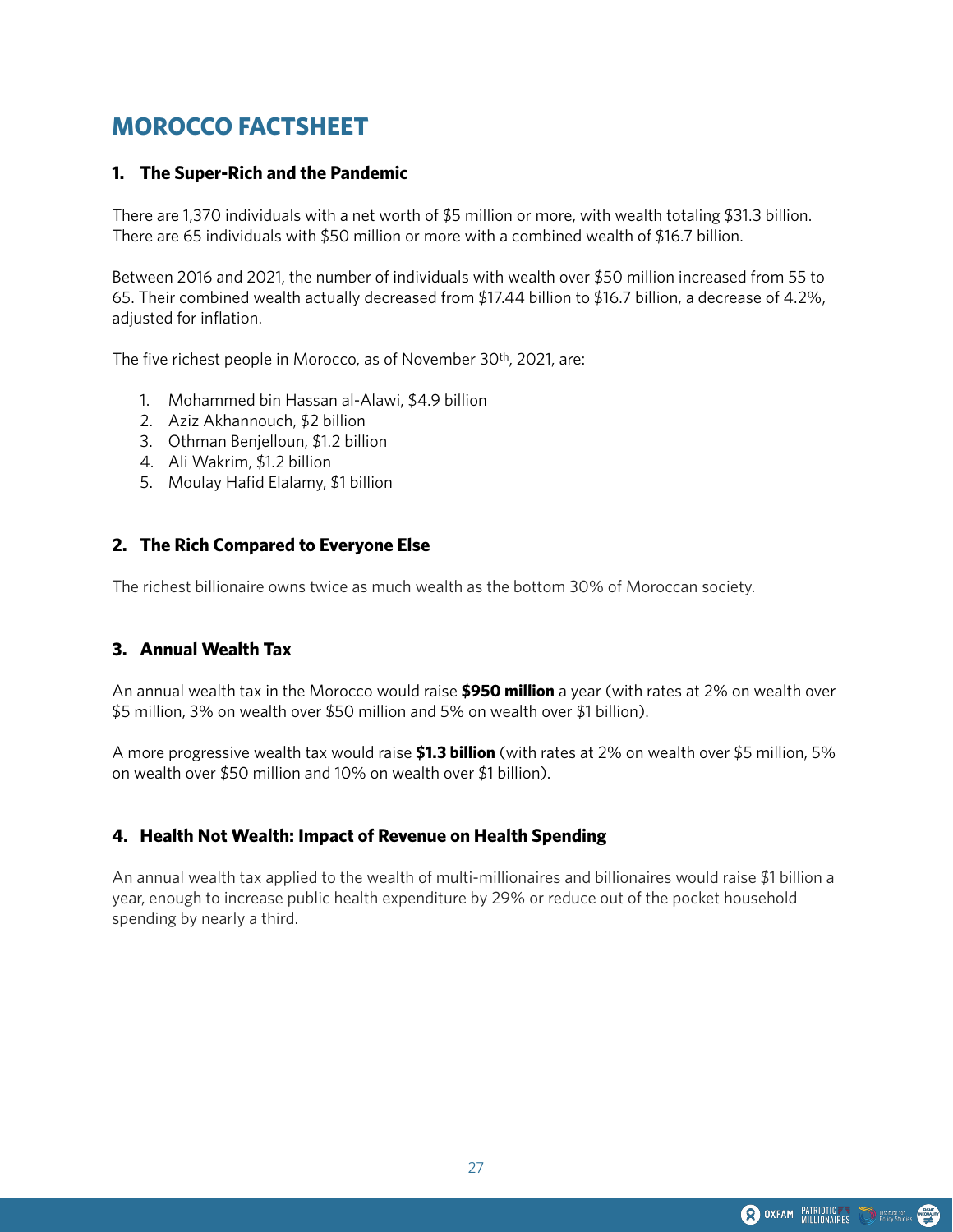# **NETHERLANDS FACTSHEET**

#### **1. The Super-Rich and the Pandemic**

There are 42,100 individuals with a net worth of \$5 million or more, with wealth totaling \$853.3 billion. There are 2,120 individuals with \$50 million or more with a combined wealth of \$399.9 billion.

Between 2016 and 2021, the number of individuals with wealth over \$50 million increased from 1,480 to 2,120. Their combined wealth increased from \$336.61 billion to \$399.86 billion, an increase of 18.79%, adjusted for inflation.

There are 13 billionaires with a total wealth of \$45 billion as of November 30th 2021. Throughout the pandemic (beginning in mid-March 2020), the wealth of the Dutch billionaire class increased from \$30.75 billion to \$45 billion.

The five richest people in Netherlands, as of November 30<sup>th</sup>, 2021, are:

- 1. Charlene de Carvalho-Heineken, \$16 billion
- 2. Frits Goldschmeding, \$5.5 billion
- 3. Arnout Schuijff, \$4.3 billion
- 4. Pieter van der Does, \$3.2 billion
- 5. Hans Melchers, \$2.8 billion

#### **2. The Rich Compared to Everyone Else**

Billionaires saw their wealth surge by 47.3% during the pandemic.

The richest 0.01% (the 2,120 people with fortunes of over \$50 million) own more wealth than the bottom 60% of Dutch society.

#### **3. Annual Wealth Tax**

An annual wealth tax in the Netherlands would raise **\$23.3 billion** a year (with rates at 2% on wealth over \$5 million, 3% on wealth over \$50 million and 5% on wealth over \$1 billion).

A more progressive wealth tax would raise **\$30.8 billion** (with rates at 2% on wealth over \$5 million, 5% on wealth over \$50 million and 10% on wealth over \$1 billion).

#### **4. Health Not Wealth: Impact of Revenue on Health Spending**

An annual wealth tax applied to the wealth of multi-millionaires and billionaires would raise \$23.3 billion a year, enough to eliminate households out of pocket health budgets and more than triple its ODA from 2020 levels.

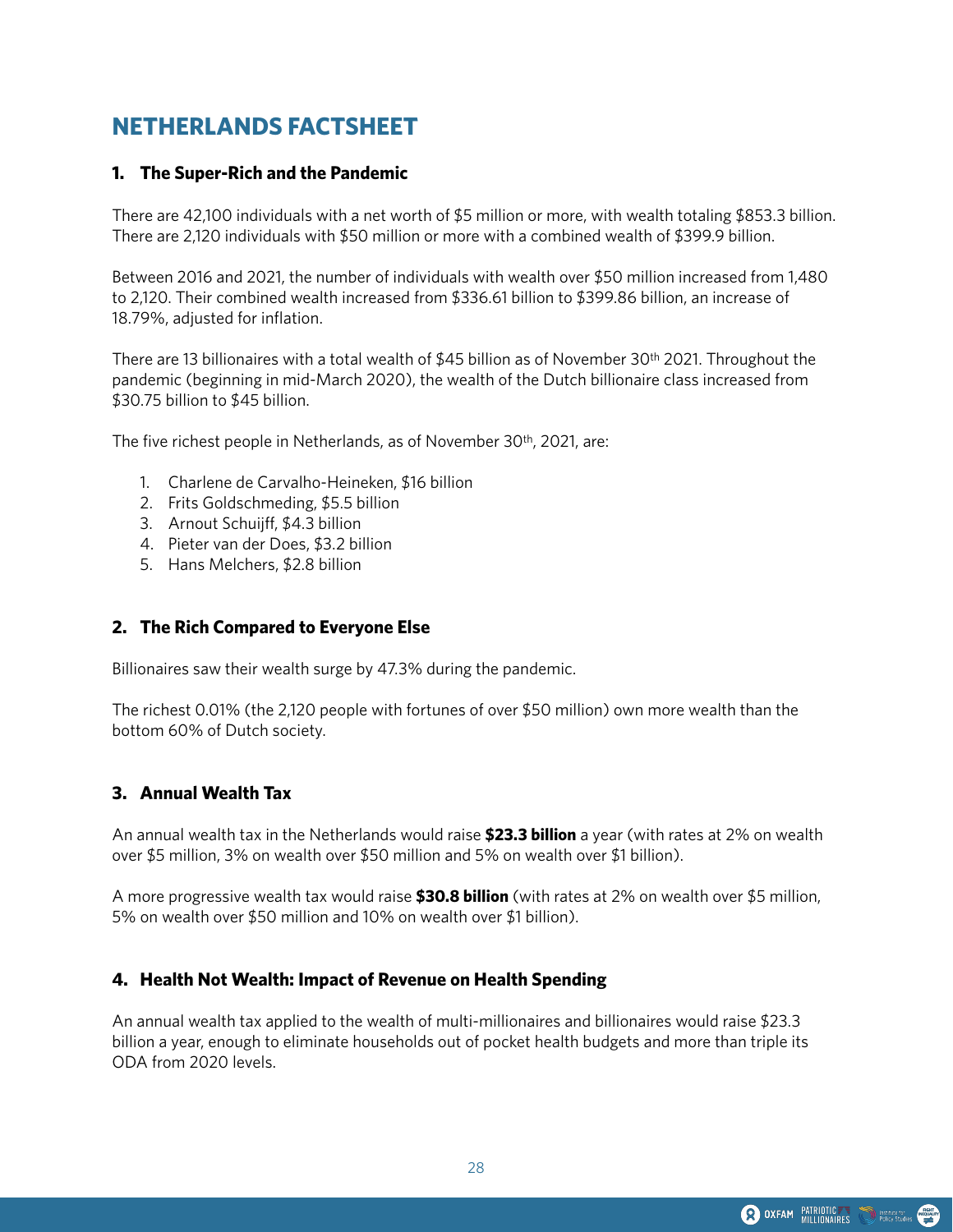# **NEW ZEALAND FACTSHEET**

#### **1. The Super-Rich and the Pandemic**

There are 8,925 individuals with a net worth of \$5 million or more, with wealth totaling \$182.6 billion. There are 535 individuals with \$50 million or more with a combined wealth of \$83.9 billion.

Between 2016 and 2021, the number of individuals with wealth over \$50 million increased from 355 to 535. Their combined wealth increased from \$65.47 billion to \$83.93 billion, an increase of 28.2%, adjusted for inflation.

The five richest people in New Zealand, as of November 30th, 2021, are:

- 1. Graeme Hart, \$8.7 billion
- 2. Richard Chandler, \$2.3 billion
- 3. Peter Robert Jackson, \$1.1 billion
- 4. Rodney Drury, \$880 million
- 5. Lynette Therese Erceg, \$870 million

#### **2. The Rich Compared to Everyone Else**

The richest 0.01% (535 individuals with wealth over \$50 million) own more wealth than the bottom 50% of New Zealander society.

The wealth of the richest person is equal to the bottom 30% of New Zealander society.

#### **3. Annual Wealth Tax**

An annual wealth tax in the New Zealand would raise **\$4.9 billion** a year (with rates at 2% on wealth over \$5 million, 3% on wealth over \$50 million and 5% on wealth over \$1 billion).

A more progressive wealth tax would raise **\$6.5 billion** (with rates at 2% on wealth over \$5 million, 5% on wealth over \$50 million and 10% on wealth over \$1 billion).

#### **4. Health Not Wealth: Impact of Revenue on Health Spending**

An annual wealth tax applied to the wealth of multi-millionaires and billionaires would raise \$4.9 billion a year, enough to raise health spending by 30%.

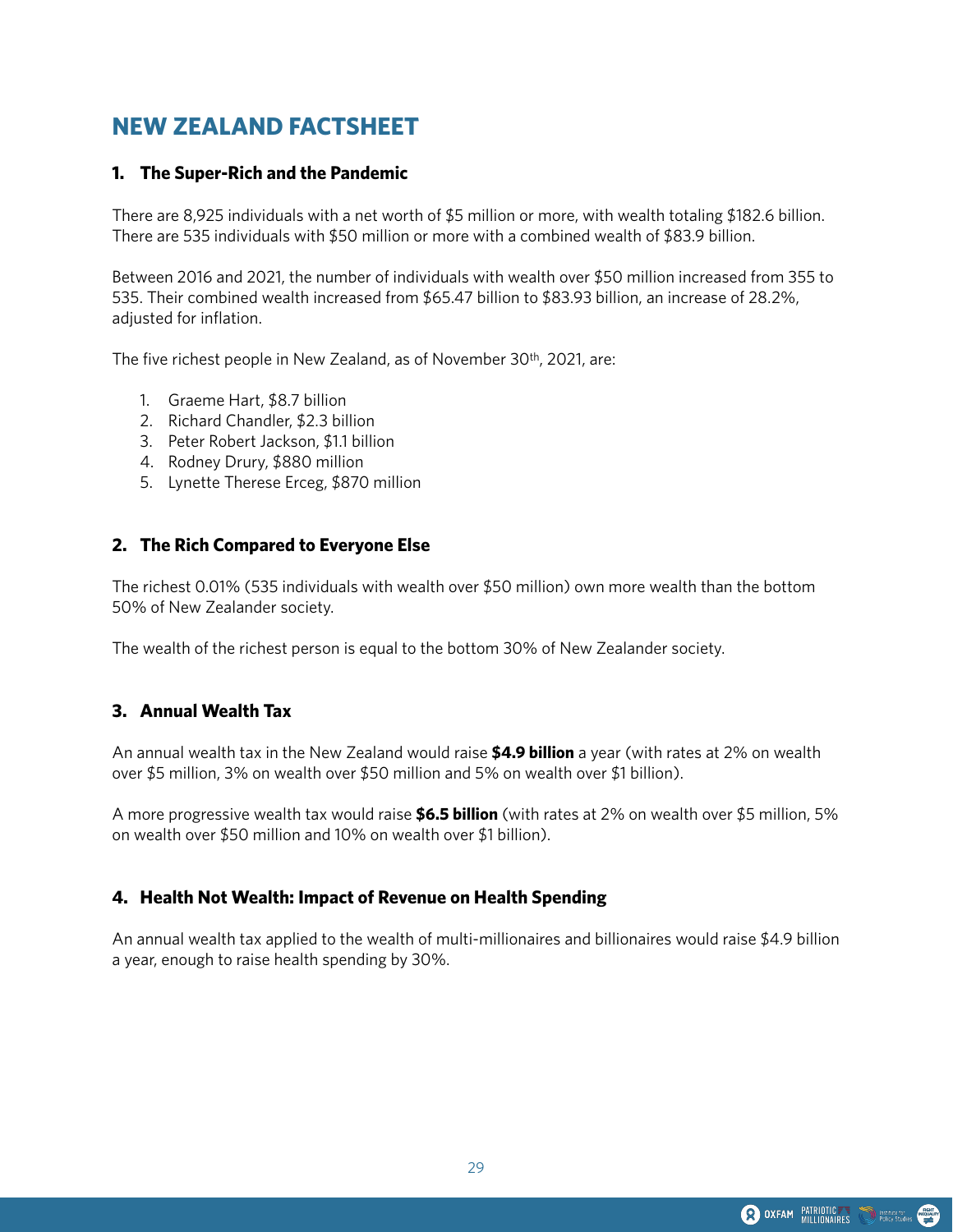# **NIGERIA FACTSHEET**

#### **1. The Super-Rich and the Pandemic**

There are 4,690 individuals with a net worth of \$5 million or more, with wealth totaling \$107.2 billion. There are 245 individuals with \$50 million or more with a combined wealth of \$56.5 billion.

Between 2016 and 2021, the number of individuals with wealth over \$50 million actually increased from 205 to 245. However, their combined wealth actually decreased from \$65.16 billion to \$56.52 billion, a decrease of 13.26%, adjusted for inflation.

The total wealth of the 3 billionaires is equal to \$24.9 billion. Throughout the pandemic (beginning in mid-March 2020), the wealth of the Nigerian billionaire class increased \$6.9 billion.

The three richest people in Nigeria, as of November 30, 2021, are:

- 1. Aliko Dangote, \$13.5 billion
- 2. Mike Adenuga, \$6.5 billion
- 3. Abdulsamad Rabiu, \$4.9 billion

#### **2. The Rich Compared to Everyone Else**

Billionaires saw their wealth increase by 38.3% during the pandemic while 7.4 million people are estimated to have fallen into extreme poverty in 2020.

The two richest billionaires have more wealth than the bottom 63 million of Nigerian society.

# **3. Annual Wealth Tax**

An annual wealth tax in Nigeria would raise **\$4.1 billion** a year (with rates at 2% on wealth over \$5 million, 3% on wealth over \$50 million and 5% on wealth over \$1 billion).

A more progressive wealth tax would raise **\$6.1 billion** (with rates at 2% on wealth over \$5 million, 5% on wealth over \$50 million and 10% on wealth over \$1 billion).

#### **4. Health Not Wealth: Impact of Revenue on Health Spending**

An annual wealth tax applied to the wealth of multi-millionaires and billionaires would raise \$4.1 billion a year, enough to more than double the government's health budget ore reduce households' out of pocket health expenditure by 40%.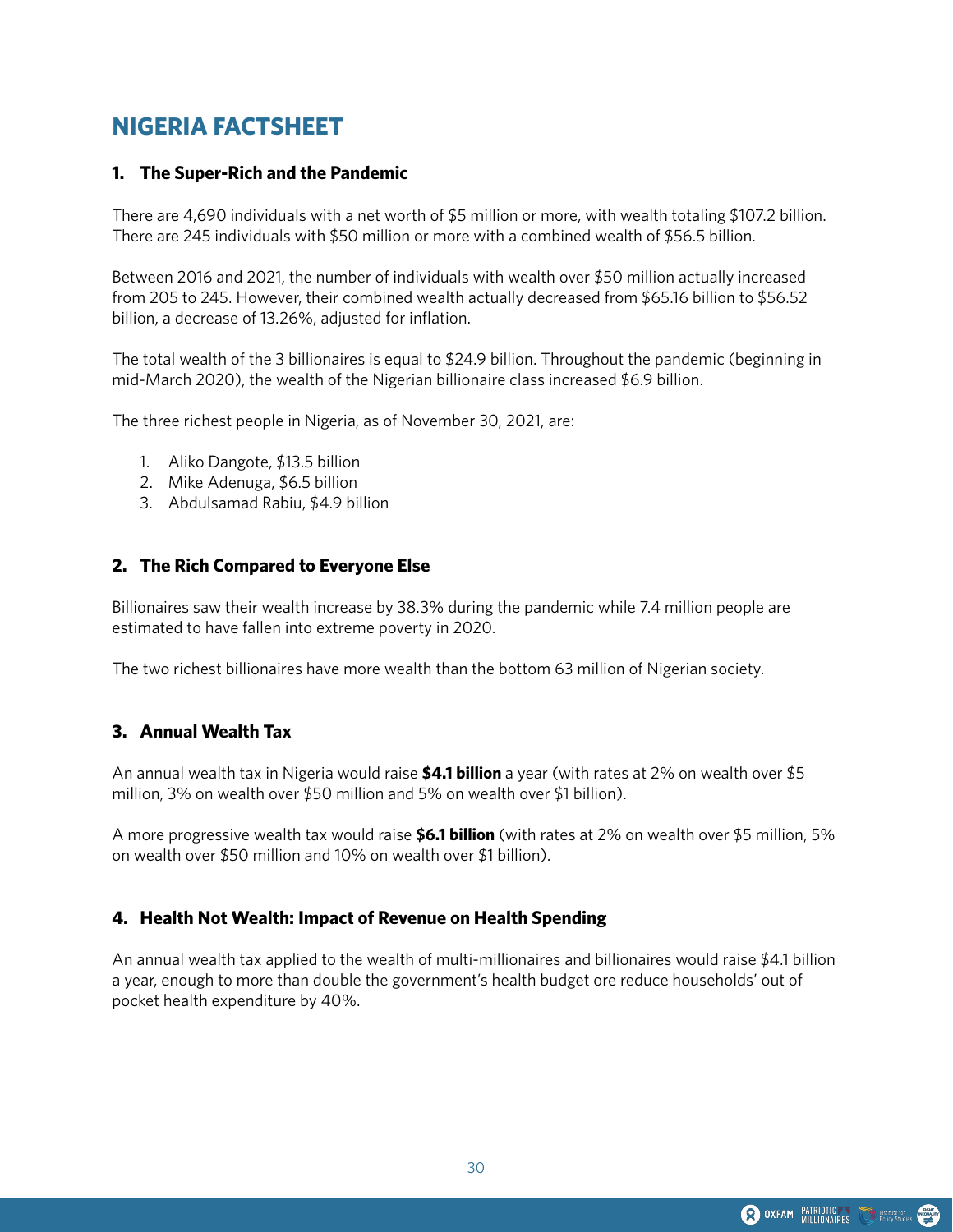# **NORWAY FACTSHEET**

#### **1. The Super-Rich and the Pandemic**

There are 16,610 individuals with a net worth of \$5 million or more, with wealth totaling \$272.9 billion. There are 600 individuals with \$50 million or more with a combined wealth of \$100.6 billion.

Between 2016 and 2021, the number of individuals with wealth over \$50 million increased from 400 to 600. Their combined wealth increased from \$87.09 billion to \$100.6 billion, an increase of 15.55%, adjusted for inflation.

There are a total of 12 billionaires in Norway with a total net worth of \$37.8 billion. Throughout the pandemic (beginning in mid-March 2020), the wealth of the Norwegian billionaire class increased \$9.72 billion.

The five richest people in Norway, as of November 30<sup>th</sup>, 2021, are:

- 1. Odd Reitan, \$6.3 billion
- 2. Andreas Halvorsen, \$6.3 billion
- 3. Kjell Inge Rokke, \$5.7 billion
- 4. Gustav Magnar Witzoe, \$4.1 billion
- 5. Ivar Tollefsen, \$3.6 billion

# **2. The Rich Compared to Everyone Else**

The top 1% owns 22.9% of the country's wealth while the bottom 50% of Norwegian society only owns 3.6%.

# **3. Annual Wealth Tax**

An annual wealth tax in Norway would raise **\$7.21. billion** a year (with rates at 2% on wealth over \$5 million, 3% on wealth over \$50 million and 5% on wealth over \$1 billion).

A more progressive wealth tax would raise **\$9.91 billion** (with rates at 2% on wealth over \$5 million, 5% on wealth over \$50 million and 10% on wealth over \$1 billion).

#### **4. Health Not Wealth: Impact of Revenue on Health Spending**

An annual wealth tax applied to the wealth of multi-millionaires and billionaires would raise \$7.21 billion a year, enough to end households' out of pocket health costs or enough to increase the government's health spending by nearly 20%.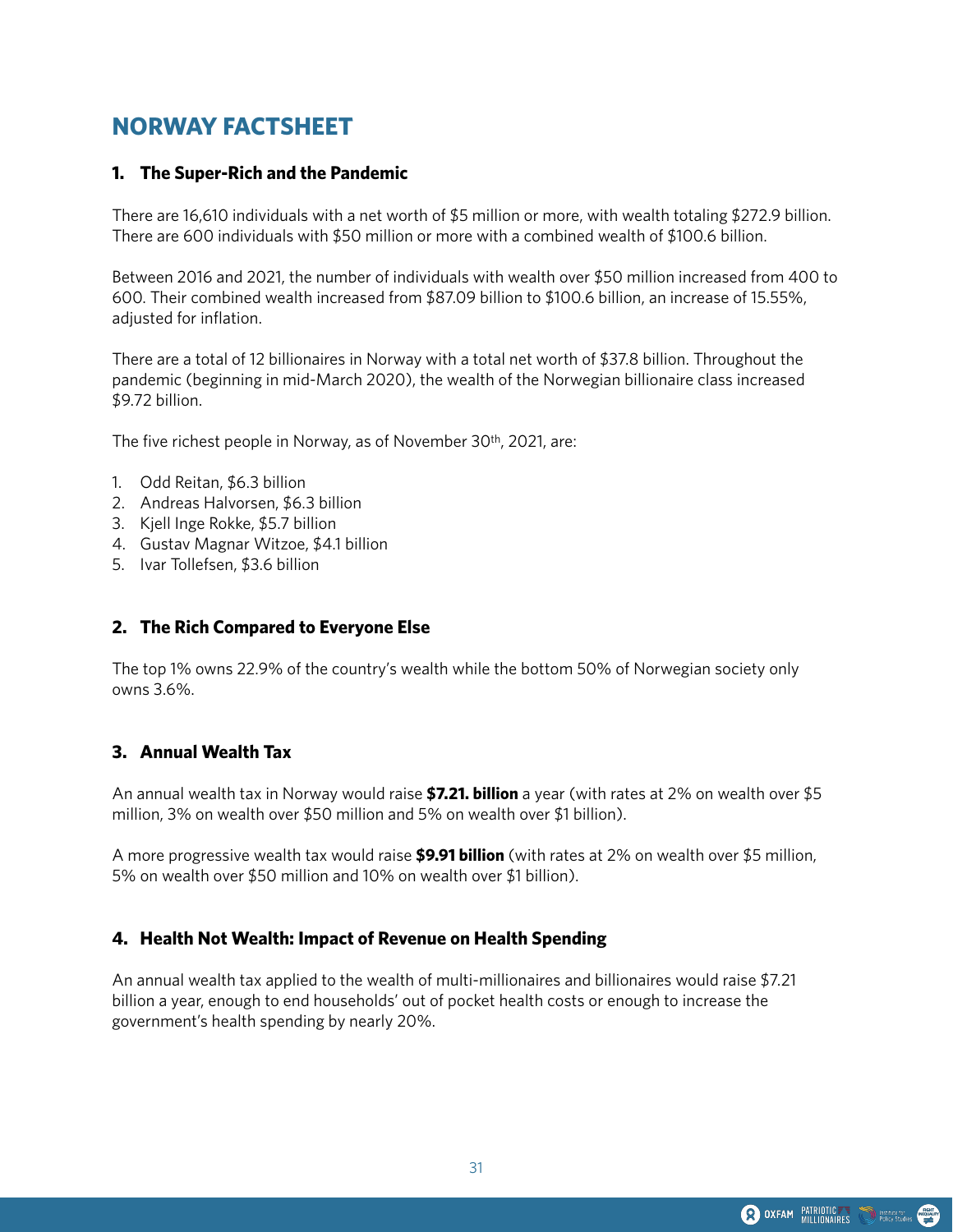# **PAKISTAN FACTSHEET**

#### **1. The Super-Rich and the Pandemic**

There are 2,420 individuals with a net worth of \$5 million or more, with wealth totaling \$47.3 billion. There are 135 individuals with \$50 million or more with a combined wealth of \$20.9 billion.

Between 2016 and 2021, the number of individuals with wealth over \$50 million decreased from 150 to 135. Their combined wealth also decreased from \$25.64 billion to \$20.91 billion, a decrease of 18.43%, adjusted for inflation.

The five richest people in Pakistan, as of November 30th, 2021, are:

- 1. Mohammed Anwar Pervez, \$4.1 billion
- 2. Mian Mohammed Mansha, \$2.7 billion
- 3. Sadruddin Hashwani, \$1.3 billion
- 4. Muhammad Yunus Tabba, \$930 million
- 5. Yousaf Hussain Sherazi, \$730 million

#### **2. The Rich Compared to Everyone Else**

The top 1% owns 25.8% of the country's wealth while the bottom 50% of Pakistani society only owns 5.5%.

#### **3. Annual Wealth Tax**

An annual wealth tax in Pakistan would raise **\$1.13. billion** a year (with rates at 2% on wealth over \$5 million, 3% on wealth over \$50 million and 5% on wealth over \$1 billion).

A more progressive wealth tax would raise **\$1.41 billion** (with rates at 2% on wealth over \$5 million, 5% on wealth over \$50 million and 10% on wealth over \$1 billion).

# **4. Health Not Wealth: Impact of Revenue on Health Spending**

An annual wealth tax applied to the wealth of multi-millionaires and billionaires would raise \$1.13 billion a year, more than enough to increase the government's health spending by 40%.

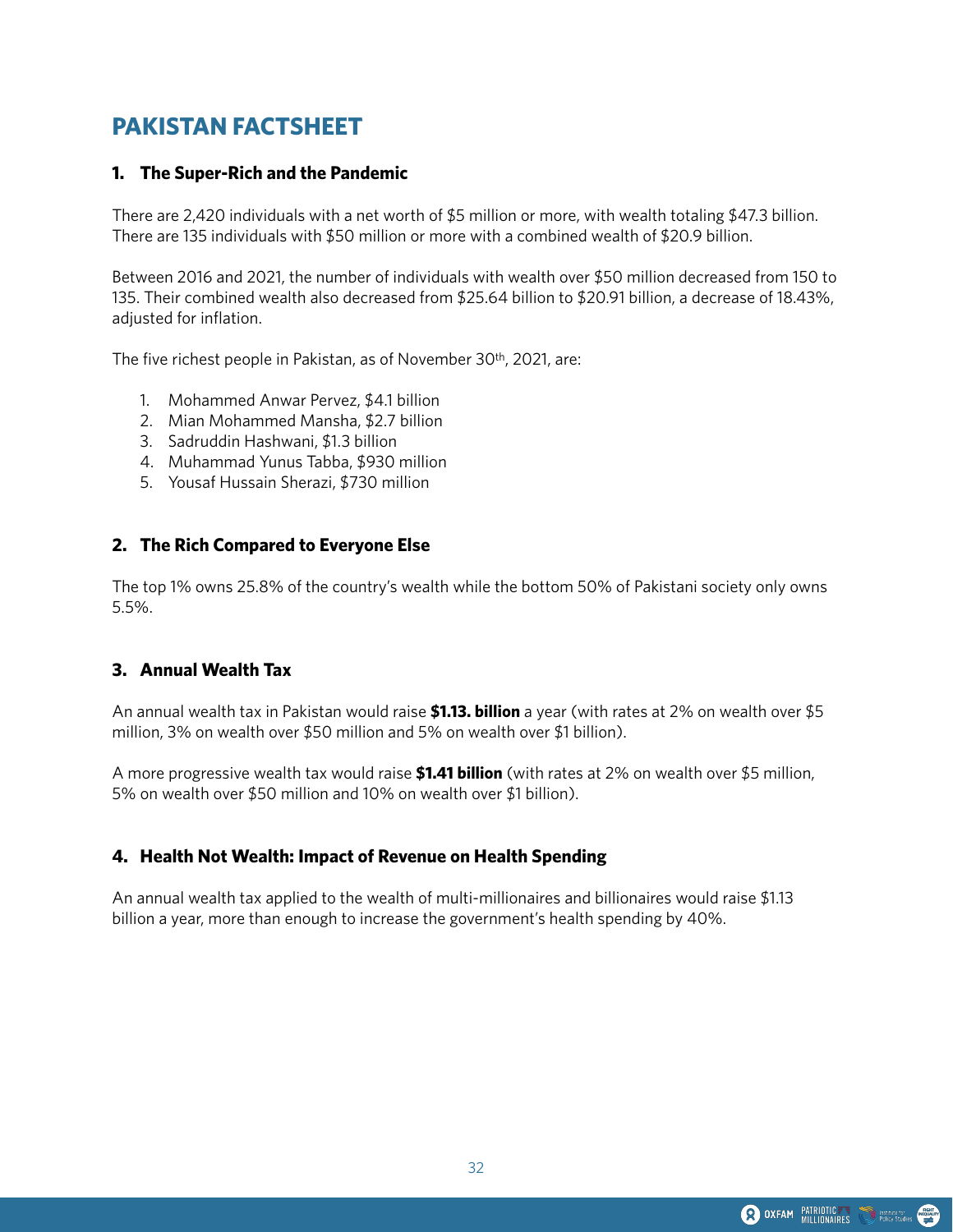# **PERU FACTSHEET**

#### **1. The Super-Rich and the Pandemic**

There are 5,040 individuals with a net worth of \$5 million or more, with wealth totaling \$120 billion There are 335 individuals with \$50 million or more with combined wealth of \$63.9 billion.

Between 2016 and 2021, the number of individuals with wealth over \$50 million increased from 290 to 335. However, their combined wealth actually decreased from \$64.91 billion to \$63.92 billion, a loss of 1.53%, adjusted for inflation.

The five richest people in Peru, as of November 30th, 2021, are:

- 1. Carlos Rodriguez-Pastor \$4.5 billion
- 2. Dionisio Romero Paoletti \$2.9 billion
- 3. Rosa Augusta Brescia Cafferata \$1.5 billion
- 4. Ana Maria Brescia Cafferata \$1.3 billion
- 5. Vito Rodriguez Rodriguez \$1.2 billion

#### **2. The Rich Compared to Everyone Else**

The richest person owns more wealth than the bottom 50% of Peruvian society.

#### **3. Annual Wealth Tax**

An annual wealth tax in Peru would raise **\$3.5 billion a year** (with rates at 2% on wealth over \$5 million, 3% on wealth over \$50 million and 5% on wealth over \$1 billion).

A more progressive wealth tax would raise **\$4.7 billion** (with rates at 2% on wealth over \$5 million, 3% on wealth over \$50 million and 5% on wealth over \$1 billion).

#### **4. Wealth Not Health: Impact of Revenue on Health Spending**

An annual wealth tax applied to the wealth of multi-millionaires and billionaires would raise \$3.5 billion a year, enough to eliminate out of pocket heath expenditure for households or increase the government's health budget by 42%.

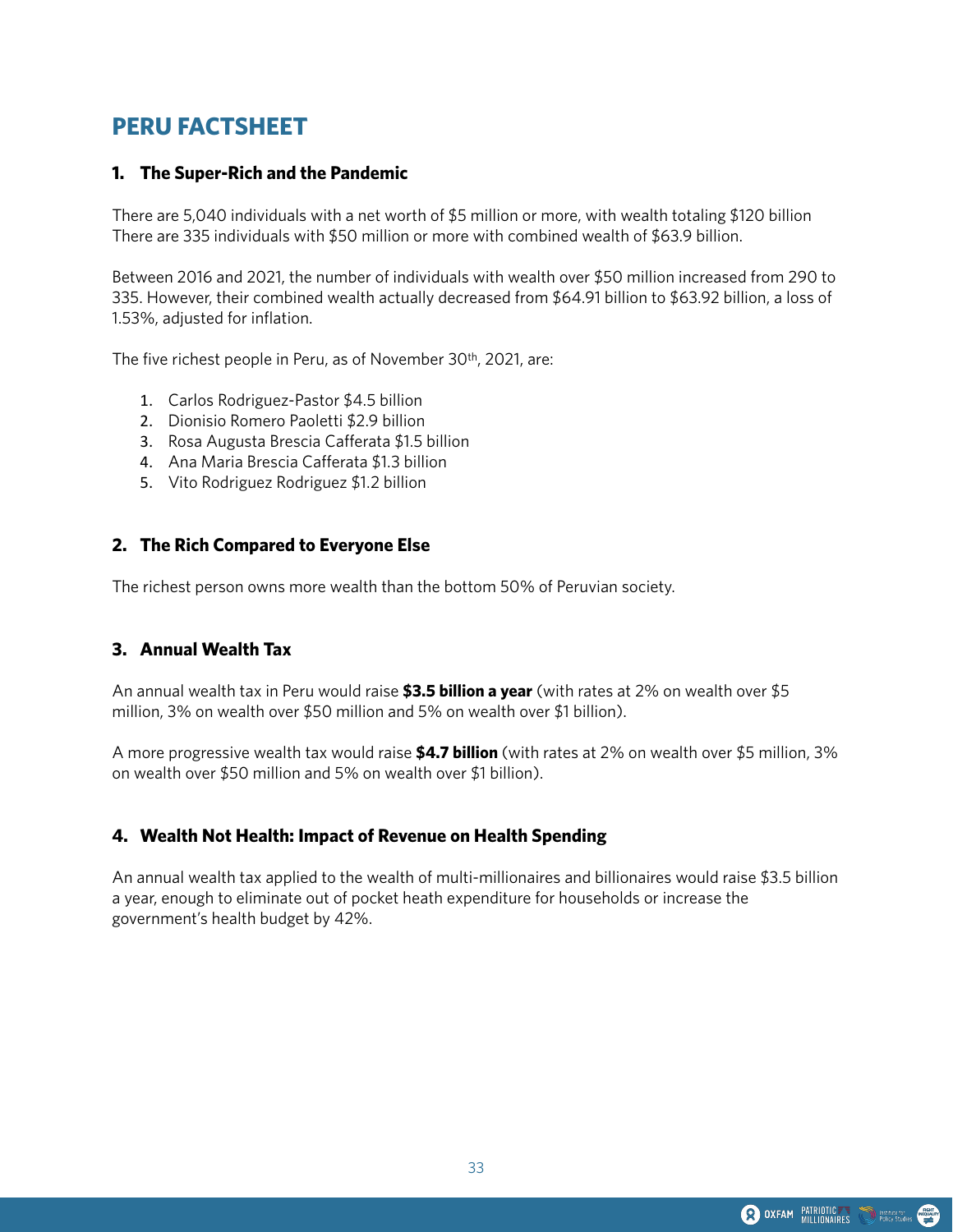# **PHILIPPINES FACTSHEET**

#### **1. The Super-Rich and the Pandemic**

There are 6,685 individuals with a net worth of \$5 million or more, with wealth totaling \$164 billion. There are 365 individuals with \$50 million or more with combined wealth of \$91.45 billion.

Between 2016 and 2021, the number of individuals with wealth over \$50 million increased from 295 to 365 with combined wealth increasing from \$75.36 billion to \$91.45 billion, a gain of 21.36%, adjusted for inflation.

There are 16 billionaires with a wealth total of \$45 billion. Throughout the pandemic (beginning in mid-March 2020), the wealth of the Filipino billionaire class increased \$11.68 billion.

The five richest people in Philippines, as of November 30th, 2021, are:

- 1. Manuel Villar, \$7.5 billion
- 2. Enrique Razon Jr., \$6.6 billion
- 3. Henry Sy Jr, \$3.6 billion
- 4. Tony Tan Caktiong, \$2.7 billion
- 5. Andrew Tan, \$2.7 billion

#### **2. The Rich Compared to Everyone Else**

Billionaires saw their wealth increase by 35.1% during the pandemic while 3.7 million people are estimated to have been shed into extreme poverty in 2020 alone.

The richest person owns more wealth than the bottom 33 million Filipinos.

#### **3. Annual Wealth Tax**

An annual wealth tax in the Philippines would raise **\$6.3 billion a year** (with rates at 2% on wealth over \$5 million, 3% on wealth over \$50 million and 5% over \$1 billion).

A more progressive wealth tax would raise **\$9.2 billion** (with rates at 2% on wealth over \$5 million, 5% on wealth over \$50 million and 10% over \$1 billion).

#### **4. Health Not Wealth: Impact of Revenue on Health Spending**

An annual wealth tax applied to the wealth of multi-millionaires and billionaires would raise \$6.3 billion a year enough to increase government health financing by 73% or reduce households out of pocket health budget by 84% OR enough to reduce poverty at \$3.2 a day by 90%.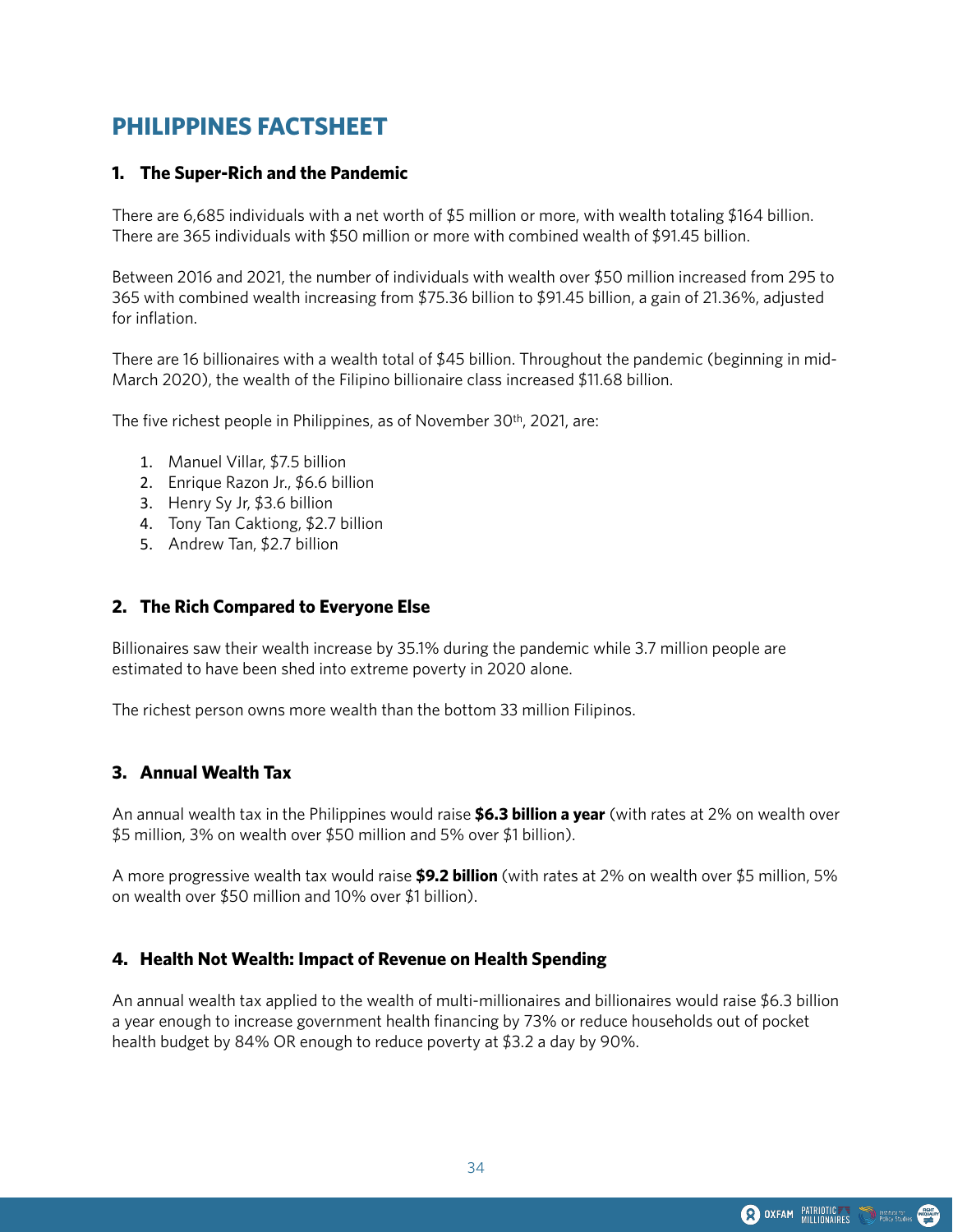# **RUSSIA FACTSHEET**

#### **1. The Super-Rich and the Pandemic**

There are 50,190 individuals with a net worth of \$5 million or more, with wealth totaling \$1.512 trillion. There are 3,420 individuals with \$50 million or more with a combined wealth of \$953.8 billion.

Between 2016 and 2021, the number of individuals with wealth over \$50 million increased from 2,295 to 3,420 with combined wealth increasing from \$725.64 billion to \$953.8 billion, a gain of 31.44%, adjusted for inflation.

There are 119 billionaires with total wealth equal to \$620.9 billion as of November 30, 2021. Throughout the pandemic (beginning in mid-March 2020), the wealth of the Russian billionaire class increased from \$412.66 billion to \$620.9 billion.

The five richest people in Russia, as of November 30<sup>th</sup>, 2021, are:

- 1. Alexey Mordashov, \$29.9 billion
- 2. Leonid Mikhelson, \$27 billion
- 3. Vladimir Potanin, \$26.4 billion
- 4. Vladimir Lisin, \$26.4 billion
- 5. Vagit Alekperov, \$25.7 billion

#### **2. The Rich Compared to Everyone Else**

The richest Russian owns more wealth than the bottom 40% of Russian society.

The 80 richest billionaires have the same wealth as the bottom 90% of Russian society.

#### **3. Annual Wealth Tax**

An annual wealth tax in Russia would raise **\$73.8 billion a year** (with rates at 2% on wealth over \$5 million, 3% on wealth over \$50 million and 5% on wealth over \$1 billion).

A more progressive wealth tax would raise **\$114.6 billion** (with rates at 2% on wealth over \$5 million, 3% on wealth over \$50 million and 5% on wealth over \$1 billion).

# **4. Wealth Not Health: Impact of Revenue on Health Spending**

An annual wealth tax applied to the wealth of multi-millionaires and billionaires would raise \$73.8 billion a year, enough to increase the government's health spending by 127%.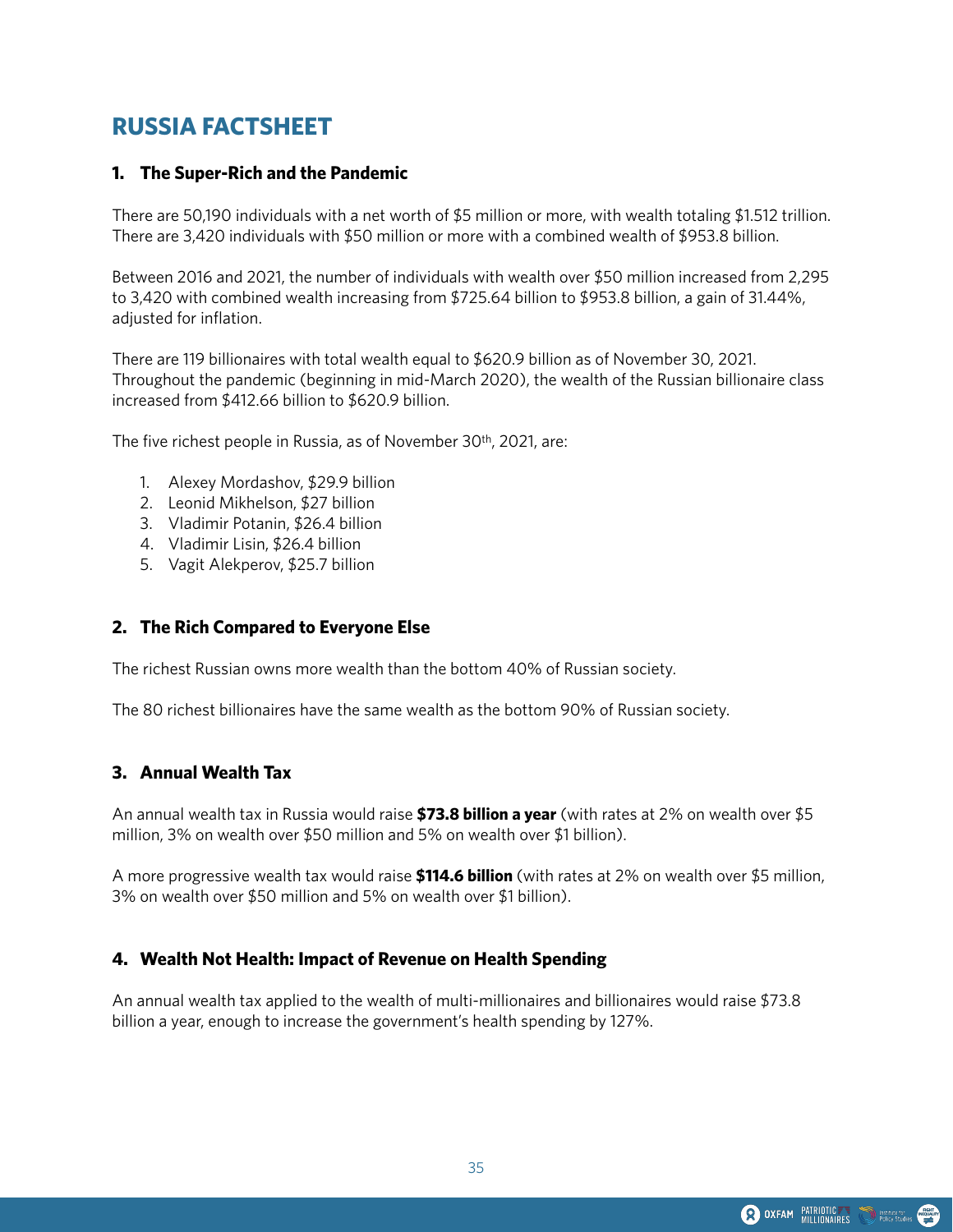# **SINGAPORE FACTSHEET**

#### **1. The Super-Rich and the Pandemic**

There are 23,025 individuals with a net worth of \$5 million or more, with wealth totaling \$568.8 billion. There are 1,480 individuals with \$50 million or more with a combined wealth of \$314.7 billion.

Between 2016 and 2021, the number of individuals with wealth over \$50 million increased from 1,185 to 1,480 with combined wealth increasing from \$270.4 billion to \$314.7 billion, a gain of 16.36%, adjusted for inflation.

The total wealth of the 29 billionaires is equal to \$137 billion. Throughout the pandemic (beginning in mid-March 2020), the wealth of the Singaporean billionaire class increased \$39.81 billion.

The five richest people in Singapore, as of November 30th, 2021, are:

- 1. Li Xiting, \$20.4 billion
- 2. Forrest Li, \$15.7 billion
- 3. Goh Cheng Liang, \$15.5 billion
- 4. Robert & Philip Ng, \$13.9 billion
- 5. Gang Ye, \$10.1 billion.

#### **2. The Rich Compared to Everyone Else**

The combined wealth of individuals with over \$5 million is greater than the wealth holdings of the bottom 90% of Singaporean society.

The six richest billionaires own more wealth than the bottom 50% of Singaporean society.

#### **3. Annual Wealth Tax**

An annual wealth tax in Singapore would raise **\$21.69 billion a year** (with rates at 2% on wealth over \$5 million, 3% on wealth over \$50 million and 5% on wealth over \$1 billion).

A more progressive wealth tax would raise **\$31.91 billion** (with rates at 2% on wealth over \$5 million, 3% on wealth over \$50 million and 5% on wealth over \$1 billion).

#### **4. Health Not Wealth: Impact of Revenue on Health Spending**

An annual wealth tax applied to the wealth of multi-millionaires and billionaires would raise \$21.69 billion a year, enough to increase the government's health budget by 257%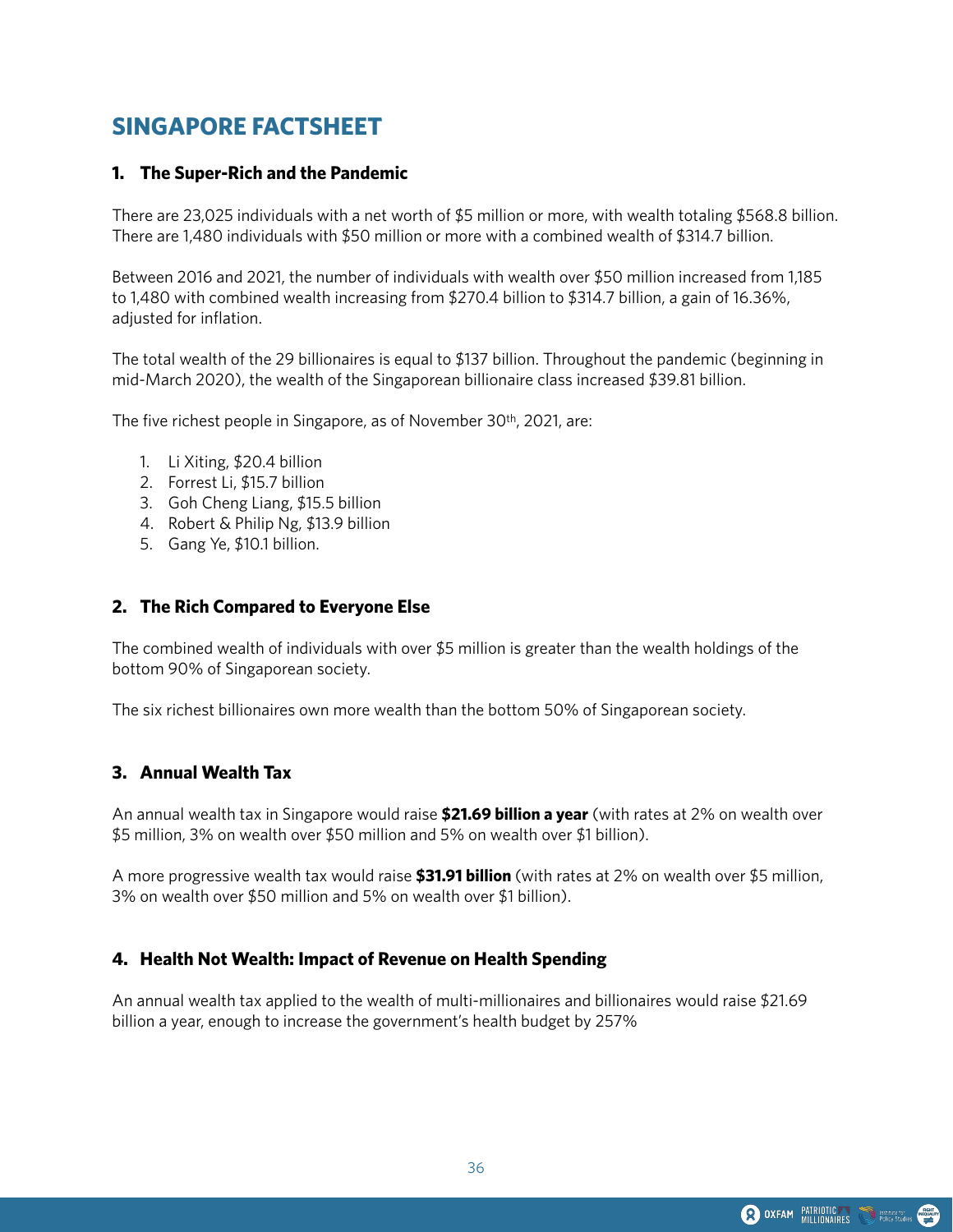# **SOUTH AFRICA FACTSHEET**

### **1. The Super-Rich and the Pandemic**

There are 18,230 individuals with a net worth of \$5 million or more, with wealth totaling \$338.7 billion. There are 875 individuals with \$50 million or more with combined wealth of \$143.4 billion.

Between 2016 and 2021, the number of individuals with wealth over \$50 million increased from 575 to 875 with combined wealth increasing from \$113.11 billion to \$143.37 billion, a gain of 26.75%, adjusted for inflation.

The five richest people in South Africa, as of November 30th, 2021, are:

- 1. Nicky Oppenheimer, \$7.9 billion
- 2. Johann Peter Rupert, \$7.9 billion
- 3. Derek William Viljoen, \$3.6 billion
- 4. Koos Bekker, \$2.4 billion
- 5. Patrice Motsepe, \$2.3 billion

#### **2. The Rich Compared to Everyone Else**

The combined wealth of individuals over \$5 million is vastly greater than the wealth holdings of the bottom 90% of South African society.

The wealthiest billionaire owns 37 times more wealth than the bottom 50% of South African society.

#### **3. Annual Wealth Tax**

An annual wealth tax in South Africa would raise **\$8.4 billion a year** (with rates at 2% on wealth over \$5 million, 3% on wealth over \$50 million and 5% over \$1 billion).

A more progressive wealth tax would raise **\$10.9 billion** (with rates at 2% on wealth over \$5 million, 5% on wealth over \$50 million and 10% over \$1 billion).

# **4. Health Not Wealth: Impact of Revenue on Health Spending**

An annual revenue wealth tax applied to the wealth of multi-millionaires and billionaires would raise \$8.4 billion a year. This revenue could increase the government's health budget by 55%.

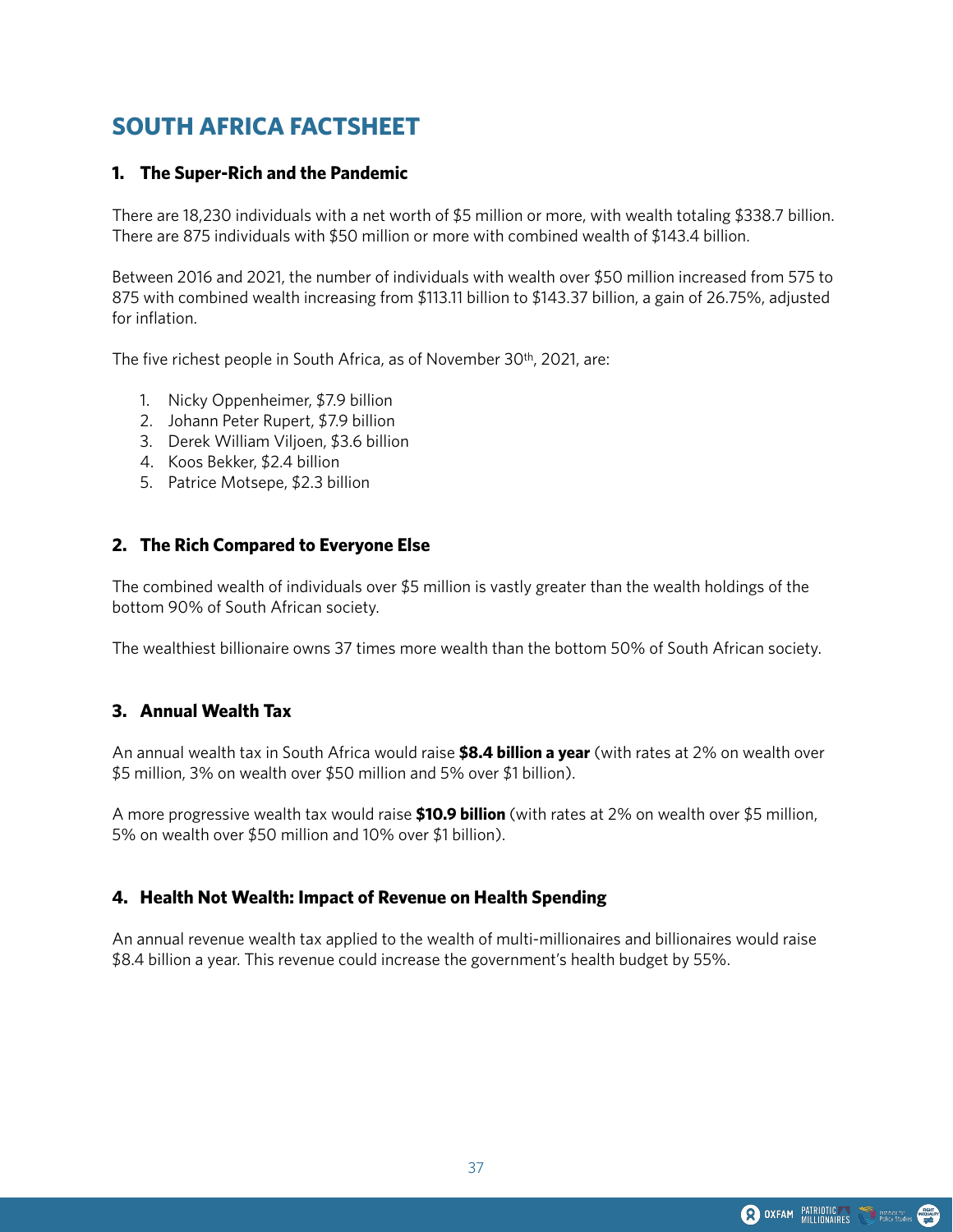# **SPAIN FACTSHEET**

#### **1. The Super-Rich and the Pandemic**

There are 38,770 individuals with a net worth of \$5 million or more, with wealth totaling \$799.9 billion. There are 1,865 individuals with \$50 million or more with a combined wealth of \$383.4 billion.

Between 2016 and 2021, the number of individuals with wealth over \$50 million increased from 1,635 to 1,865 with combined wealth decreasing from \$385.94 billion to \$383.4 billion, a loss of 0.65%, adjusted for inflation.

There are 26 billionaires with a total wealth of \$126.3 billion. Throughout the pandemic (beginning in mid-March 2020), the wealth of the Spanish billionaire class increased \$22.25 billion.

The five richest people in Spain, as of November 30, 2021, are:

- 1. Amancio Ortega, \$73.6 billion
- 2. Sandra Ortega Mera, \$7 billion
- 3. Rafael del Pino, \$4.4 billion
- 4. Juan Roig, \$4.1 billion
- 5. Daniel Mate, \$2.7 billion

#### **2. The Rich Compared to Everyone Else**

The combined wealth of individuals with over \$5 million in wealth, just 0.08% of the Spanish population, is greater to the wealth holdings of the bottom 50%.

The wealthiest billionaire has more wealth than the bottom 30% of Spanish society.

#### **3. Annual Wealth Tax**

An annual wealth tax in Spain would raise **\$25.84 billion a year** (with rates at 2% on wealth over \$5 million, 3% on wealth over \$50 million and 5% over \$1 billion).

A more progressive wealth tax would raise **\$36.6 billion** (with rates at 2% on wealth over \$5 million, 5% on wealth over \$50 million and 10% over \$1 billion).

#### **4. Health Not Wealth: Impact of Revenue on Health Spending**

An annual wealth tax applied to the wealth of multi-millionaires and billionaires would raise \$25.84 billion a year, enough to eliminate households' out of pocket health budget by 93%.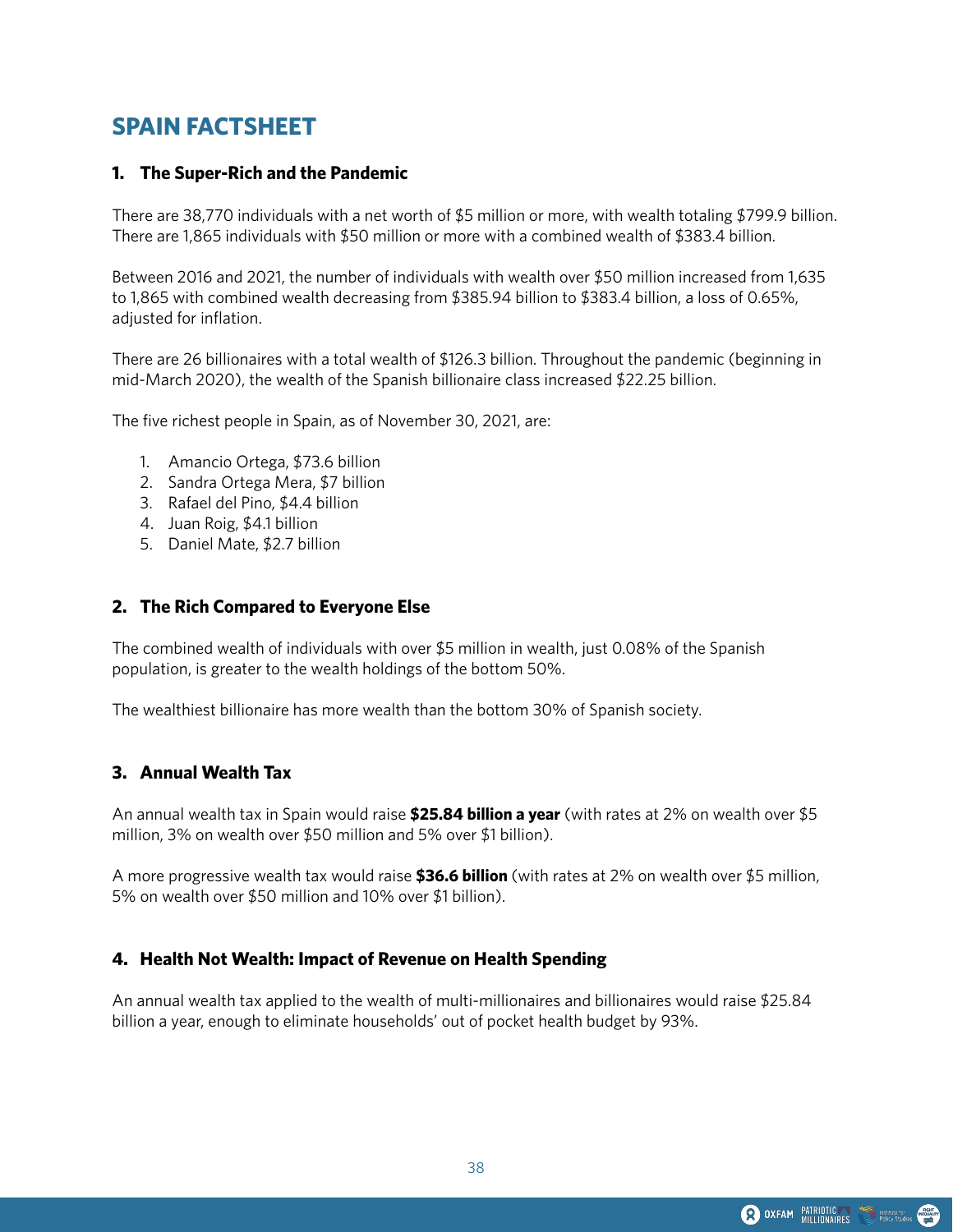# **SWEDEN FACTSHEET**

#### **1. The Super-Rich and the Pandemic**

There are 38,995 individuals with a net worth of \$5 million or more, with wealth totaling \$850.8 billion. There are 2,170 individuals with \$50 million or more with a combined wealth of \$424.9 billion.

Between 2016 and 2021, the number of individuals with wealth over \$50 million increased from 1,405 to 2,170 with combined wealth increasing from \$308.22 billion to \$424.9 billion, a gain of 37.85%, adjusted for inflation.

There are 40 billionaires with a total wealth of \$187.4 billion. Throughout the pandemic (beginning in mid-March 2020), the wealth of the Swedish billionaire class increased \$73.17 billion.

The five richest people in Sweden, as of November 30, 2021, are:

- 1. Stefan Persson, \$18.1 billion
- 2. Kirsten Rausing, \$12.7 billion
- 3. Finn Rausing, \$12.7 billion
- 4. Jorn Rausing, \$12.7 billion
- 5. Melker Schorling, \$12.1 billion

#### **2. The Rich Compared to Everyone Else**

The combined wealth of individuals with over \$50 million, just 0.02% of the population is greater than the wealth holdings of the bottom 80% of Swedish society.

The four wealthiest Swedes have more wealth than the bottom 60% of Swedish society.

#### **3. Annual Wealth Tax**

An annual wealth tax in Sweden would raise **\$29.98 billion a year** (with rates at 2% on wealth over \$5 million, 3% on wealth over \$50 million and 5% over \$1 billion).

A more progressive wealth tax would raise **\$43.67 billion** (with rates at 2% on wealth over \$5 million, 5% on wealth over \$50 million and 10% over \$1 billion).

#### **4. Health Not Wealth: Impact of Revenue on Health Spending**

An annual wealth tax applied to the wealth of multi-millionaires and billionaires would raise close to \$30 billion a year, more than enough to increase the government's health budget by 60% or completely eliminate households' out of pocket health budget.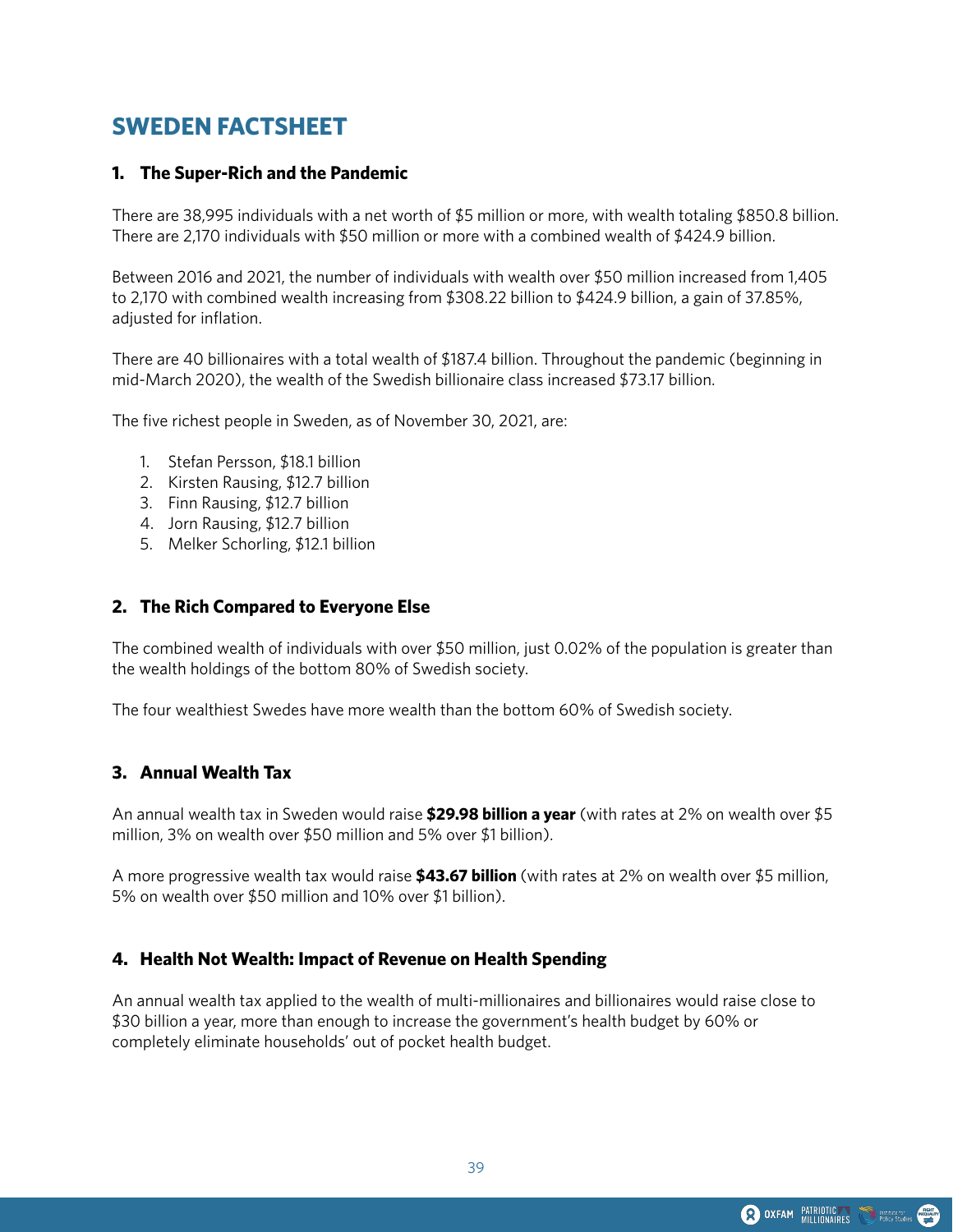# **TAIWAN FACTSHEET**

#### **1. The Super-Rich and the Pandemic**

There are 57,650 individuals with a net worth of \$5 million or more, with wealth totaling \$1.2 trillion. There are 3,425 individuals with \$50 million or more with a combined wealth of \$590.6 billion.

Between 2016 and 2021, the number of individuals with wealth over \$50 million increased from 1,665 to 3,425 with combined wealth increasing from \$318.61 billion to \$590 billion, a gain of 85.36%, adjusted for inflation.

There are 44 billionaires with a total wealth of \$119.1 billion. Throughout the pandemic (beginning in mid-March 2020), the wealth of the Taiwanese billionaire class increased \$38.3 billion.

The five richest people in Taiwan, as of November 30, 2021, are:

- 1. Tsai Eng-meng, \$6.9 billion
- 2. Terry Gou, \$6.3 billion
- 3. Barry Lam, \$5.4 billion
- 4. Richard Tsai, \$4.8 billion
- 5. Andre Koo Sr, \$4.8 billion

#### **2. The Rich Compared to Everyone Else**

The combined wealth of individuals over \$5 million, just 0.24% of the population, is equal to the wealth holdings of the bottom 80% of Taiwanese society.

The richest 25 billionaires have the same wealth as the bottom 30% of Taiwanese society.

#### **3. Annual Wealth Tax**

An annual wealth tax in Taiwan would raise **\$35.1 billion a year** (with rates at 2% on wealth over \$5 million, 3% on wealth over \$50 million and 5% over \$1 billion).

A more progressive wealth tax would raise **\$47.24 billion** (with rates at 2% on wealth over \$5 million, 5% on wealth over \$50 million and 10% over \$1 billion).

# **4. Health Not Wealth: Impact of Revenue on Health Spending**

<span id="page-39-1"></span>An annual wealth tax applied to the wealth of multi-millionaires and billionaires would raise close to \$35.1 billion a year, enough to increase the government's health budget by 67%.<sup>6</sup>

<span id="page-39-0"></span>Taiwan's Ministry of Health Welfare states that the government spent NT\$1.238 trillion, or \$44.7 billion, on health in 2019. [6](#page-39-1)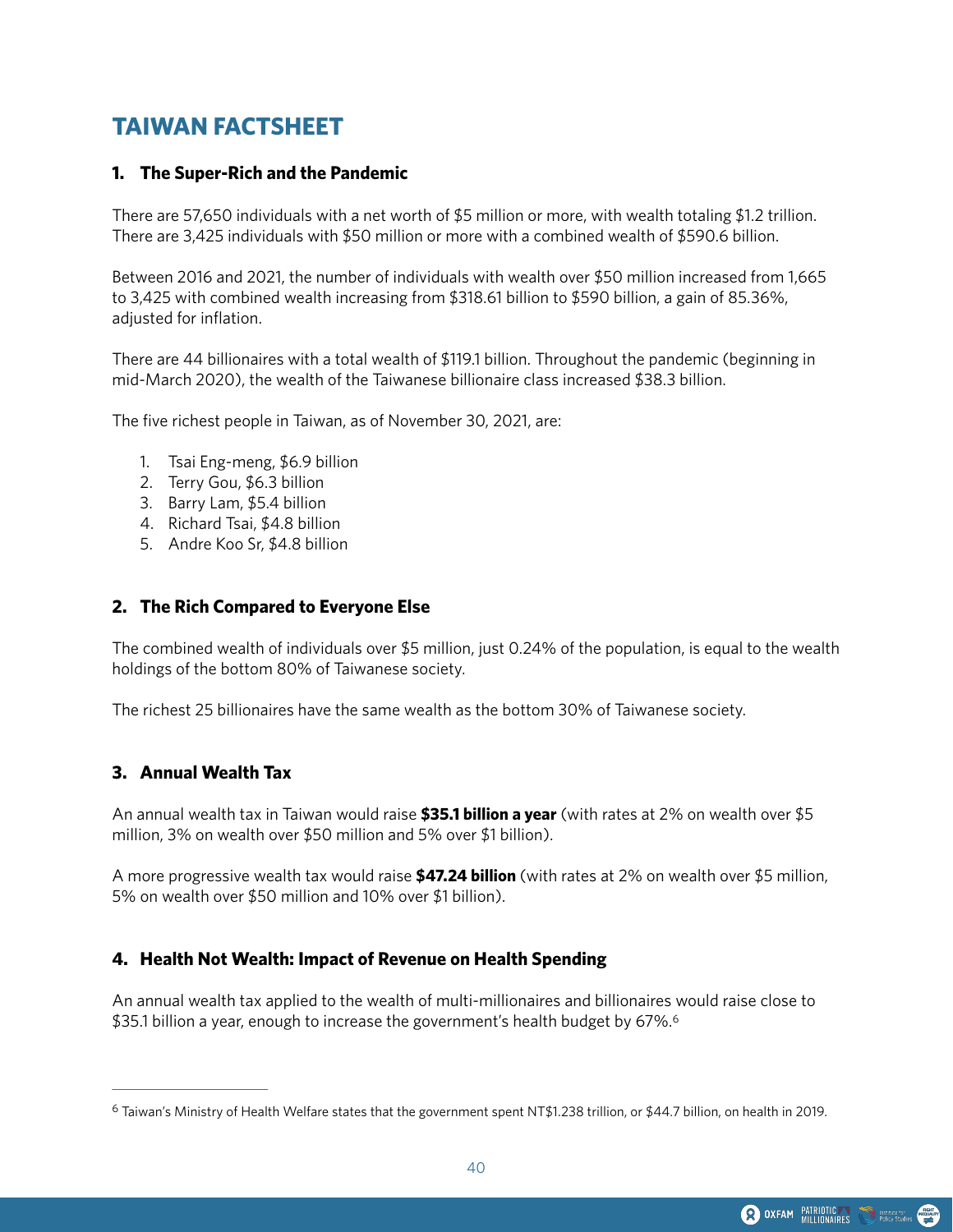# **THAILAND FACTSHEET**

#### **1. The Super-Rich and the Pandemic**

There are 16,040 individuals with a net worth of \$5 million or more, with wealth totaling \$401.8 billion. There are 995 individuals with \$50 million or more with a combined wealth of \$225 billion.

Between 2016 and 2021, the number of individuals with wealth over \$50 million increased from 725 to 995 with combined wealth increasing from \$182.01 billion to \$225 billion, a gain of 23.63%, adjusted for inflation.

There are 29 billionaires with wealth totally \$77.6 billion. Throughout the pandemic (beginning in mid-March 2020), the wealth of the Thai billionaire class increased \$6.45 billion.

The five richest people in Thailand, as of November 30, 2021, are:

- 1. Dhanin Cheravanont, \$12 billion
- 2. Sarath Ratanavadi, \$9.5 billion
- 3. Sumet Jiaravanon, \$4.5 billion
- 4. Jaran Chiaravanont, \$4.5 billion
- 5. Montri Jiaravanont, \$4.4 billion

#### **2. The Rich Compared to Everyone Else**

The combined wealth of individuals over \$5 million, just 0.02% of the population, is equal to the wealth holdings of the bottom half of the population.

The five richest billionaires have the same wealth as the bottom 40% of Thai society.

#### **3. Annual Wealth Tax**

An annual wealth tax in Thailand would raise **\$14.12 billion a year** (with rates at 2% on wealth over \$5 million, 3% on wealth over \$50 million and 5% over \$1 billion).

A more progressive wealth tax would raise **\$20.06 billion** (with rates at 2% on wealth over \$5 million, 5% on wealth over \$50 million and 10% over \$1 billion).

# **4. Health Not Wealth: Impact of Revenue on Health Spending**

An annual wealth tax applied to the wealth of multi-millionaires and billionaires would raise \$14.12 billion a year, enough to nearly double the government's health budget.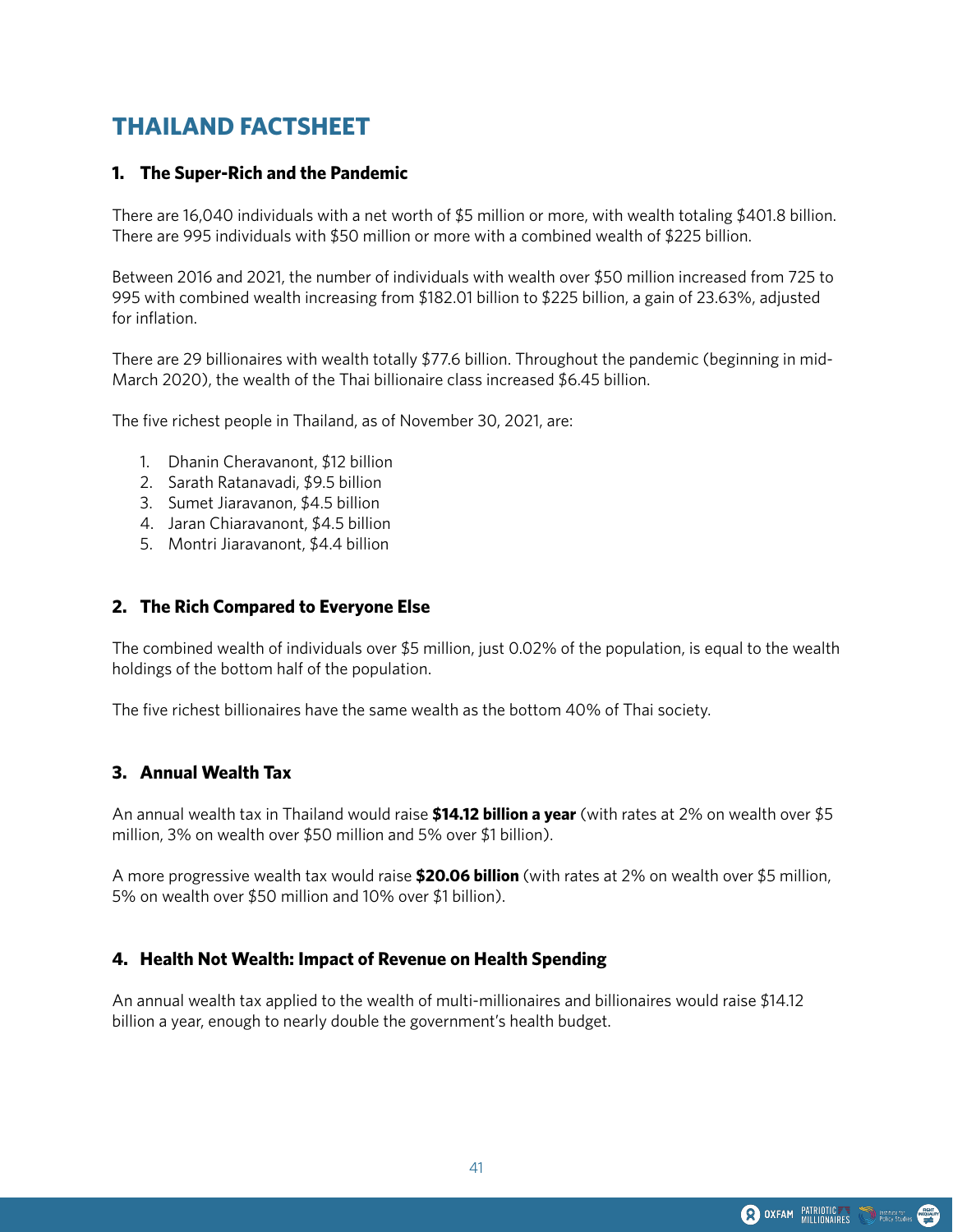# **TURKEY FACTSHEET**

#### **1. The Super-Rich and the Pandemic**

There are 12,135 individuals with a net worth of \$5 million or more, with wealth totaling \$251.2 billion. There are 580 individuals with \$50 million or more with a combined wealth of \$121.7 billion.

Between 2016 and 2021, the number of individuals with wealth over \$50 million actually decreased from 605 to 580. Their combined wealth decreased from \$146.36 billion to \$121.68 billion, a loss of 16.86%, adjusted for inflation.

There are 20 billionaires with wealth totally \$37.1 billion. Throughout the pandemic (beginning in mid-March 2020), the wealth of the Turkish billionaire class actually decreased \$4.58 billion.

The five richest people in Turkey, as of November 30, 2021, are:

- 1. Murat Ulker, \$5.6 billion
- 2. Erman Ilicak, \$2.7 billion
- 3. Nihat Ozdemir, \$2.3 billion
- 4. Sezai Bacaksiz, \$2.3 billion
- 5. Ferit Faik Sahenk, \$2.3 billion

#### **2. The Rich Compared to Everyone Else**

The combined wealth of individuals over \$50 million, just 0.0007% of the population, is equal to the wealth holdings of the bottom 60% of Turkish society.

The five richest billionaires have slightly more wealth than the bottom 40% of Turkish society.

#### **3. Annual Wealth Tax**

An annual wealth tax in Turkey would raise **\$7.45 billion a year** (with rates at 2% on wealth over \$5 million, 3% on wealth over \$50 million and 5% over \$1 billion).

A more progressive wealth tax would raise **\$10.15 billion** (with rates at 2% on wealth over \$5 million, 5% on wealth over \$50 million and 10% over \$1 billion).

#### **4. Health Not Wealth: Impact of Revenue on Health Spending**

An annual wealth tax applied to the wealth of multi-millionaires and billionaires would raise \$7.45 billion a year, enough to eliminate to increase the government's health budget by 29%.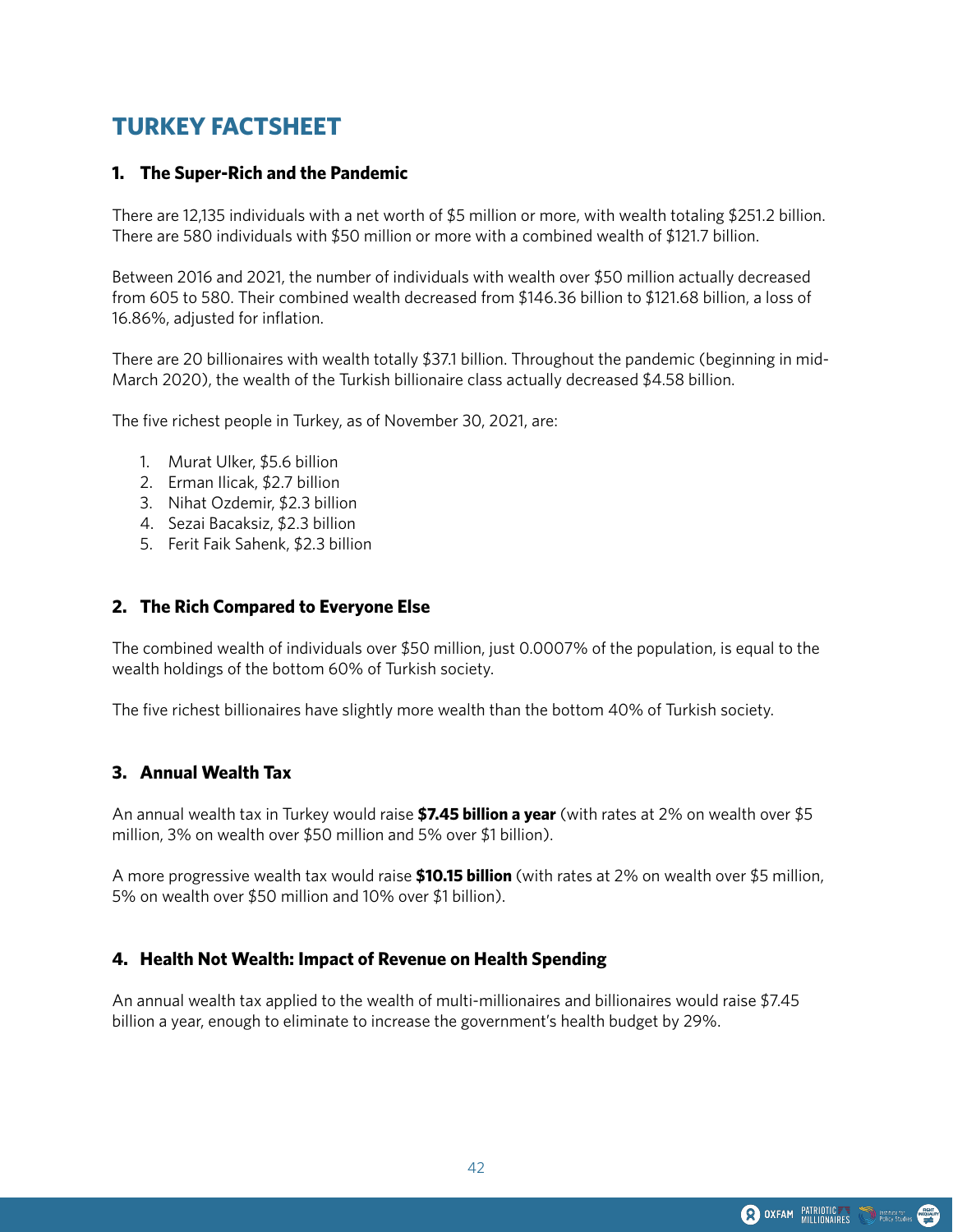# **UNITED KINGDOM FACTSHEET**

# **1. The Super-Rich and the Pandemic**

There are 113,045 individuals with a net worth of \$5 million or more, with wealth totaling \$2.15 trillion. There are 5,330 individuals with \$50 million or more with a combined wealth of \$941.4 billion.

Between 2016 and 2021, the number of individuals with wealth over \$50 million increased from 4,375 to 5,330 with combined wealth increasing from \$905.41 billion to \$941.4 billion, a gain of 3.98%, adjusted for inflation.

There are 56 billionaires with wealth totally \$204.9 billion. Throughout the pandemic (beginning in mid-March 2020), the wealth of the British billionaire class increased \$41.06 billion.

The five richest people in the United Kingdom are:

- 1. James Ratcliffe, \$13.8 billion
- 2. Hinduja brothers, \$13.5 billion
- 3. Michael Platt, \$13 billion
- 4. James Dyson, \$9.4 billion
- 5. Ian and Richard Livingstone, \$8.7 billion

# **2. The Rich Compared to Everyone Else**

The combined wealth of individuals over \$5 million is greater than the wealth holdings of the bottom 60% of British society.

The five richest billionaires have the same amount of wealth as the bottom 40% of British society.

# **3. Annual Wealth Tax**

An annual wealth tax in the United Kingdom would raise **\$59.39 billion a year** (with rates at 2% on wealth over \$5 million, 3% on wealth over \$50 million and 5% over \$1 billion).

A more progressive wealth tax would raise **\$80.33 billion** (with rates at 2% on wealth over \$5 million, 5% on wealth over \$50 million and 10% over \$1 billion).

# **4. Health Not Wealth: Impact of Revenue on Health Spending**

This is enough to cover the cost of the Health and Social Care Levy twice over every year - eliminating the need to raise National Insurance on ordinary people - and then pay the salaries of 50, 000 new nurses. It would also cover the cost of permanently increasing Universal Credit by £20 a week, ensuring that the hardest hit families have more help through the cost of living crisis. Beyond these crucial interventions, there would be enough left to cover the cost of building 35,000 affordable houses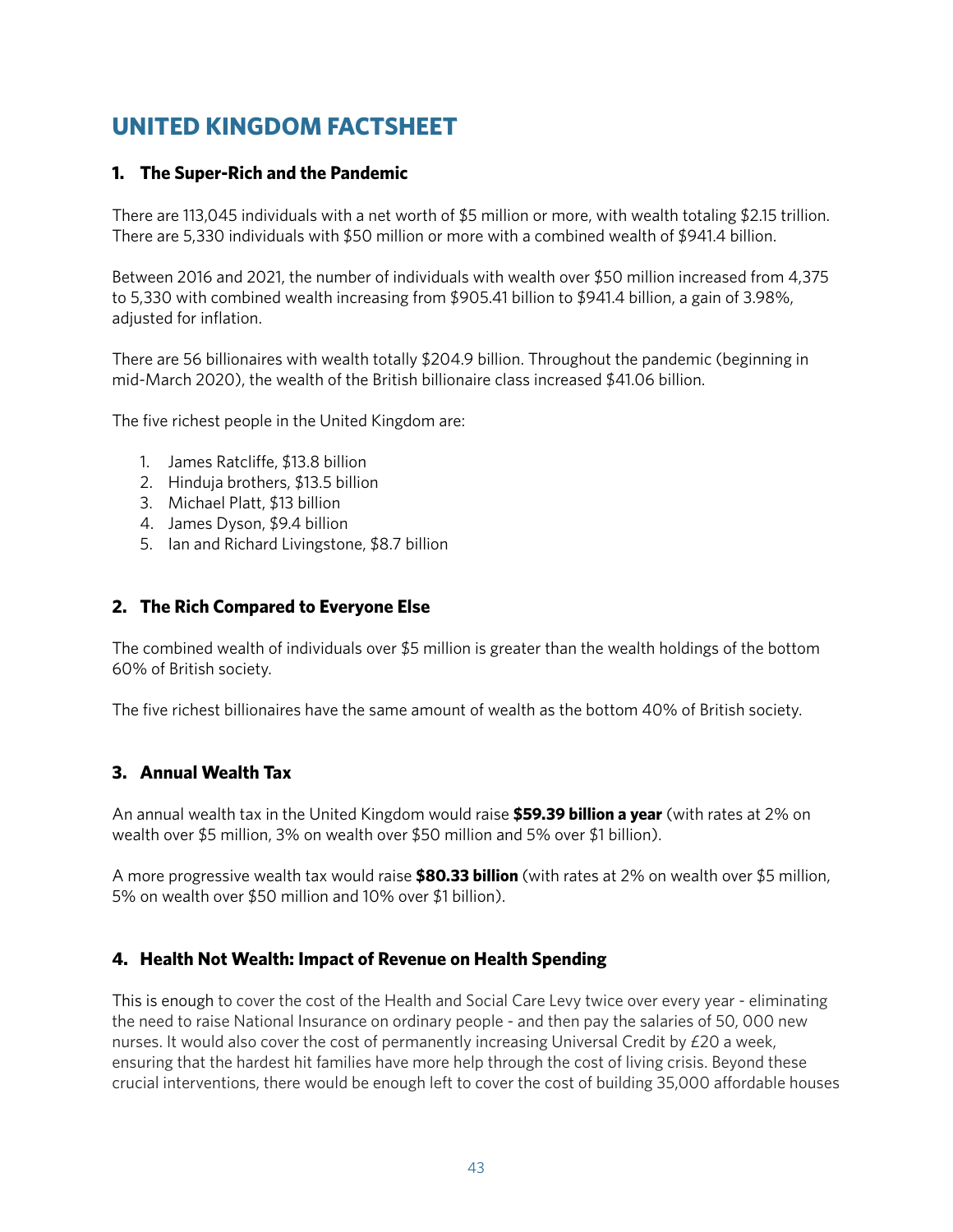and retrofitting our nation's leaky homes to reduce the cost of energy bills and help fight climate change.

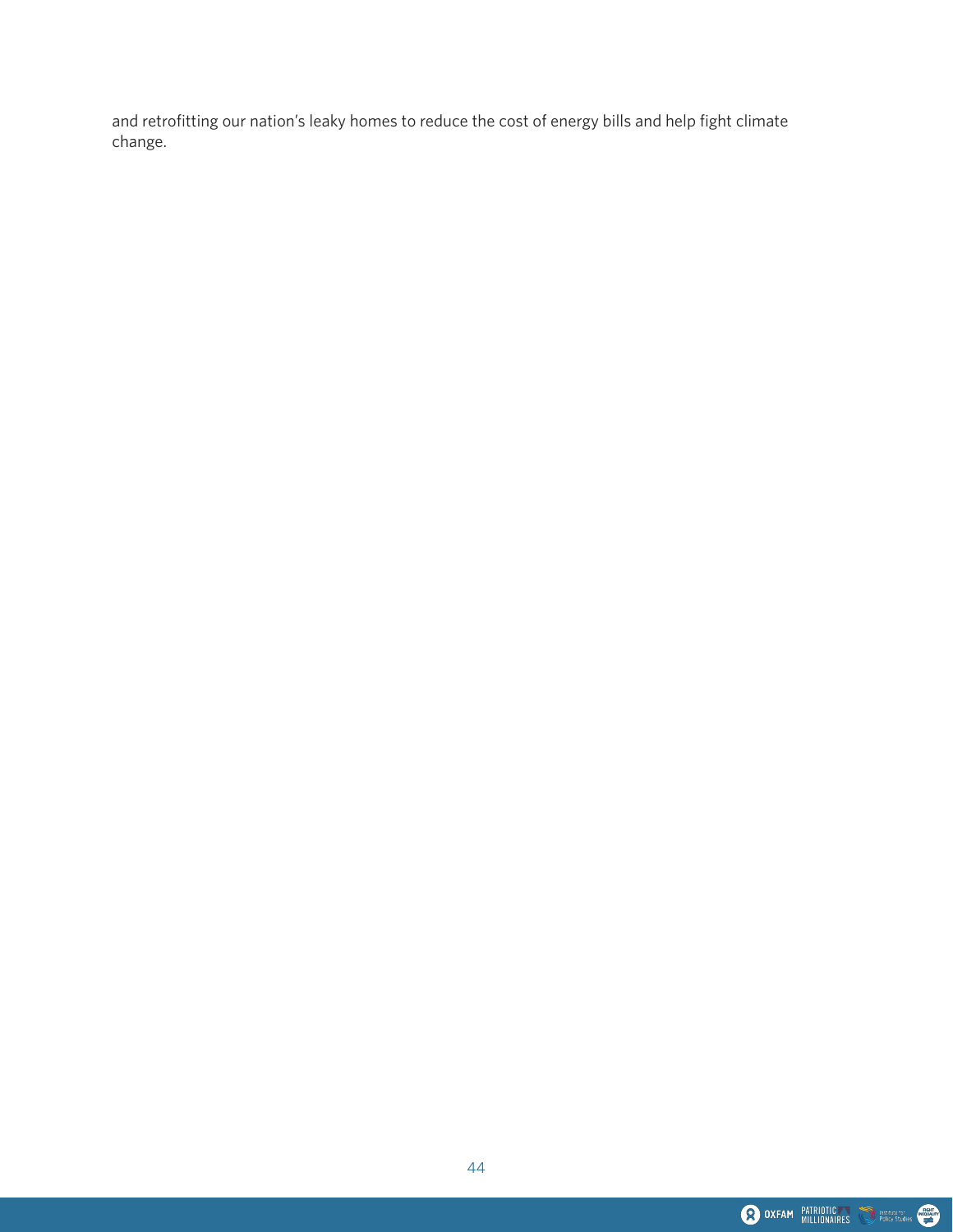# **UNITED STATES FACTSHEET**

#### **1. The Super-Rich and the Pandemic**

There are 1,436,275 individuals with a net worth of \$5 million or more, with wealth totaling \$28 trillion. There are 63,505 individuals with \$50 million or more with a combined wealth of \$12.8 trillion.

Between 2016 and 2021, the number of individuals with wealth over \$50 million increased from 37,140 to 63,505 with combined wealth increasing from \$8.4 trillion to \$12.8 trillion, a gain of 51.84%, adjusted for inflation.

There are 740 billionaires with wealth totally \$5.1 trillion. Throughout the pandemic (beginning in mid-March 2020), the wealth of the US American billionaire class increased \$2 trillion.

The five richest people in the United States, as of November 30, 2021, are:

- 1. Elon Musk, \$294.2 billion
- 2. Jeff Bezos, \$202.6 billion
- 3. Bill Gates, \$137.4 billion
- 4. Larry Ellison, \$125.7 billion
- 5. Larry Page, \$122.8 billion

#### **2. The Rich Compared to Everyone Else**

The richest billionaire owns more wealth than the bottom 40% of US American society.

U.S. billionaires own half a billion more in wealth than the bottom 60% of US American society.

#### **3. Annual Wealth Tax**

An annual wealth tax in the United States would raise **\$928.39 billion a year** (with rates at 2% on wealth over \$5 million, 3% on wealth over \$50 million and 5% over \$1 billion).

A more progressive wealth tax would raise **\$1.34 trillion** (with rates at 2% on wealth over \$5 million, 5% on wealth over \$50 million and 10% over \$1 billion).

#### **4. Health Not Wealth: Impact of Revenue on Health Spending**

An annual revenue wealth tax applied to the wealth of multi-millionaires and billionaires would raise \$928.39 billion a year. This revenue could raise the government's health budget by a third or it could eliminate half of households' out of pocket health costs.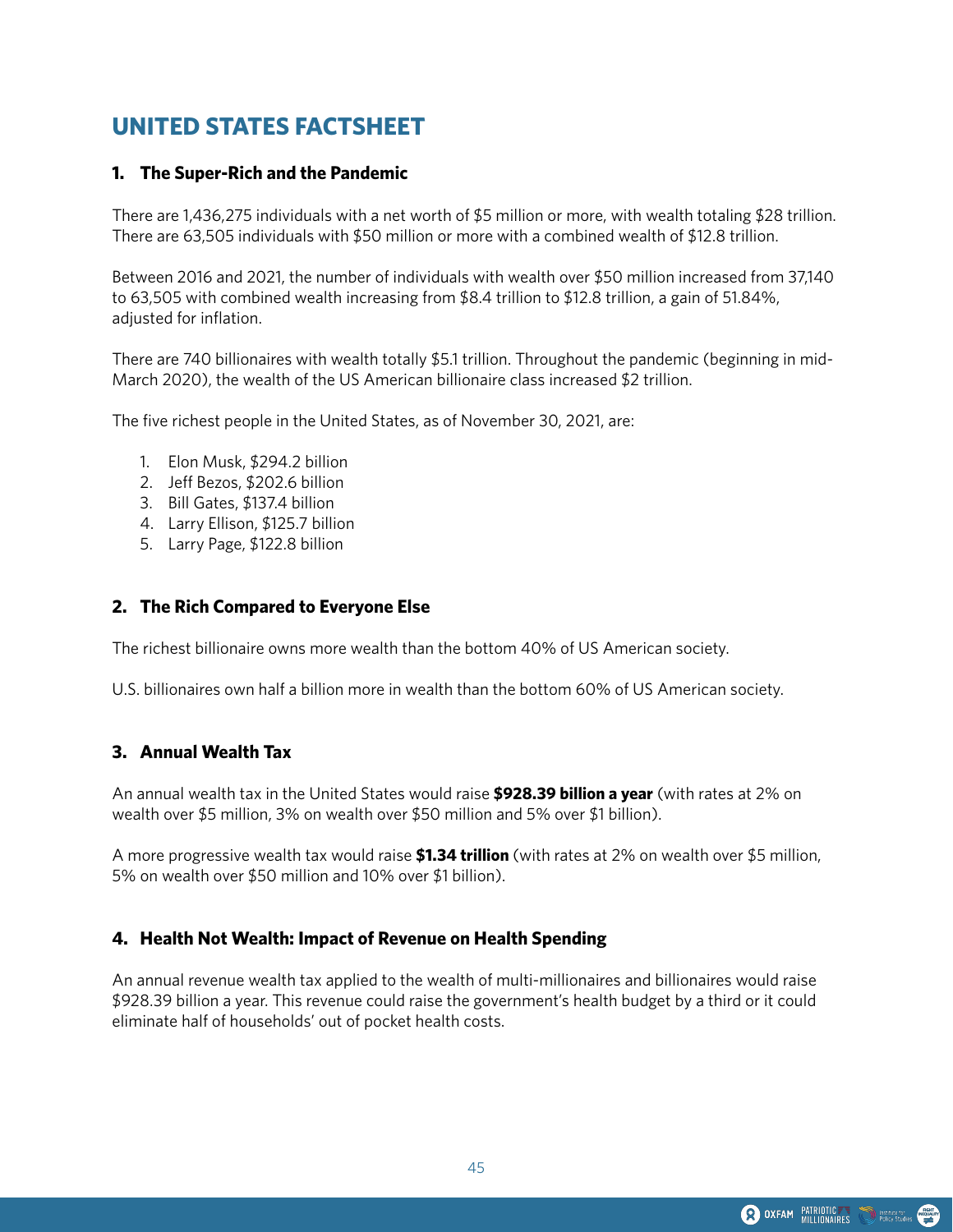# **VIETNAM FACTSHEET**

#### **1. The Super-Rich and the Pandemic**

There are 7,130 individuals with a net worth of \$5 million or more, with wealth totaling \$158.4 billion There are 440 individuals with \$50 million or more with a combined wealth of \$79.6 billion.

Between 2016 and 2021, the number of individuals with wealth over \$50 million increased from 190 to 440 with combined wealth increasing from \$33.75 billion to \$79.61 billion, a gain of 135.89%, adjusted for inflation.

The total wealth of the 6 billionaires is equal to \$20 billion. Throughout the pandemic (beginning in mid-March 2020), the wealth of the Vietnamese billionaire class increased \$9.07 billion.

The five richest people in Vietnam, as of November 30, 2021, are:

- 1. Pham Nhat Vuong, \$8.2 billion
- 2. Tran Dinh Long, \$3.3 billion
- 3. Nguyen Thi Phuong Thao, \$2.5 billion
- 4. Ho Hung Anh, \$2.4 billion
- 5. Nguyen Dang Quang, \$2 billion

#### **2. The Rich Compared to Everyone Else**

Billionaires saw their wealth increase by 82.9% during the pandemic while the bottom 90% saw their share of wealth drop in 2021.

The two richest people own more wealth than the bottom 29 million.

#### **3. Annual Wealth Tax**

An annual wealth tax in Vietnam would raise **\$4.9 billion** a year (with rates at 2% on wealth over \$5 million, 3% on wealth over \$50 million and 5% on wealth over \$1 billion).

A more progressive wealth tax would raise **\$6.7 billion** (with rates at 2% on wealth over \$5 million, 5% on wealth over \$50 million and 10% on wealth over \$1 billion).

# **4. Wealth Not Health: Impact of Revenue on Health Spending**

An annual wealth tax applied to the wealth of multi-millionaires and billionaires would raise \$4.9 billion a year, enough to increase public health expenditure by 63%.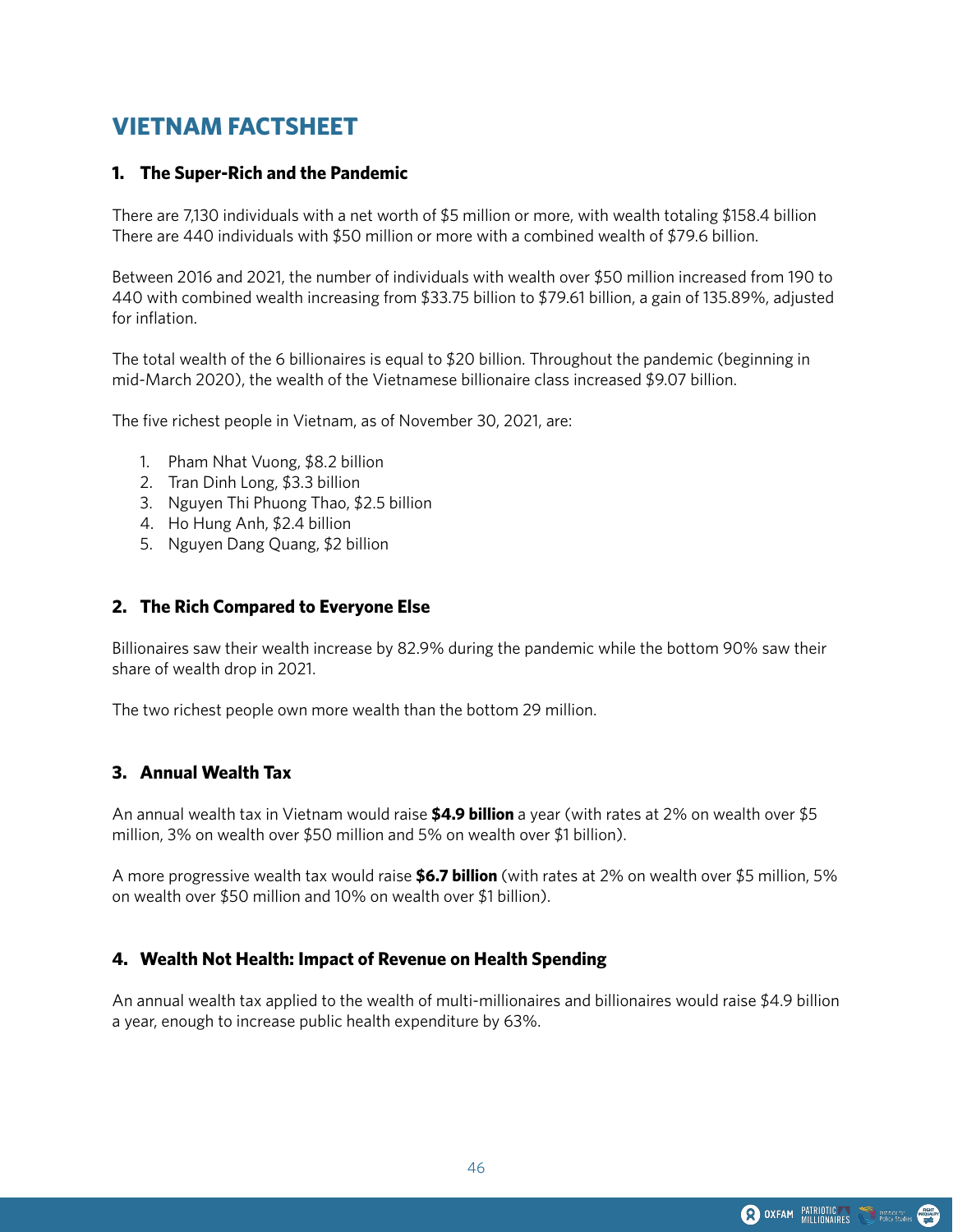# **ZAMBIA FACTSHEET**

# **1. The Rich Compared to Everyone Else**

The richest 1% of Zambians own more than double the wealth as the bottom 90% of Zambian society.

# **2. Wealth Not Health: Impact of Revenue on Health Spending**

An annual wealth tax at a rate of 1% applied to the wealth of the richest 1% would raise \$500 million a year, enough to increase public health expenditure by 65%.

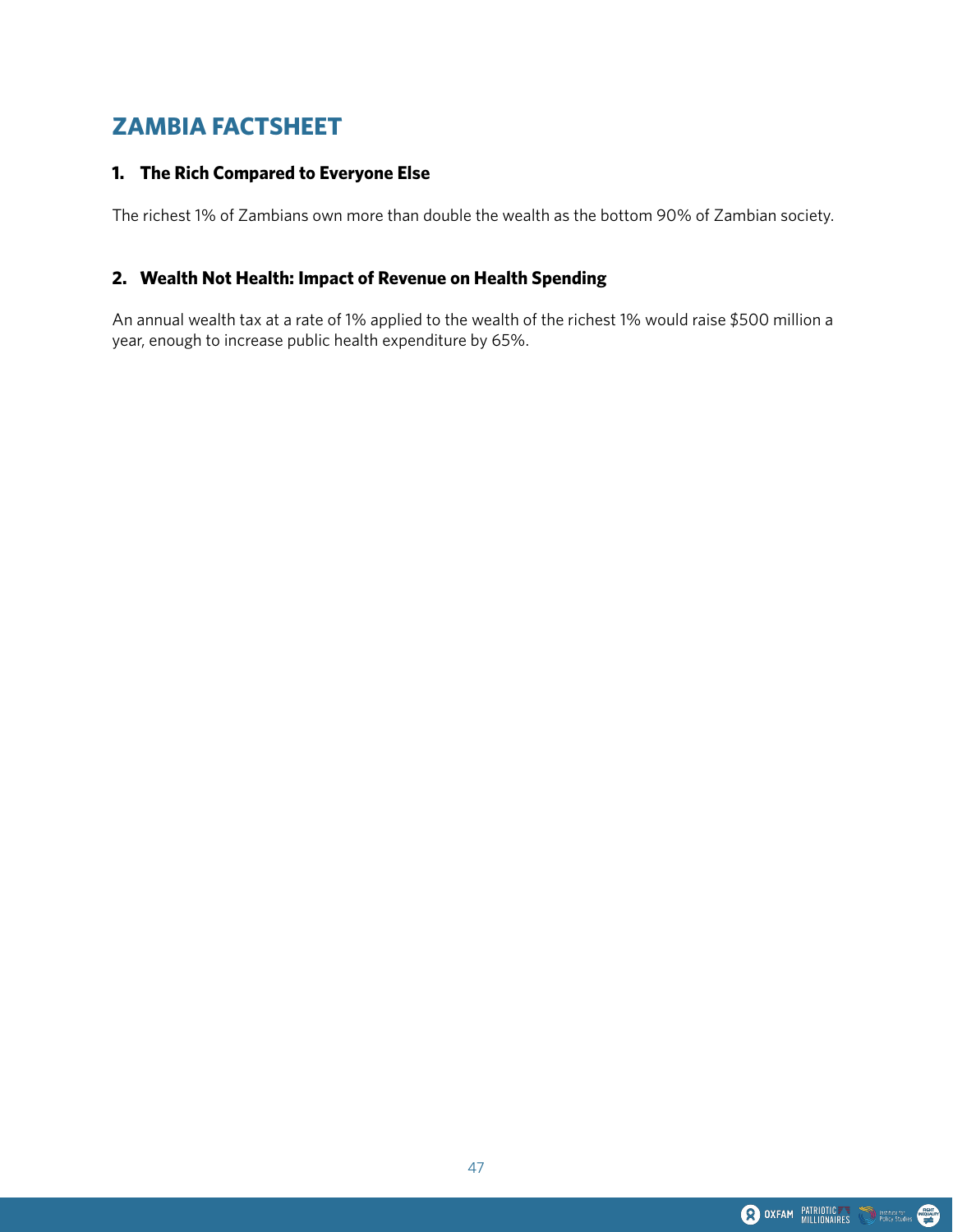# **ZIMBABWE FACTSHEET**

#### **1. The Super-Rich and the Pandemic**

There is only billionaire in the country, Strive Masiyiwa, and his wealth is equal to \$2.3 billion. Throughout the pandemic (beginning in mid-March 2020), his wealth increased \$1.12 billion.

# **2. The Rich Compared to Everyone Else**

The wealth of the sole billionaire increased 94.9% during the pandemic.

He owns more wealth than the bottom 8.8 million Zimbabweans.

#### **3. Annual Wealth Tax**

An annual wealth tax on the wealthiest individual in Zimbabwe would raise **\$65 million** a year (with rates at 5% on wealth over \$1 billion).

A more progressive wealth tax would raise **\$130 million** (with rates at 10% on wealth over \$1 billion).

#### **4. Wealth Not Health: Impact of Revenue on Health Spending**

An annual wealth tax at a rate of 5% applied to the wealth of the richest person in the country would raise \$65 million a year, enough to increase public health expenditure by 21%.

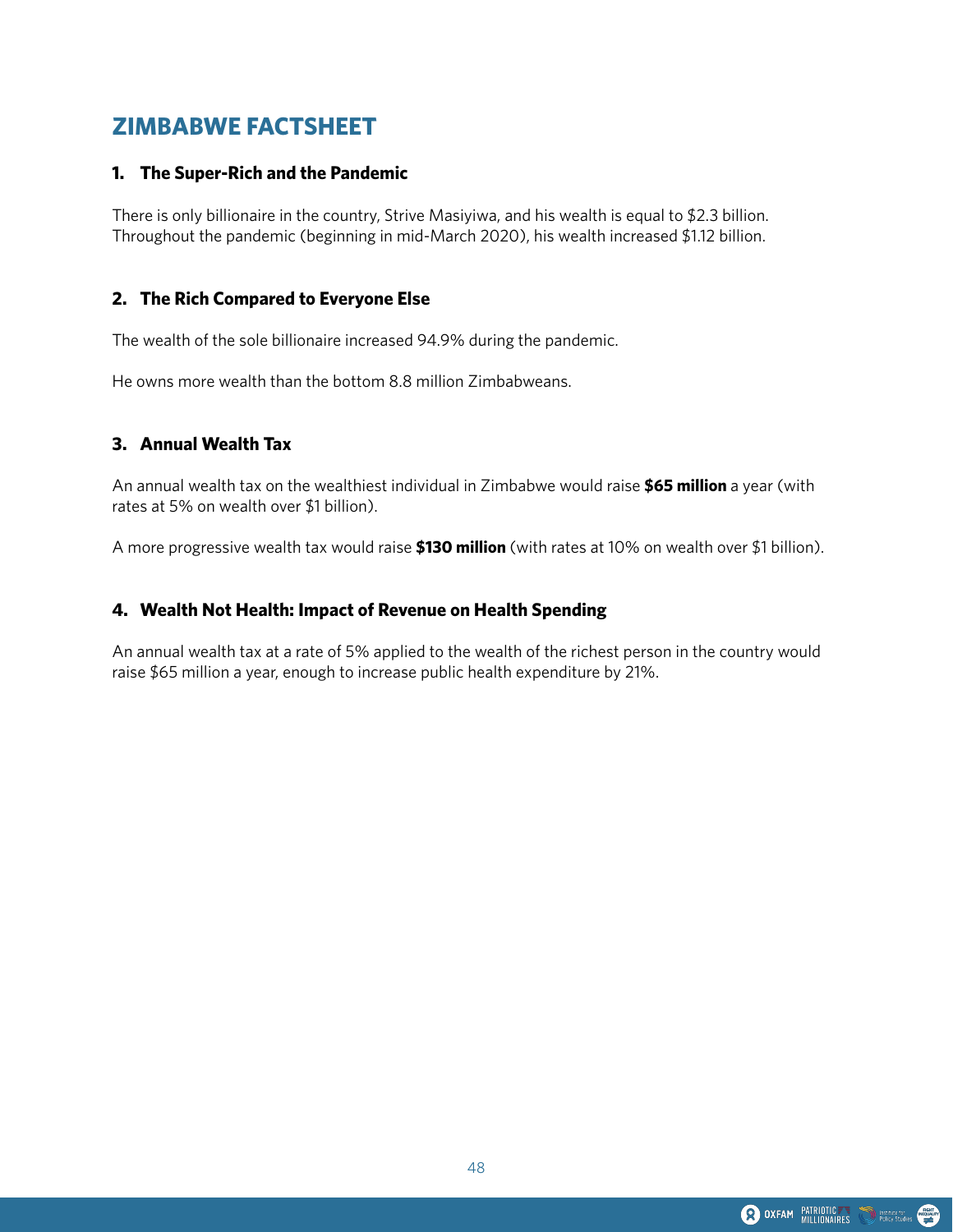# **REGION FACTSHEET – AFRICA**

# **1. The Super-Rich and the Pandemic**

There are 32,650 individuals with a net worth of \$5 million or more, with wealth totaling \$668.5 billion. There are 1,650 individuals with \$50 million or more with combined wealth of \$317.2 billion.

There are 19 billionaires with total wealth of \$73.4 billion, since March 2020, the beginning of the pandemic, their wealth has increased by \$8.05 billion.

The five richest people in Africa are, as of November 30th, 2021:

| Five richest as of Nov 30, 2021 | Net worth, \$Bn | Country      |
|---------------------------------|-----------------|--------------|
| Aliko Dangote                   | 13.5            | Nigeria      |
| Nassef Sawiris                  | 8.2             | Egypt        |
| Nicky Oppenheimer               | 7.9             | South Africa |
| Mike Adenuga                    | 6.5             | Nigeria      |
| Abdulsamad Rabiu                | 4.9             | Nigeria      |

# **2. The Rich Compared to Everyone Else**

The five richest billionaires saw their wealth increase by a third (\$9.7bn) during the pandemic while 39 million people are estimated to have been pushed into extreme poverty in sub-Saharan African.

The six richest billionaires own more wealth (\$45.8bn) than the bottom 678 million (half of Africa) Africans (\$41.9bn)

# **3. Annual Wealth Tax**

An annual wealth tax in Africa would raise **\$19.87 billion a year** (with rates at 2% on wealth over \$5 million, 3% on wealth over \$50 million and 5% on wealth over \$1 billion).

A more progressive wealth tax would raise **\$27.28 billion** (with rates at 2% on wealth over \$5 million, 5% on wealth over \$50 million and 10% on wealth over \$1 billion).

# **4. Health Not Wealth: Impact of Revenue on Health Spending**

An annual wealth tax applied to the wealth of multi-millionaires and billionaires would raise \$19.87 billion a year, enough to increase African public health expenditure by 38% OR reduce out of pocket health expenditure by nearly a half (46%).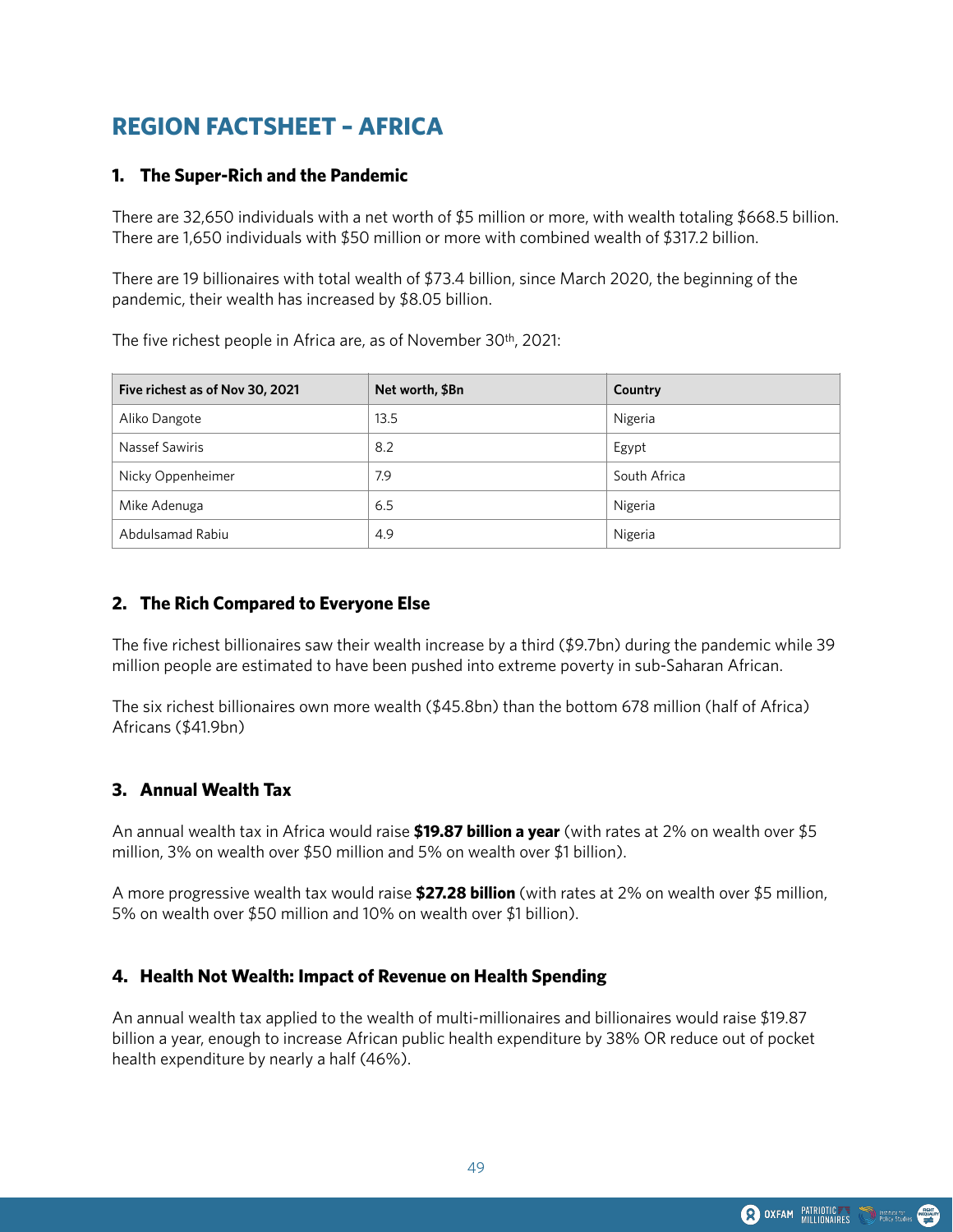# <span id="page-49-2"></span>**REGION FACTSHEET – ASI[A7](#page-49-0)**

# **1. The Super-Rich and the Pandemic**

There are 946,530 individuals with a net worth of \$5 million or more, with wealth totaling \$19.72 trillion.

There are 50,770 individuals with \$50 million or more with combined wealth of \$9.45 billion.

There are 1,020 billionaires with total wealth of \$4.352 trillion. Since mid-March 2020, the beginning of the pandemic, their wealth has increased \$1.8 billion.

The five richest people in Asia are, as of November 30th, 2021:

| Five richest as of Nov 30, 2021 | Net worth, \$Bn | Country   |
|---------------------------------|-----------------|-----------|
| Mukesh Ambani                   | 91.3            | India     |
| Gautam Adani                    | 76.5            | India     |
| Zhong Shanshan                  | 74              | China     |
| Robin Zeng                      | 61.1            | Hong Kong |
| Zhang Yiming                    | 59.4            | China     |

# **2. The Rich Compared to Everyone Else**

The wealth of the Asian billionaire class is greater than the GDPs of Indonesia, Malaysia, Myanmar, Philippines and Thailand combined.

# **3. Annual Wealth Tax**

An annual wealth tax in Asia would raise **\$673.74 billion a year** (with rates at 2% on wealth over \$5 million, 3% on wealth over \$50 million and 5% on wealth over \$1 billion).

A more progressive wealth tax would raise **\$978.59 billion** (with rates at 2% on wealth over \$5 million, 5% on wealth over \$50 million and 10% on wealth over \$1 billion).

# <span id="page-49-3"></span>**4. Health Not Wealth: Impact of Revenue on Health Spending[8](#page-49-1)**

An annual wealth tax applied to the wealth of multi-millionaires and billionaires would raise \$673.74 billion a year, enough to increase public health expenditure in the region by 62%.

<span id="page-49-0"></span> $\frac{7}{2}$  $\frac{7}{2}$  $\frac{7}{2}$  Countries that are generally considered to be a part of Middle East were excluded from this calculation.

<span id="page-49-1"></span>This calculation does not include Taiwan's health expenditure even though Taiwanese billionaires are estimated in our [8](#page-49-3) proposed tax structure. If Taiwanese health expenditure were included, the increase in continental spending would remain by 62%.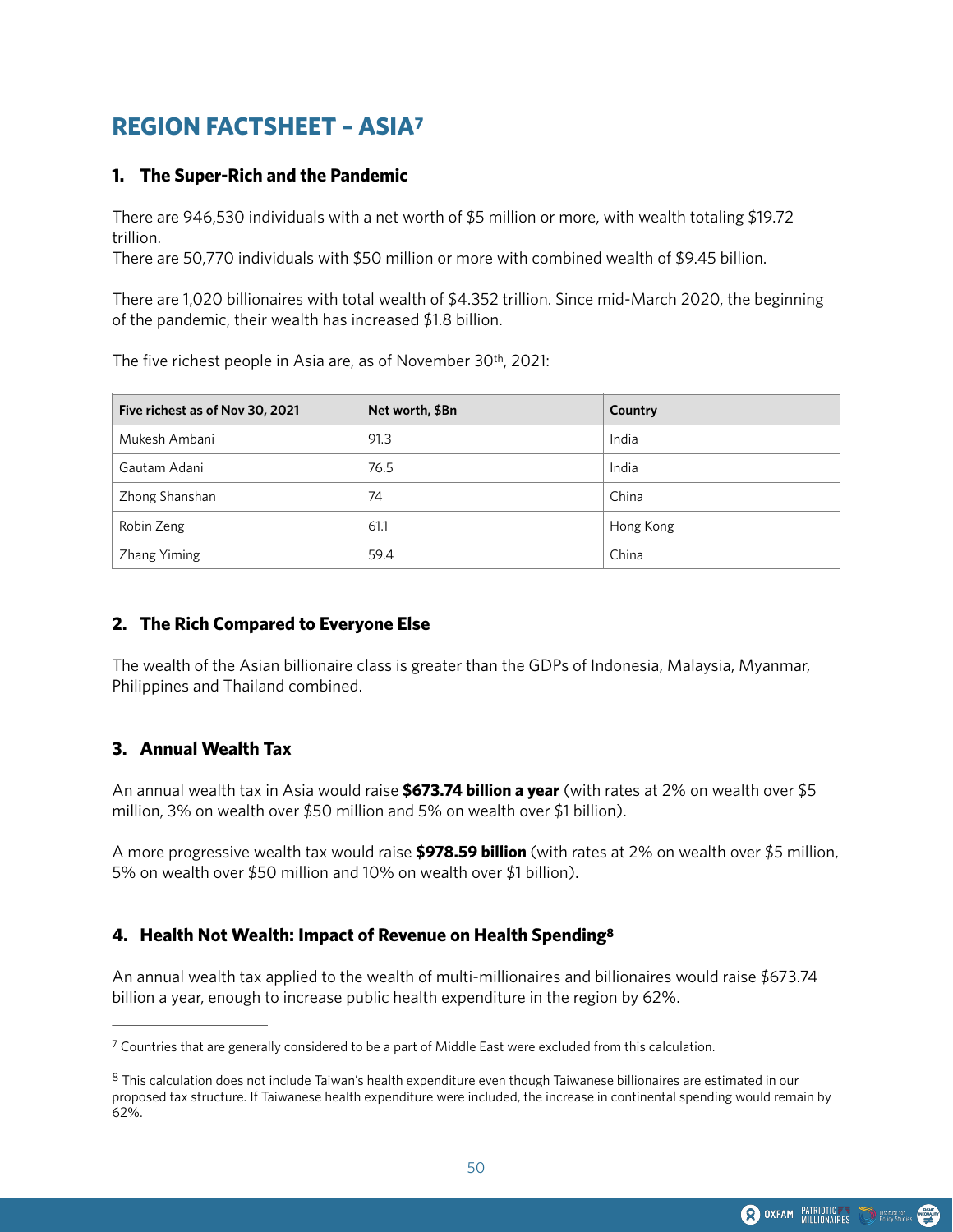# **REGION FACTSHEET – EUROPE**

### **1. The Super-Rich and the Pandemic**

There are 851,780 individuals with a net worth of \$5 million or more, with wealth totaling \$18.69 trillion.

There are 46,920 individuals with \$50 million or more with combined wealth of \$9.42 trillion.

There are 616 billionaires with total wealth of \$3.158 trillion. Since mid-March 2020, the beginning of the pandemic, their wealth has increased by \$1.02 trillion.

The five richest people in Europe are, as of November 30th, 2021:

| Five richest as of Nov 30, 2021    | Net worth, \$Bn | Country |
|------------------------------------|-----------------|---------|
| <b>Bernard Arnault</b>             | 187.7           | France  |
| Francoise Bettencourt Meyers       | 88.7            | France  |
| Amancio Ortega                     | 73.6            | Spain   |
| Francois Pinault                   | 49.8            | France  |
| Beate Heister & Karl Albrecht, Jr. | 43              | Germany |

# **2. The Rich Compared to Everyone Else**

The collective wealth of the European billionaire class increased 48.1% throughout the pandemic. The growth of their wealth in the past year and a half is greater than the GDPs of Austria and Belgium combined.

# **3. Annual Wealth Tax**

An annual wealth tax in Europe would raise **\$627.97 billion a year** (with rates at 2% on wealth over \$5 million, 3% on wealth over \$50 million and 5% on wealth over \$1 billion).

A more progressive wealth tax would raise **\$896.51 billion** (with rates at 2% on wealth over \$5 million, 5% on wealth over \$50 million and 10% on wealth over \$1 billion).

# **4. Health Not Wealth: Impact of Revenue on Health Spending**

An annual wealth tax applied to the wealth of multi-millionaires and billionaires would raise \$627.97 billion a year, enough to increase public health expenditure in the region by 38%.